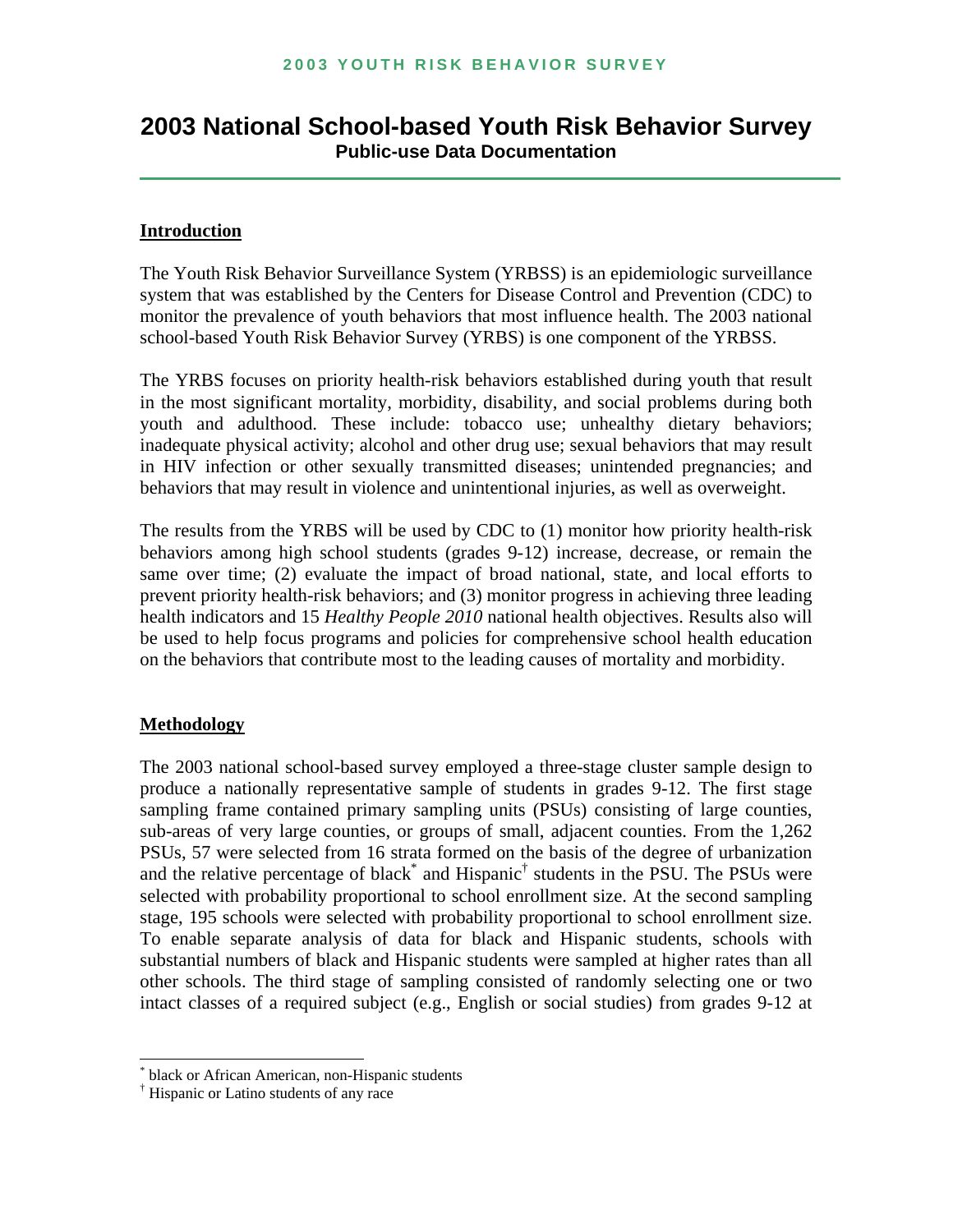each chosen school. All students in the selected classes were eligible to participate in the survey.

In addition to the national survey conducted by the CDC in 2003, 43 state surveys and 22 local surveys were conducted by state and local education and health agencies. The national dataset is not the aggregate of the individual state and local surveys. The national sample is not representative of states or localities. Data from state and local surveys may be available from the agencies that conducted those surveys. Please contact CDC for further information on obtaining individual state and local data files.

#### **Survey Procedures**

Survey procedures were designed to protect the students' privacy by allowing for anonymous and voluntary participation. Students complete the self-administered questionnaire in their classrooms during a regular class period, and record their responses directly on a computer-scannable booklet or answer sheet. Local parental permission procedures are followed before survey administration.

#### **Response Rate**

One hundred and fifty-eight of 195 sampled schools participated in the national survey. There were 15,214 usable questionnaires received from the 15,240 completed questionnaires. The school response rate was 81% and the student response rate was 83%, resulting in an overall response rate of 67%.

#### **Data Analysis**

In addition to questionnaire variables, the following variables have been added to the data file to support analysis.

**Weight:** A weighting factor was applied to each student record to adjust for nonresponse and for the varying probabilities of selection, including those resulting from the oversampling of black and Hispanic students. The weights were scaled so that a) the weighted count of students was equal to the total sample size and b) the weighted proportions of students in each grade matched national population proportions. Thus the data are representative of students in grades 9-12 in public and private schools in the United States. "WEIGHT" indicates the weight factor assigned to each student record.

**Stratum:** The sample design employed a three-stage cluster sample stratified by racial/ethnic concentration and MSA status. "STRATUM" indicates the stratum the school the student attends was assigned to.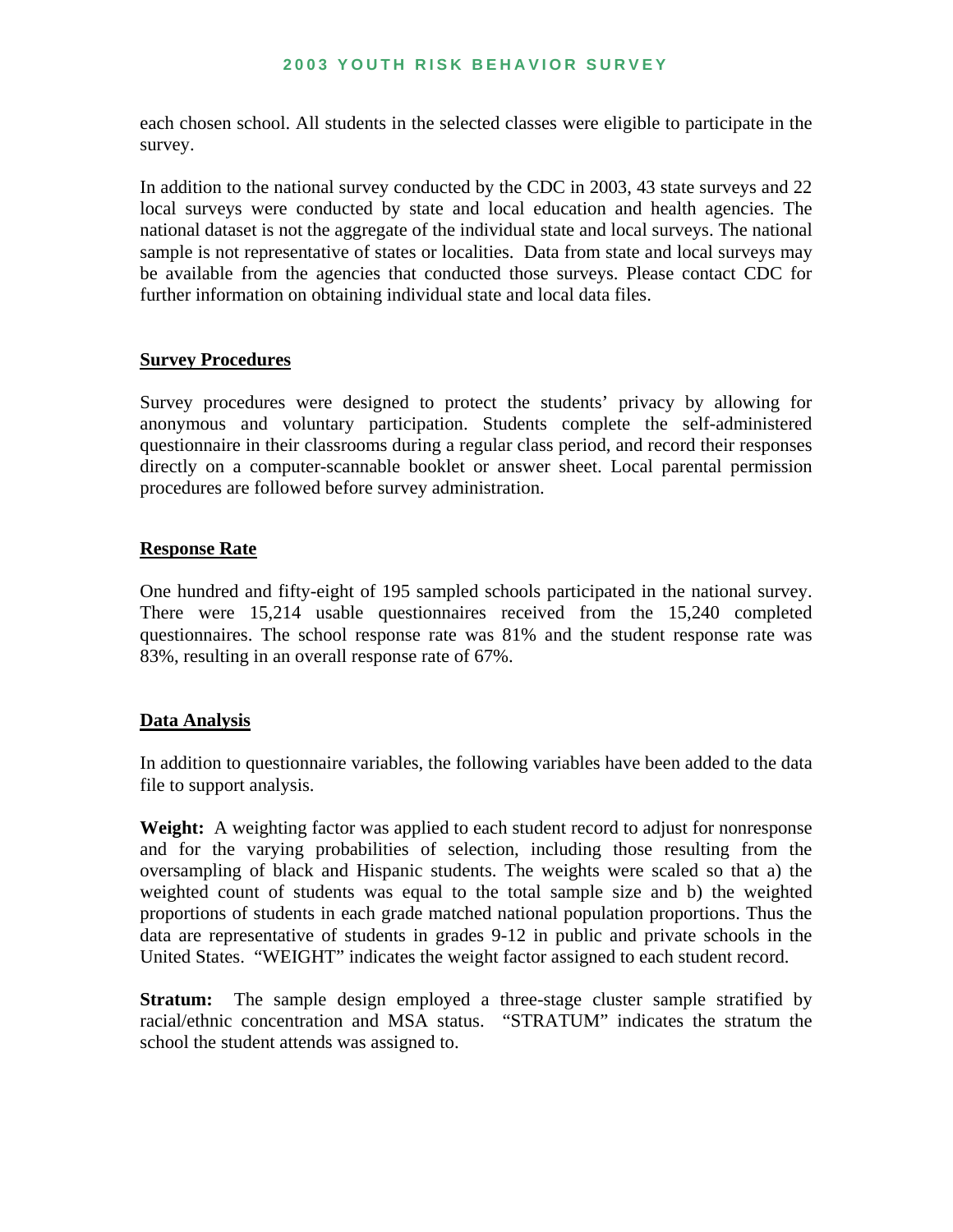**Primary Sampling Unit (PSU):** PSUs consist of counties, groups of smaller adjacent counties, or sub-areas of very large counties. "PSU" indicates the PSU the school the student attends was assigned to.

**Geographic Region:** In the National YRBS data, students are classified as being from the Northeast, Midwest, South, or West based on the location of the school the student attends.

- o **Northeast:** Connecticut, Maine, Massachusetts, New Hampshire, New Jersey, New York, Pennsylvania, Rhode Island, Vermont
- o **Midwest:** Illinois, Indiana, Iowa, Kansas, Michigan, Minnesota, Missouri, Nebraska, North Dakota, Ohio, South Dakota, Wisconsin
- o **South:** Alabama, Arkansas, Delaware, District of Columbia, Florida, Georgia, Kentucky, Louisiana, Maryland, Mississippi, North Carolina, Oklahoma, South Carolina, Tennessee, Texas, Virginia, West Virginia
- o **West:** Alaska, Arizona, California, Colorado, Hawaii, Idaho, Montana, Nevada, New Mexico, Oregon, Utah, Washington, Wyoming

The YRBS follows the same geographic region codes that the US Census Bureau uses. Geographic Region is coded in the variable "GREG". **Note:** The YRBS sample was not designed to be representative of each geographic region.

**Metropolitan Status:** In the National YRBS data, students are classified as Urban, Suburban, or Rural based on the location of the school attended by that student. Definitions are as follows:

- o **Urban:** School is located inside a Metropolitan Statistical Area (MSA) and inside the "central city."
- o **Suburban:** School is located inside an MSA, but outside the "central city."
- o **Rural:** School is located outside an MSA.

The coding for a particular school is determined from Census data linked to the school's location during processing. Metropolitan Status is coded in the variable "METROST". **Note:** The YRBS sample was not designed to be representative of each type of metropolitan area.

#### **Software Requirements**

Software that can precisely calculate sampling variances for a design of the complexity described here must be used when analyzing YRBS data. SUDAAN, produced by the Research Triangle Institute, is widely used for this but other packages are available. When using SUDAAN, we recommend using the "with replacement" sampling option, while building in the multiple stages of selection at the stratum and PSU levels into the model. SUDAAN assumes simple random sampling after the first stage of selection while the actual model was clustered at subsequent stages. Thus, SUDAAN-estimated variances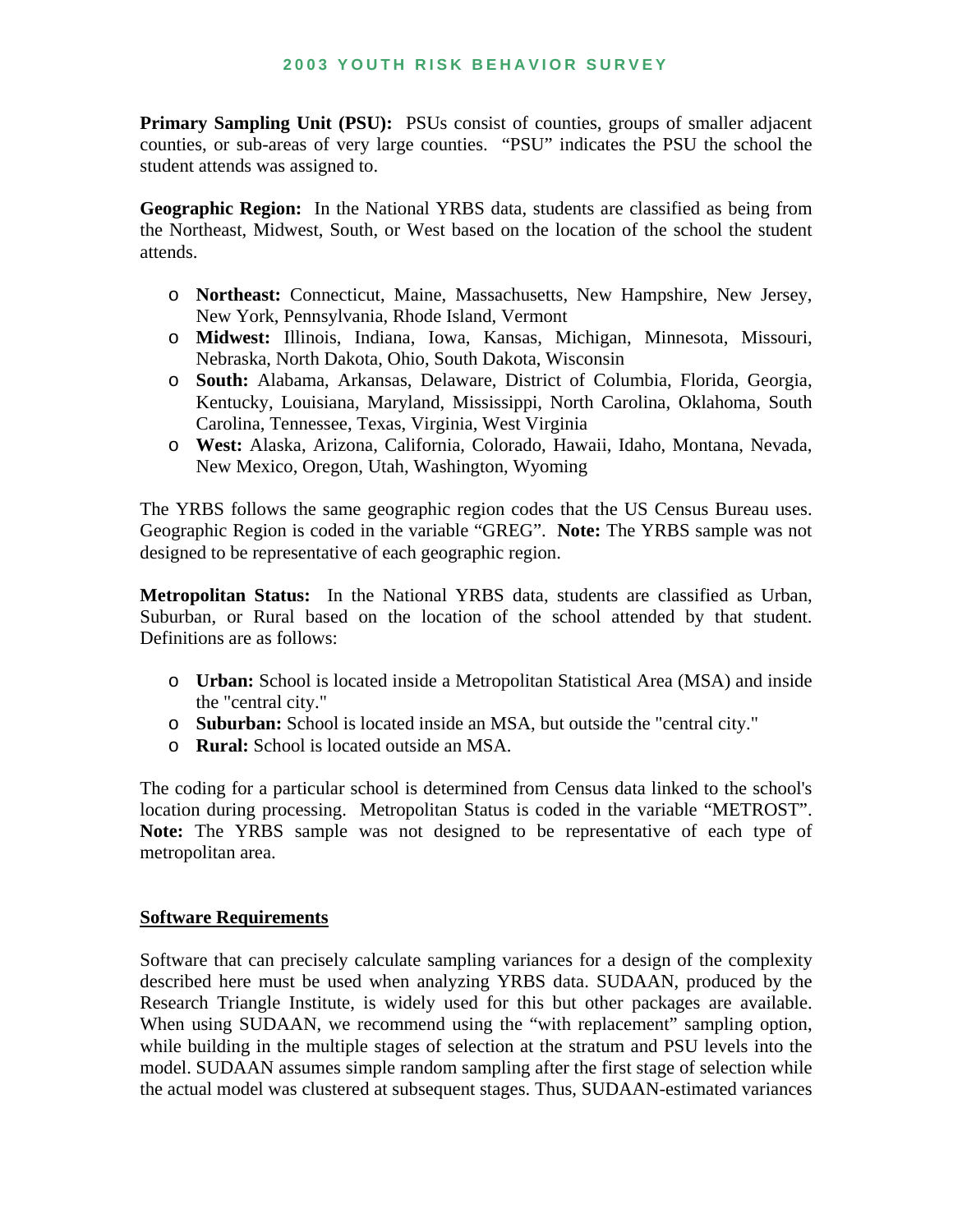#### **2003 YOUTH RISK BEHAVIOR SURVEY**

will underestimate the true variances in the vicinity of 3 to 10 percent (based on analysis done by the CDC project contractor).

#### **Data Characteristics**

Standardized data files in ASCII, SAS version 6, and SPSS version 9 formats have been prepared for distribution to make the data more widely available. A SAS format library is also available. This data documentation manual contains a detailed description of the files and variables. The data files and an electronic version of this document may be downloaded at no cost from www.cdc.gov/yrbss.

#### **User Services**

Questions and comments concerning the 2003 national school-based YRBS may be addressed to:

> 2003 YRBS Division of Adolescent and School Health National Center for Chronic Disease Prevention and Health Promotion Centers for Disease Control and Prevention Mailstop K-33 4770 Buford Highway, NE Atlanta, GA 30341-3717

or E-mail: healthyyouth@cdc.gov

or call: (770) 488-6161

The Division of Adolescent and School Health will assist users as much as possible within the constraints of time and staff availability.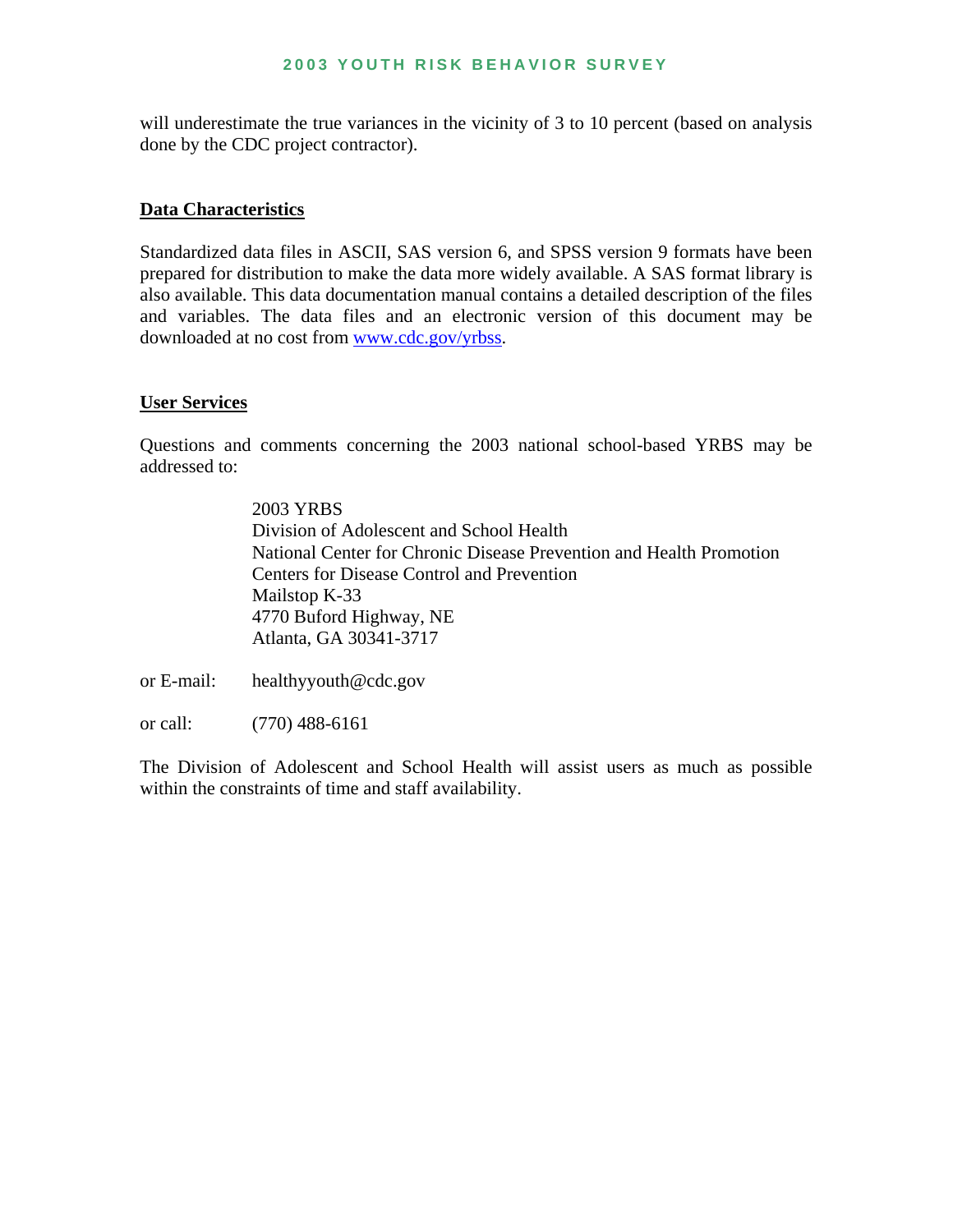| Data<br><b>Location</b> | <b>Variable</b><br><b>Name</b> |                  | <b>Question</b><br><b>Code and Label</b>                                       | Unweighted<br>Frequency | Weighted<br>Percent |
|-------------------------|--------------------------------|------------------|--------------------------------------------------------------------------------|-------------------------|---------------------|
| $1 - 1$                 | Q1                             |                  | How old are you?                                                               |                         |                     |
|                         |                                | $\,1$            | 12 years old or younger                                                        | 28                      | 0.2                 |
|                         |                                | $\sqrt{2}$       | 13 years old                                                                   | 13                      | 0.1                 |
|                         |                                | $\mathfrak{Z}$   | 14 years old                                                                   | 1,437                   | 12.2                |
|                         |                                | $\overline{4}$   | 15 years old                                                                   | 3,410                   | 25.5                |
|                         |                                | 5                | 16 years old                                                                   | 3,892                   | 26.2                |
|                         |                                | 6                | 17 years old                                                                   | 3,974                   | 23.3                |
|                         |                                | $\overline{7}$   | 18 years old or older                                                          | 2,410                   | 12.5                |
|                         |                                |                  | Missing                                                                        | 50                      |                     |
| $2 - 2$                 | Q2                             |                  | What is your sex?                                                              |                         |                     |
|                         |                                | $\mathbf{1}$     | Female                                                                         | 7,544                   | 48.6                |
|                         |                                | $\overline{2}$   | Male                                                                           | 7,598                   | 51.4                |
|                         |                                |                  | Missing                                                                        | 72                      |                     |
| $3 - 3$                 | Q <sub>3</sub>                 |                  | In what grade are you?                                                         |                         |                     |
|                         |                                | $\mathbf{1}$     | 9th grade                                                                      | 3,674                   | 29.4                |
|                         |                                | $\sqrt{2}$       | 10th grade                                                                     | 3,770                   | 26.1                |
|                         |                                | 3                | 11th grade                                                                     | 3,810                   | 23.3                |
|                         |                                | $\overline{4}$   | 12th grade                                                                     | 3,864                   | 21.0                |
|                         |                                | 5                | Ungraded or other grade                                                        | 25                      | 0.2                 |
|                         |                                |                  | Missing                                                                        | 71                      |                     |
| $4 - 5$                 | Q4                             |                  | How do you describe yourself?                                                  |                         |                     |
|                         |                                | $\mathbf{1}$     | American Indian or Alaska Native                                               | 158                     | 1.0                 |
|                         |                                | $\sqrt{2}$       | Asian                                                                          | 394                     | 3.4                 |
|                         |                                | 3                | <b>Black or African American</b>                                               | 3,590                   | 13.9                |
|                         |                                | $\overline{4}$   | Hispanic or Latino                                                             | 3,547                   | 14.2                |
|                         |                                | 5                | Native Hawaiian or Other Pacific                                               | 89                      | 1.0                 |
|                         |                                |                  | Islander                                                                       | 6,585                   | 61.4                |
|                         |                                | 6                | White                                                                          | 382                     | 2.4                 |
|                         |                                | $\boldsymbol{7}$ | Multiple - Hispanic                                                            |                         |                     |
|                         |                                | 8                | Multiple - Non-hispanic<br>Missing                                             | 351<br>118              | 2.8                 |
| $6 - 13$                | Q <sub>5</sub>                 | meters.)         | How tall are you without your shoes on? (Note: Data are in                     |                         |                     |
| $14 - 21$               | Q <sub>6</sub>                 |                  | How much do you weigh without your shoes on? (Note:<br>Data are in kilograms.) |                         |                     |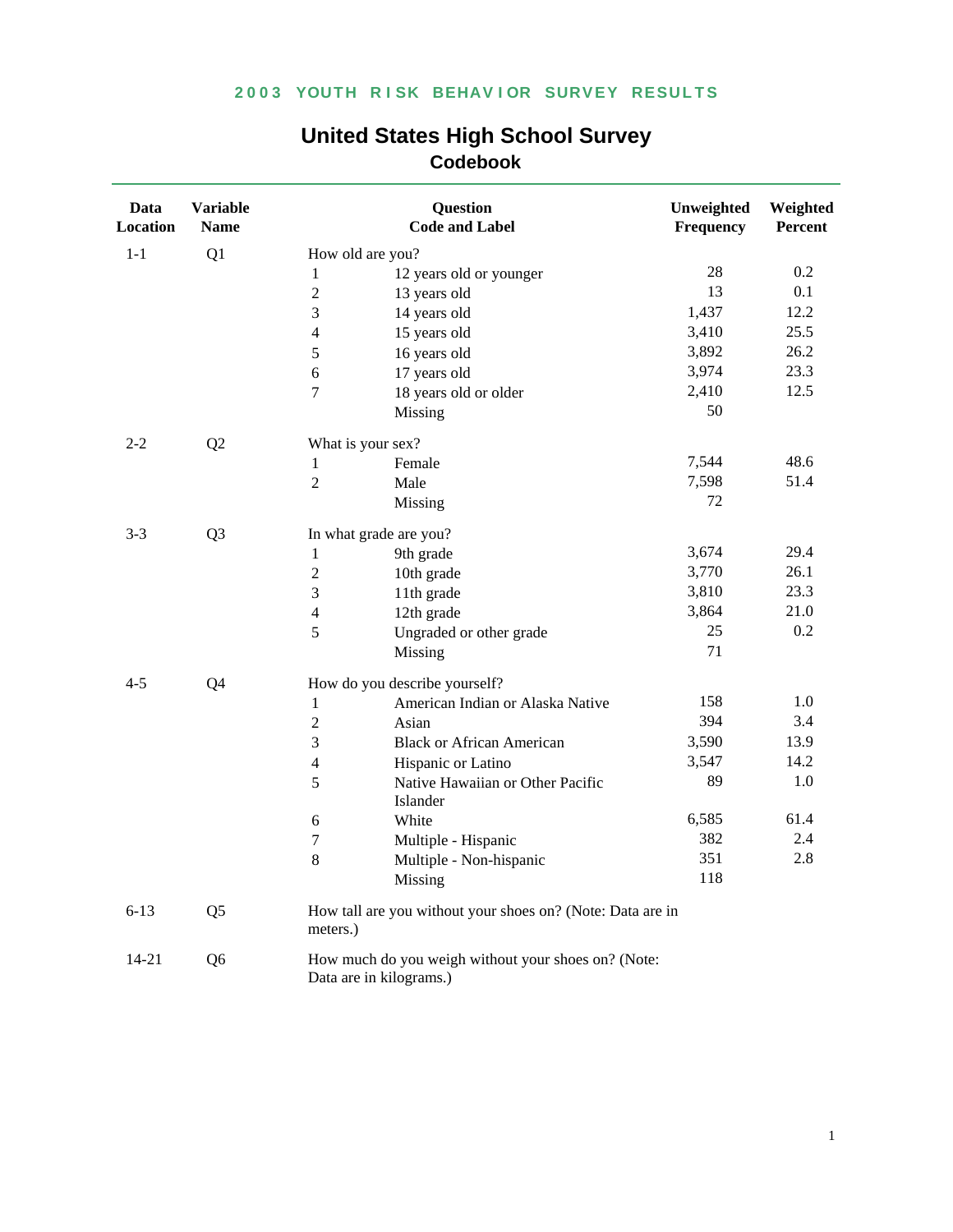| Data<br>Location | <b>Variable</b><br><b>Name</b> |                   | Question<br><b>Code and Label</b>                                                                                | Unweighted<br>Frequency | Weighted<br>Percent |
|------------------|--------------------------------|-------------------|------------------------------------------------------------------------------------------------------------------|-------------------------|---------------------|
| 22-22            | Q7                             | grades in school? | During the past 12 months, how would you describe your                                                           |                         |                     |
|                  |                                | 1                 | Mostly A's                                                                                                       | 3,569                   | 27.3                |
|                  |                                | $\overline{2}$    | Mostly B's                                                                                                       | 6,013                   | 38.1                |
|                  |                                | 3                 | Mostly C's                                                                                                       | 3,782                   | 23.4                |
|                  |                                | $\overline{4}$    | Mostly D's                                                                                                       | 740                     | 4.8                 |
|                  |                                | 5                 | Mostly F's                                                                                                       | 233                     | 1.6                 |
|                  |                                | 6                 | None of these grades                                                                                             | 48                      | 0.3                 |
|                  |                                | 7                 | Not sure                                                                                                         | 637                     | 4.4                 |
|                  |                                |                   | Missing                                                                                                          | 192                     |                     |
| 23-23            | Q8                             |                   | When you rode a bicycle during the past 12 months, how<br>often did you wear a helmet?                           |                         |                     |
|                  |                                | 1                 | I did not ride a bicycle during the past<br>12 months                                                            | 6,034                   | 37.7                |
|                  |                                | $\overline{2}$    | Never wore a helmet                                                                                              | 7,224                   | 49.0                |
|                  |                                | 3                 | Rarely wore a helmet                                                                                             | 612                     | 4.5                 |
|                  |                                | $\overline{4}$    | Sometimes wore a helmet                                                                                          | 378                     | 3.1                 |
|                  |                                | 5                 | Most of the time wore a helmet                                                                                   | 299                     | 2.7                 |
|                  |                                | 6                 | Always wore a helmet                                                                                             | 347                     | 3.0                 |
|                  |                                |                   | Missing                                                                                                          | 320                     |                     |
| 24-24            | Q <sub>9</sub>                 |                   | How often do you wear a seat belt when riding in a car<br>driven by someone else?                                |                         |                     |
|                  |                                | 1                 | Never                                                                                                            | 1,078                   | 8.1                 |
|                  |                                | $\overline{2}$    | Rarely                                                                                                           | 1,585                   | 10.1                |
|                  |                                | 3                 | Sometimes                                                                                                        | 2,517                   | 15.4                |
|                  |                                | 4                 | Most of the time                                                                                                 | 4,053                   | 27.4                |
|                  |                                | 5                 | Always                                                                                                           | 5,874                   | 39.0                |
|                  |                                |                   | Missing                                                                                                          | 107                     |                     |
| $25 - 25$        | Q10                            | drinking alcohol? | During the past 30 days, how many times did you ride in a<br>car or other vehicle driven by someone who had been |                         |                     |
|                  |                                | $\mathbf{1}$      | 0 times                                                                                                          | 10,048                  | 69.8                |
|                  |                                | $\overline{2}$    | 1 time                                                                                                           | 1,699                   | 10.7                |
|                  |                                | 3                 | 2 or 3 times                                                                                                     | 1,835                   | 11.5                |
|                  |                                | 4                 | 4 or 5 times                                                                                                     | 511                     | 3.0                 |
|                  |                                | 5                 | 6 or more times                                                                                                  | 880                     | 5.0                 |
|                  |                                |                   | Missing                                                                                                          | 241                     |                     |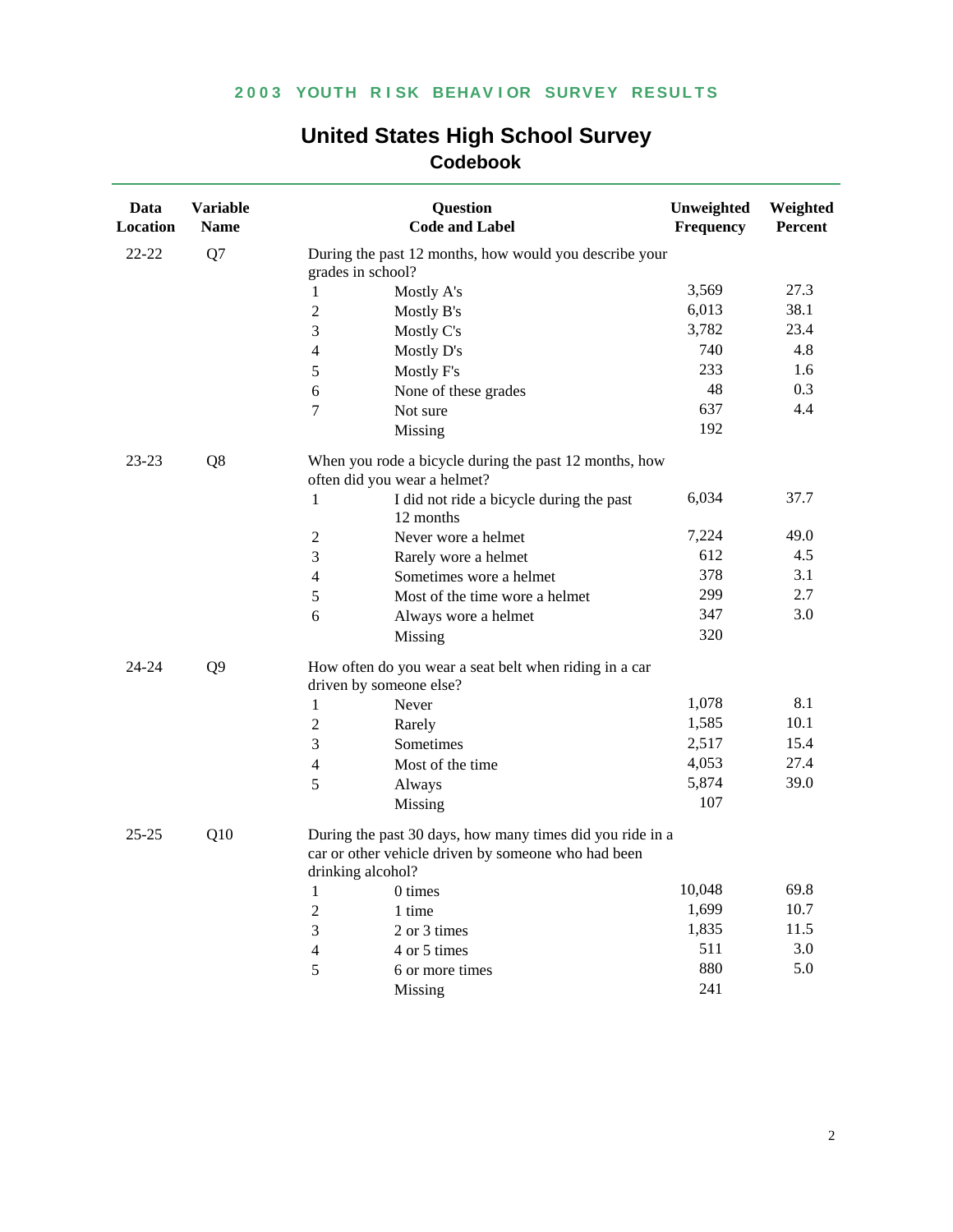| Data<br>Location | <b>Variable</b><br><b>Name</b> |                                                                                                                       | <b>Question</b><br><b>Code and Label</b>                                                                                | Unweighted<br>Frequency | Weighted<br>Percent |  |
|------------------|--------------------------------|-----------------------------------------------------------------------------------------------------------------------|-------------------------------------------------------------------------------------------------------------------------|-------------------------|---------------------|--|
| $26 - 26$        | Q11                            |                                                                                                                       | During the past 30 days, how many times did you drive a car<br>or other vehicle when you had been drinking alcohol?     |                         |                     |  |
|                  |                                | 1                                                                                                                     | 0 times                                                                                                                 | 13,004                  | 87.9                |  |
|                  |                                | $\overline{c}$                                                                                                        | 1 time                                                                                                                  | 754                     | 5.0                 |  |
|                  |                                | 3                                                                                                                     | 2 or 3 times                                                                                                            | 622                     | 4.0                 |  |
|                  |                                | $\overline{4}$                                                                                                        | 4 or 5 times                                                                                                            | 170                     | 1.0                 |  |
|                  |                                | 5                                                                                                                     | 6 or more times                                                                                                         | 358                     | 2.1                 |  |
|                  |                                |                                                                                                                       | Missing                                                                                                                 | 306                     |                     |  |
| 27-27            | Q12                            |                                                                                                                       | During the past 30 days, on how many days did you carry a<br>weapon such as a gun, knife, or club?                      |                         |                     |  |
|                  |                                | 1                                                                                                                     | 0 days                                                                                                                  | 12,103                  | 82.9                |  |
|                  |                                | $\overline{c}$                                                                                                        | 1 day                                                                                                                   | 523                     | 3.7                 |  |
|                  |                                | 3                                                                                                                     | 2 or 3 days                                                                                                             | 604                     | 4.0                 |  |
|                  |                                | $\overline{4}$                                                                                                        | 4 or 5 days                                                                                                             | 215                     | 1.5                 |  |
|                  |                                | 5                                                                                                                     | 6 or more days                                                                                                          | 1,109                   | 8.0                 |  |
|                  |                                |                                                                                                                       | Missing                                                                                                                 | 660                     |                     |  |
| 28-28<br>Q13     |                                | During the past 30 days, on how many days did you carry a<br>gun?                                                     |                                                                                                                         |                         |                     |  |
|                  |                                | 1                                                                                                                     | 0 days                                                                                                                  | 13,911                  | 93.9                |  |
|                  |                                | $\overline{c}$                                                                                                        | 1 day                                                                                                                   | 261                     | 1.7                 |  |
|                  |                                | 3                                                                                                                     | 2 or 3 days                                                                                                             | 230                     | 1.6                 |  |
|                  |                                | $\overline{4}$                                                                                                        | 4 or 5 days                                                                                                             | 60                      | 0.4                 |  |
|                  |                                | 5                                                                                                                     | 6 or more days                                                                                                          | 314                     | 2.3                 |  |
|                  |                                |                                                                                                                       | Missing                                                                                                                 | 438                     |                     |  |
| 29-29            | Q14                            | During the past 30 days, on how many days did you carry a<br>weapon such as a gun, knife, or club on school property? |                                                                                                                         |                         |                     |  |
|                  |                                | $\mathbf{1}$                                                                                                          | 0 days                                                                                                                  | 14,142                  | 93.9                |  |
|                  |                                | 2                                                                                                                     | 1 day                                                                                                                   | 261                     | 1.7                 |  |
|                  |                                | 3                                                                                                                     | 2 or 3 days                                                                                                             | 195                     | 1.2                 |  |
|                  |                                | 4                                                                                                                     | 4 or 5 days                                                                                                             | 61                      | 0.4                 |  |
|                  |                                | 5                                                                                                                     | 6 or more days                                                                                                          | 388                     | 2.8                 |  |
|                  |                                |                                                                                                                       | Missing                                                                                                                 | 167                     |                     |  |
| $30 - 30$        | Q15                            |                                                                                                                       | During the past 30 days, on how many days did you not go<br>to school because you felt you would be unsafe at school or |                         |                     |  |
|                  |                                |                                                                                                                       | on your way to or from school?                                                                                          |                         |                     |  |
|                  |                                | 1                                                                                                                     | 0 days                                                                                                                  | 14,248                  | 94.6                |  |
|                  |                                | 2                                                                                                                     | 1 day                                                                                                                   | 432                     | 2.5                 |  |
|                  |                                | 3                                                                                                                     | 2 or 3 days                                                                                                             | 238                     | 1.4                 |  |
|                  |                                | 4                                                                                                                     | 4 or 5 days                                                                                                             | 79                      | 0.5                 |  |
|                  |                                | 5                                                                                                                     | 6 or more days                                                                                                          | 172                     | 1.1                 |  |
|                  |                                |                                                                                                                       | Missing                                                                                                                 | 45                      |                     |  |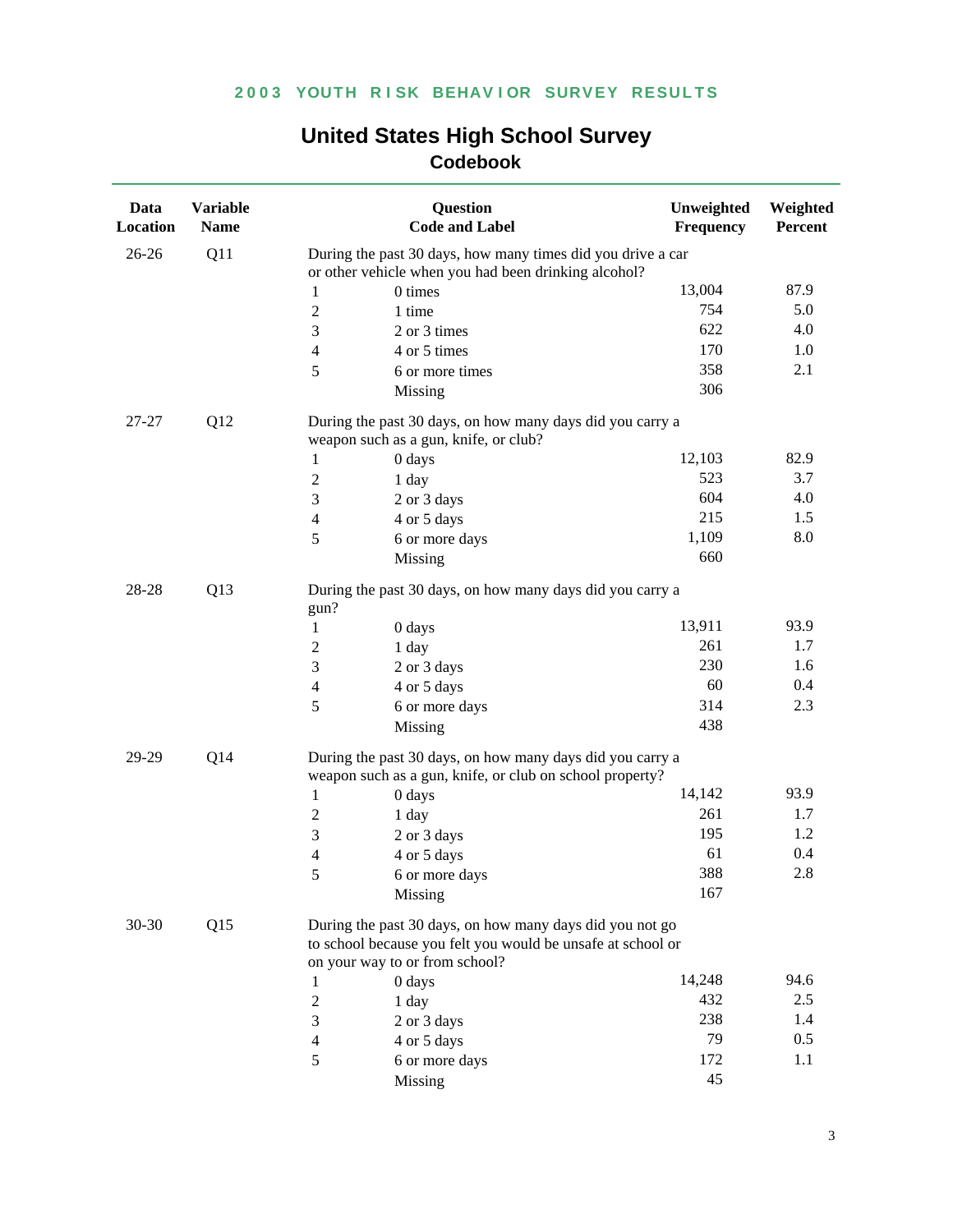| <b>United States High School Survey</b> |
|-----------------------------------------|
| <b>Codebook</b>                         |

| Data<br>Location | <b>Variable</b><br><b>Name</b> |                          | <b>Question</b><br><b>Code and Label</b>                                                                                                                          | Unweighted<br>Frequency | Weighted<br>Percent |
|------------------|--------------------------------|--------------------------|-------------------------------------------------------------------------------------------------------------------------------------------------------------------|-------------------------|---------------------|
| 31-31            | Q16                            |                          | During the past 12 months, how many times has someone<br>threatened or injured you with a weapon such as a gun,                                                   |                         |                     |
|                  |                                |                          | knife, or club on school property?                                                                                                                                |                         |                     |
|                  |                                | 1                        | 0 times                                                                                                                                                           | 13,888                  | 90.8                |
|                  |                                | $\overline{2}$           | 1 time                                                                                                                                                            | 566                     | 4.1                 |
|                  |                                | 3                        | 2 or 3 times                                                                                                                                                      | 302                     | 2.0                 |
|                  |                                | $\overline{4}$           | 4 or 5 times                                                                                                                                                      | 120                     | 0.9                 |
|                  |                                | 5                        | 6 or 7 times                                                                                                                                                      | 62                      | 0.5                 |
|                  |                                | 6                        | 8 or 9 times                                                                                                                                                      | 37                      | 0.3                 |
|                  |                                | $\boldsymbol{7}$         | 10 or 11 times                                                                                                                                                    | 15                      | 0.1                 |
|                  |                                | 8                        | 12 or more times                                                                                                                                                  | 189                     | 1.4                 |
|                  |                                |                          | Missing                                                                                                                                                           | 35                      |                     |
| 32-32            | Q17                            |                          | During the past 12 months, how many times has someone<br>stolen or deliberately damaged your property such as your<br>car, clothing, or books on school property? |                         |                     |
|                  |                                | 1                        | 0 times                                                                                                                                                           | 10,543                  | 70.2                |
|                  |                                | $\overline{2}$           | 1 time                                                                                                                                                            | 2,158                   | 14.8                |
|                  |                                | 3                        | 2 or 3 times                                                                                                                                                      | 1,486                   | 10.3                |
|                  |                                | $\overline{\mathcal{L}}$ | 4 or 5 times                                                                                                                                                      | 300                     | 1.9                 |
|                  |                                | 5                        | 6 or 7 times                                                                                                                                                      | 117                     | 0.8                 |
|                  |                                | 6                        | 8 or 9 times                                                                                                                                                      | 60                      | 0.4                 |
|                  |                                | 7                        | 10 or 11 times                                                                                                                                                    | 32                      | 0.3                 |
|                  |                                | 8                        | 12 or more times                                                                                                                                                  | 193                     | 1.4                 |
|                  |                                |                          | Missing                                                                                                                                                           | 325                     |                     |
| 33-33            | Q18                            | physical fight?          | During the past 12 months, how many times were you in a                                                                                                           |                         |                     |
|                  |                                | $\mathbf{1}$             | 0 times                                                                                                                                                           | 9,604                   | 67.0                |
|                  |                                | $\overline{2}$           | 1 time                                                                                                                                                            | 2,201                   | 13.9                |
|                  |                                | 3                        | 2 or 3 times                                                                                                                                                      | 1,688                   | 11.3                |
|                  |                                | $\overline{4}$           | 4 or 5 times                                                                                                                                                      | 483                     | 3.1                 |
|                  |                                | 5                        | 6 or 7 times                                                                                                                                                      | 180                     | 1.2                 |
|                  |                                | 6                        | 8 or 9 times                                                                                                                                                      | 108                     | 0.7                 |
|                  |                                | $\overline{7}$           | 10 or 11 times                                                                                                                                                    | 54                      | 0.3                 |
|                  |                                | 8                        | 12 or more times                                                                                                                                                  | 328                     | 2.5                 |
|                  |                                |                          | Missing                                                                                                                                                           | 568                     |                     |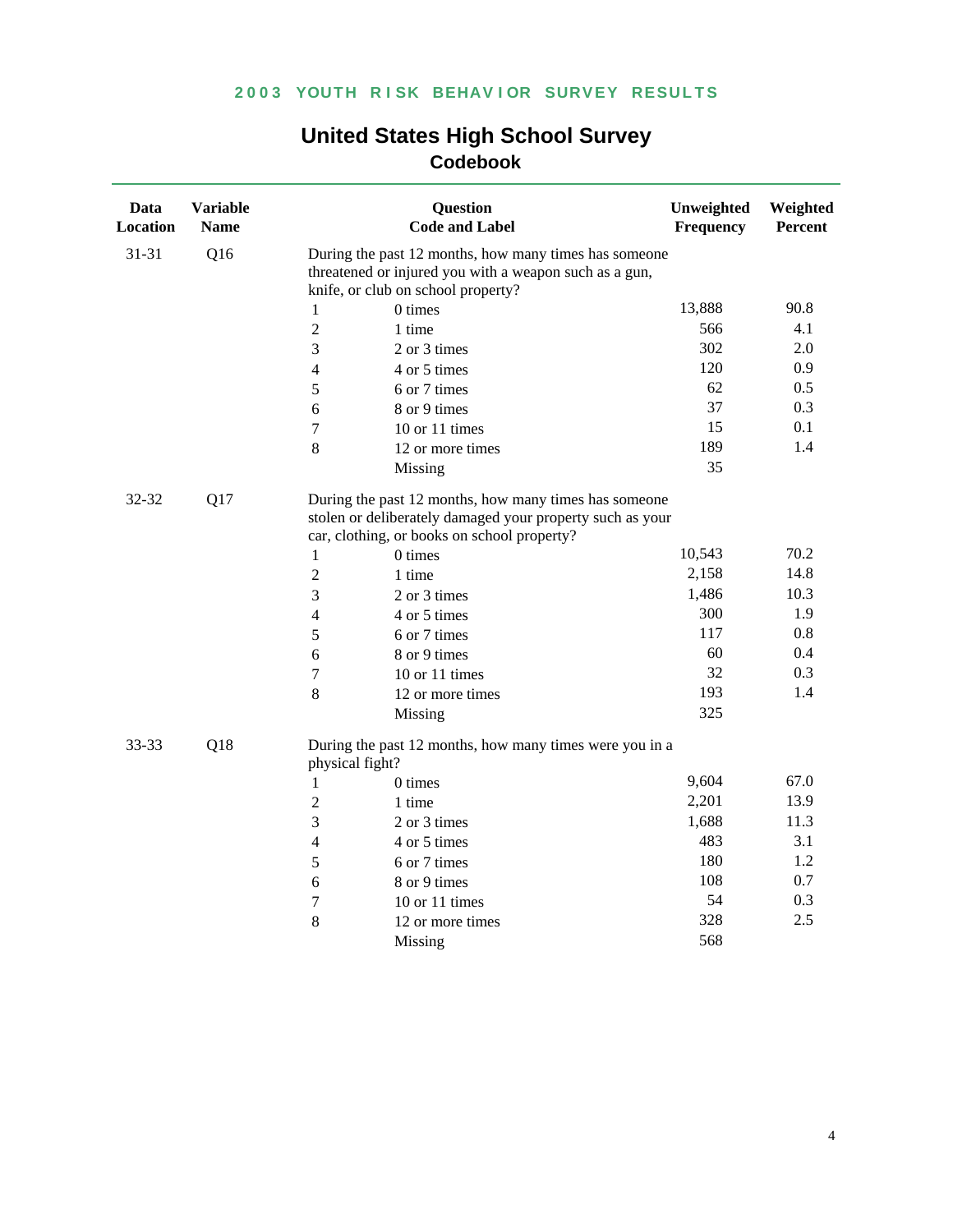| 34-34<br>Q19<br>During the past 12 months, how many times were you in a<br>physical fight in which you were injured and had to be<br>treated by a doctor or nurse?<br>14,420<br>95.8<br>0 times<br>1<br>458<br>$\overline{c}$<br>1 time<br>2.8<br>103<br>0.6<br>3<br>2 or 3 times<br>15<br>0.1<br>4 or 5 times<br>4<br>0.7<br>73<br>5<br>6 or more times<br>145<br>Missing<br>Q20<br>During the past 12 months, how many times were you in a<br>$35 - 35$<br>physical fight on school property?<br>87.2<br>12,743<br>0 times<br>1<br>1,275<br>8.1<br>$\overline{c}$<br>1 time<br>437<br>2.9<br>3<br>2 or 3 times<br>89<br>0.6<br>4 or 5 times<br>4<br>27<br>0.3<br>5<br>6 or 7 times<br>15<br>0.1<br>8 or 9 times<br>6<br>9<br>0.1<br>10 or 11 times<br>7<br>0.7<br>99<br>8<br>12 or more times<br>520<br>Missing<br>Q21<br>During the past 12 months, did your boyfriend or girlfriend<br>36-36<br>ever hit, slap, or physically hurt you on purpose?<br>8.9<br>1,447<br>Yes<br>1<br>91.1<br>13,509<br>$\overline{c}$<br>No<br>258<br>Missing<br>Q22<br>Have you ever been physically forced to have sexual<br>37-37<br>intercourse when you did not want to?<br>9.0<br>1,282<br>1<br>Yes<br>12,941<br>91.0<br>$\overline{c}$<br>No<br>991<br>Missing<br>O <sub>23</sub><br>38-38<br>During the past 12 months, did you ever feel so sad or<br>hopeless almost every day for two weeks or more in a row<br>that you stopped doing some usual activities?<br>28.6<br>4,405<br>Yes<br>1<br>71.4<br>2<br>No<br>10,513<br>296<br>Missing<br>Q24<br>During the past 12 months, did you ever seriously consider<br>39-39<br>attempting suicide?<br>2,453<br>16.9<br>1<br>Yes<br>12,705<br>83.1<br>$\overline{c}$<br>No | Data<br>Location | <b>Variable</b><br><b>Name</b> | <b>Question</b><br><b>Code and Label</b> | Unweighted<br>Frequency | Weighted<br>Percent |  |  |
|-------------------------------------------------------------------------------------------------------------------------------------------------------------------------------------------------------------------------------------------------------------------------------------------------------------------------------------------------------------------------------------------------------------------------------------------------------------------------------------------------------------------------------------------------------------------------------------------------------------------------------------------------------------------------------------------------------------------------------------------------------------------------------------------------------------------------------------------------------------------------------------------------------------------------------------------------------------------------------------------------------------------------------------------------------------------------------------------------------------------------------------------------------------------------------------------------------------------------------------------------------------------------------------------------------------------------------------------------------------------------------------------------------------------------------------------------------------------------------------------------------------------------------------------------------------------------------------------------------------------------------------------------------------------------------------------------------------------|------------------|--------------------------------|------------------------------------------|-------------------------|---------------------|--|--|
|                                                                                                                                                                                                                                                                                                                                                                                                                                                                                                                                                                                                                                                                                                                                                                                                                                                                                                                                                                                                                                                                                                                                                                                                                                                                                                                                                                                                                                                                                                                                                                                                                                                                                                                   |                  |                                |                                          |                         |                     |  |  |
|                                                                                                                                                                                                                                                                                                                                                                                                                                                                                                                                                                                                                                                                                                                                                                                                                                                                                                                                                                                                                                                                                                                                                                                                                                                                                                                                                                                                                                                                                                                                                                                                                                                                                                                   |                  |                                |                                          |                         |                     |  |  |
|                                                                                                                                                                                                                                                                                                                                                                                                                                                                                                                                                                                                                                                                                                                                                                                                                                                                                                                                                                                                                                                                                                                                                                                                                                                                                                                                                                                                                                                                                                                                                                                                                                                                                                                   |                  |                                |                                          |                         |                     |  |  |
|                                                                                                                                                                                                                                                                                                                                                                                                                                                                                                                                                                                                                                                                                                                                                                                                                                                                                                                                                                                                                                                                                                                                                                                                                                                                                                                                                                                                                                                                                                                                                                                                                                                                                                                   |                  |                                |                                          |                         |                     |  |  |
|                                                                                                                                                                                                                                                                                                                                                                                                                                                                                                                                                                                                                                                                                                                                                                                                                                                                                                                                                                                                                                                                                                                                                                                                                                                                                                                                                                                                                                                                                                                                                                                                                                                                                                                   |                  |                                |                                          |                         |                     |  |  |
|                                                                                                                                                                                                                                                                                                                                                                                                                                                                                                                                                                                                                                                                                                                                                                                                                                                                                                                                                                                                                                                                                                                                                                                                                                                                                                                                                                                                                                                                                                                                                                                                                                                                                                                   |                  |                                |                                          |                         |                     |  |  |
|                                                                                                                                                                                                                                                                                                                                                                                                                                                                                                                                                                                                                                                                                                                                                                                                                                                                                                                                                                                                                                                                                                                                                                                                                                                                                                                                                                                                                                                                                                                                                                                                                                                                                                                   |                  |                                |                                          |                         |                     |  |  |
|                                                                                                                                                                                                                                                                                                                                                                                                                                                                                                                                                                                                                                                                                                                                                                                                                                                                                                                                                                                                                                                                                                                                                                                                                                                                                                                                                                                                                                                                                                                                                                                                                                                                                                                   |                  |                                |                                          |                         |                     |  |  |
|                                                                                                                                                                                                                                                                                                                                                                                                                                                                                                                                                                                                                                                                                                                                                                                                                                                                                                                                                                                                                                                                                                                                                                                                                                                                                                                                                                                                                                                                                                                                                                                                                                                                                                                   |                  |                                |                                          |                         |                     |  |  |
|                                                                                                                                                                                                                                                                                                                                                                                                                                                                                                                                                                                                                                                                                                                                                                                                                                                                                                                                                                                                                                                                                                                                                                                                                                                                                                                                                                                                                                                                                                                                                                                                                                                                                                                   |                  |                                |                                          |                         |                     |  |  |
|                                                                                                                                                                                                                                                                                                                                                                                                                                                                                                                                                                                                                                                                                                                                                                                                                                                                                                                                                                                                                                                                                                                                                                                                                                                                                                                                                                                                                                                                                                                                                                                                                                                                                                                   |                  |                                |                                          |                         |                     |  |  |
|                                                                                                                                                                                                                                                                                                                                                                                                                                                                                                                                                                                                                                                                                                                                                                                                                                                                                                                                                                                                                                                                                                                                                                                                                                                                                                                                                                                                                                                                                                                                                                                                                                                                                                                   |                  |                                |                                          |                         |                     |  |  |
|                                                                                                                                                                                                                                                                                                                                                                                                                                                                                                                                                                                                                                                                                                                                                                                                                                                                                                                                                                                                                                                                                                                                                                                                                                                                                                                                                                                                                                                                                                                                                                                                                                                                                                                   |                  |                                |                                          |                         |                     |  |  |
|                                                                                                                                                                                                                                                                                                                                                                                                                                                                                                                                                                                                                                                                                                                                                                                                                                                                                                                                                                                                                                                                                                                                                                                                                                                                                                                                                                                                                                                                                                                                                                                                                                                                                                                   |                  |                                |                                          |                         |                     |  |  |
|                                                                                                                                                                                                                                                                                                                                                                                                                                                                                                                                                                                                                                                                                                                                                                                                                                                                                                                                                                                                                                                                                                                                                                                                                                                                                                                                                                                                                                                                                                                                                                                                                                                                                                                   |                  |                                |                                          |                         |                     |  |  |
|                                                                                                                                                                                                                                                                                                                                                                                                                                                                                                                                                                                                                                                                                                                                                                                                                                                                                                                                                                                                                                                                                                                                                                                                                                                                                                                                                                                                                                                                                                                                                                                                                                                                                                                   |                  |                                |                                          |                         |                     |  |  |
|                                                                                                                                                                                                                                                                                                                                                                                                                                                                                                                                                                                                                                                                                                                                                                                                                                                                                                                                                                                                                                                                                                                                                                                                                                                                                                                                                                                                                                                                                                                                                                                                                                                                                                                   |                  |                                |                                          |                         |                     |  |  |
|                                                                                                                                                                                                                                                                                                                                                                                                                                                                                                                                                                                                                                                                                                                                                                                                                                                                                                                                                                                                                                                                                                                                                                                                                                                                                                                                                                                                                                                                                                                                                                                                                                                                                                                   |                  |                                |                                          |                         |                     |  |  |
|                                                                                                                                                                                                                                                                                                                                                                                                                                                                                                                                                                                                                                                                                                                                                                                                                                                                                                                                                                                                                                                                                                                                                                                                                                                                                                                                                                                                                                                                                                                                                                                                                                                                                                                   |                  |                                |                                          |                         |                     |  |  |
|                                                                                                                                                                                                                                                                                                                                                                                                                                                                                                                                                                                                                                                                                                                                                                                                                                                                                                                                                                                                                                                                                                                                                                                                                                                                                                                                                                                                                                                                                                                                                                                                                                                                                                                   |                  |                                |                                          |                         |                     |  |  |
|                                                                                                                                                                                                                                                                                                                                                                                                                                                                                                                                                                                                                                                                                                                                                                                                                                                                                                                                                                                                                                                                                                                                                                                                                                                                                                                                                                                                                                                                                                                                                                                                                                                                                                                   |                  |                                |                                          |                         |                     |  |  |
|                                                                                                                                                                                                                                                                                                                                                                                                                                                                                                                                                                                                                                                                                                                                                                                                                                                                                                                                                                                                                                                                                                                                                                                                                                                                                                                                                                                                                                                                                                                                                                                                                                                                                                                   |                  |                                |                                          |                         |                     |  |  |
|                                                                                                                                                                                                                                                                                                                                                                                                                                                                                                                                                                                                                                                                                                                                                                                                                                                                                                                                                                                                                                                                                                                                                                                                                                                                                                                                                                                                                                                                                                                                                                                                                                                                                                                   |                  |                                |                                          |                         |                     |  |  |
|                                                                                                                                                                                                                                                                                                                                                                                                                                                                                                                                                                                                                                                                                                                                                                                                                                                                                                                                                                                                                                                                                                                                                                                                                                                                                                                                                                                                                                                                                                                                                                                                                                                                                                                   |                  |                                |                                          |                         |                     |  |  |
|                                                                                                                                                                                                                                                                                                                                                                                                                                                                                                                                                                                                                                                                                                                                                                                                                                                                                                                                                                                                                                                                                                                                                                                                                                                                                                                                                                                                                                                                                                                                                                                                                                                                                                                   |                  |                                |                                          |                         |                     |  |  |
|                                                                                                                                                                                                                                                                                                                                                                                                                                                                                                                                                                                                                                                                                                                                                                                                                                                                                                                                                                                                                                                                                                                                                                                                                                                                                                                                                                                                                                                                                                                                                                                                                                                                                                                   |                  |                                |                                          |                         |                     |  |  |
|                                                                                                                                                                                                                                                                                                                                                                                                                                                                                                                                                                                                                                                                                                                                                                                                                                                                                                                                                                                                                                                                                                                                                                                                                                                                                                                                                                                                                                                                                                                                                                                                                                                                                                                   |                  |                                |                                          |                         |                     |  |  |
|                                                                                                                                                                                                                                                                                                                                                                                                                                                                                                                                                                                                                                                                                                                                                                                                                                                                                                                                                                                                                                                                                                                                                                                                                                                                                                                                                                                                                                                                                                                                                                                                                                                                                                                   |                  |                                |                                          |                         |                     |  |  |
|                                                                                                                                                                                                                                                                                                                                                                                                                                                                                                                                                                                                                                                                                                                                                                                                                                                                                                                                                                                                                                                                                                                                                                                                                                                                                                                                                                                                                                                                                                                                                                                                                                                                                                                   |                  |                                |                                          |                         |                     |  |  |
|                                                                                                                                                                                                                                                                                                                                                                                                                                                                                                                                                                                                                                                                                                                                                                                                                                                                                                                                                                                                                                                                                                                                                                                                                                                                                                                                                                                                                                                                                                                                                                                                                                                                                                                   |                  |                                |                                          |                         |                     |  |  |
|                                                                                                                                                                                                                                                                                                                                                                                                                                                                                                                                                                                                                                                                                                                                                                                                                                                                                                                                                                                                                                                                                                                                                                                                                                                                                                                                                                                                                                                                                                                                                                                                                                                                                                                   |                  |                                |                                          |                         |                     |  |  |
|                                                                                                                                                                                                                                                                                                                                                                                                                                                                                                                                                                                                                                                                                                                                                                                                                                                                                                                                                                                                                                                                                                                                                                                                                                                                                                                                                                                                                                                                                                                                                                                                                                                                                                                   |                  |                                |                                          |                         |                     |  |  |
|                                                                                                                                                                                                                                                                                                                                                                                                                                                                                                                                                                                                                                                                                                                                                                                                                                                                                                                                                                                                                                                                                                                                                                                                                                                                                                                                                                                                                                                                                                                                                                                                                                                                                                                   |                  |                                | Missing                                  | 56                      |                     |  |  |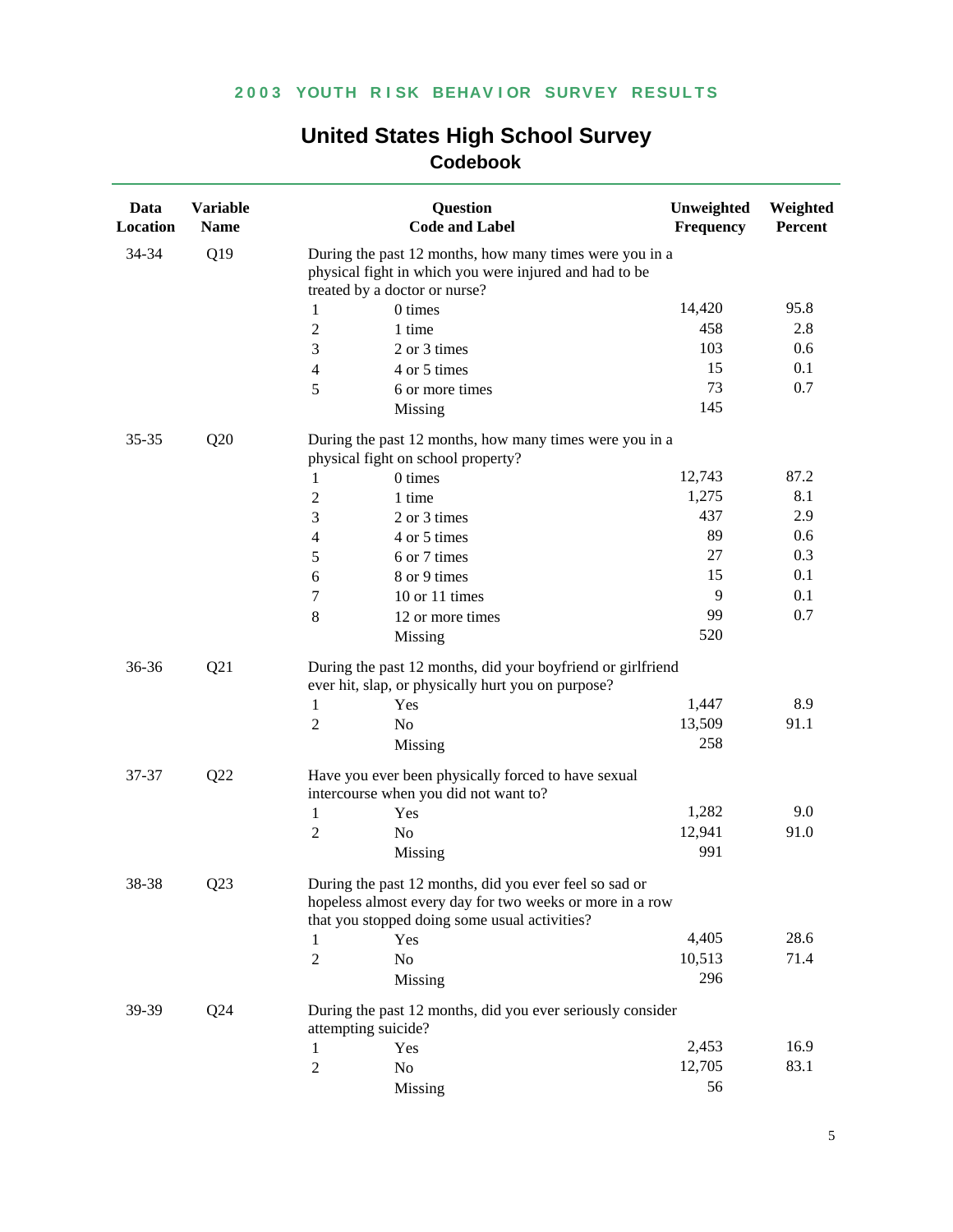| <b>United States High School Survey</b> |
|-----------------------------------------|
| Codebook                                |

| Data<br>Location | <b>Variable</b><br><b>Name</b> |                                     | <b>Question</b><br><b>Code and Label</b>                                                                                    | Unweighted<br><b>Frequency</b> | Weighted<br><b>Percent</b> |
|------------------|--------------------------------|-------------------------------------|-----------------------------------------------------------------------------------------------------------------------------|--------------------------------|----------------------------|
| $40 - 40$        | Q25                            |                                     | During the past 12 months, did you make a plan about how                                                                    |                                |                            |
|                  |                                | you would attempt suicide?          |                                                                                                                             |                                |                            |
|                  |                                | $\mathbf{1}$<br>Yes                 |                                                                                                                             | 2,166                          | 16.5                       |
|                  |                                | $\overline{2}$<br>N <sub>0</sub>    |                                                                                                                             | 12,917                         | 83.5                       |
|                  |                                | Missing                             |                                                                                                                             | 131                            |                            |
| $41 - 41$        | Q26                            | attempt suicide?                    | During the past 12 months, how many times did you actually                                                                  |                                |                            |
|                  |                                | $\mathbf{1}$<br>0 times             |                                                                                                                             | 12,023                         | 91.5                       |
|                  |                                | $\overline{2}$<br>1 time            |                                                                                                                             | 569                            | 4.2                        |
|                  |                                | 2 or 3 times<br>3                   |                                                                                                                             | 349                            | 2.5                        |
|                  |                                | 4<br>4 or 5 times                   |                                                                                                                             | 75                             | 0.6                        |
|                  |                                | 5<br>6 or more times                |                                                                                                                             | 134                            | 1.2                        |
|                  |                                | Missing                             |                                                                                                                             | 2,064                          |                            |
| 42-42            | Q27                            | to be treated by a doctor or nurse? | If you attempted suicide during the past 12 months, did any<br>attempt result in an injury, poisoning, or overdose that had |                                |                            |
|                  |                                | 1<br>12 months                      | I did not attempt suicide during the past                                                                                   | 11,755                         | 91.3                       |
|                  |                                | 2<br>Yes                            |                                                                                                                             | 360                            | 2.9                        |
|                  |                                | 3<br>N <sub>o</sub>                 |                                                                                                                             | 764                            | 5.8                        |
|                  |                                | Missing                             |                                                                                                                             | 2,335                          |                            |
| 43-43            | Q28                            | puffs?                              | Have you ever tried cigarette smoking, even one or two                                                                      |                                |                            |
|                  |                                | $\mathbf{1}$<br>Yes                 |                                                                                                                             | 8,945                          | 58.4                       |
|                  |                                | $\overline{2}$<br>N <sub>0</sub>    |                                                                                                                             | 5,794                          | 41.6                       |
|                  |                                | Missing                             |                                                                                                                             | 475                            |                            |
| 44-44            | Q29                            | the first time?                     | How old were you when you smoked a whole cigarette for                                                                      |                                |                            |
|                  |                                | $\mathbf{1}$                        | I have never smoked a whole cigarette                                                                                       | 7,902                          | 55.9                       |
|                  |                                | $\overline{2}$                      | 8 years old or younger                                                                                                      | 503                            | 3.5                        |
|                  |                                | 3<br>9 or 10 years old              |                                                                                                                             | 711                            | 5.1                        |
|                  |                                | 11 or 12 years old<br>4             |                                                                                                                             | 1,477                          | 9.7                        |
|                  |                                | 5<br>13 or 14 years old             |                                                                                                                             | 2,252                          | 15.3                       |
|                  |                                | 6<br>15 or 16 years old             |                                                                                                                             | 1,366                          | 8.6                        |
|                  |                                | 7                                   | 17 years old or older                                                                                                       | 372                            | 1.9                        |
|                  |                                | Missing                             |                                                                                                                             | 631                            |                            |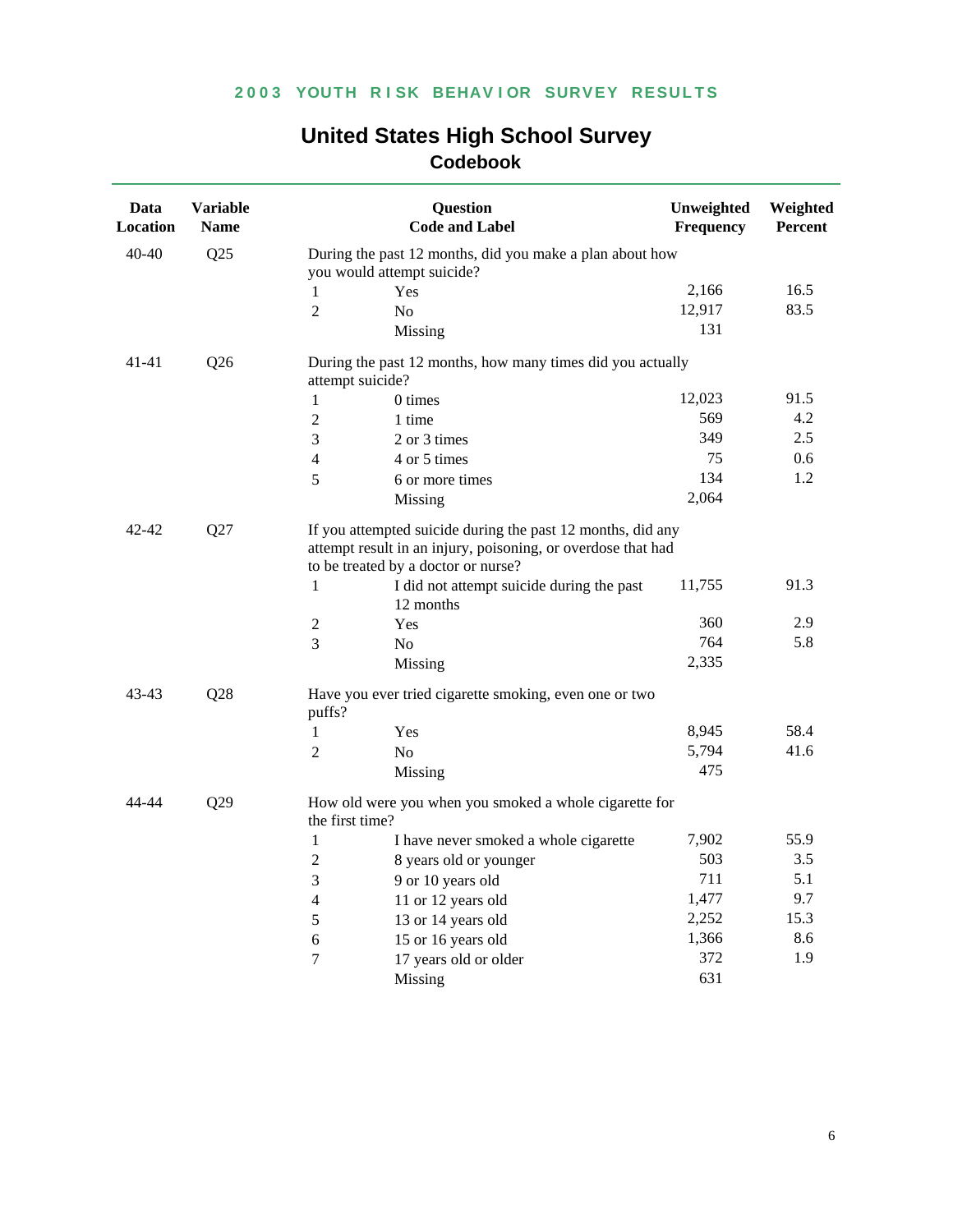| Data<br>Location | <b>Variable</b><br><b>Name</b> |                                   | <b>Question</b><br><b>Code and Label</b>                          | Unweighted<br><b>Frequency</b> | Weighted<br>Percent |
|------------------|--------------------------------|-----------------------------------|-------------------------------------------------------------------|--------------------------------|---------------------|
| $45 - 45$        | Q30                            | cigarettes?                       | During the past 30 days, on how many days did you smoke           |                                |                     |
|                  |                                | 0 days<br>1                       |                                                                   | 11,111                         | 78.1                |
|                  |                                | $\overline{c}$                    | 1 or 2 days                                                       | 820                            | 4.7                 |
|                  |                                | 3                                 | 3 to 5 days                                                       | 410                            | 2.6                 |
|                  |                                | 4                                 | 6 to 9 days                                                       | 311                            | 2.1                 |
|                  |                                | 5                                 | 10 to 19 days                                                     | 392                            | 2.8                 |
|                  |                                | 6                                 | 20 to 29 days                                                     | 315                            | 2.1                 |
|                  |                                | 7                                 | All 30 days                                                       | 976                            | 7.6                 |
|                  |                                | Missing                           |                                                                   | 879                            |                     |
| 46-46            | Q31                            | cigarettes did you smoke per day? | During the past 30 days, on the days you smoked, how many         |                                |                     |
|                  |                                | 1                                 | I did not smoke cigarettes during the<br>past 30 days             | 10,946                         | 77.8                |
|                  |                                | $\boldsymbol{2}$                  | Less than 1 cigarette per day                                     | 593                            | 3.5                 |
|                  |                                | 3                                 | 1 cigarette per day                                               | 613                            | 4.0                 |
|                  |                                | 4                                 | 2 to 5 cigarettes per day                                         | 1,273                          | 8.6                 |
|                  |                                | 5                                 | 6 to 10 cigarettes per day                                        | 405                            | 3.0                 |
|                  |                                | 6                                 | 11 to 20 cigarettes per day                                       | 234                            | 2.1                 |
|                  |                                | 7                                 | More than 20 cigarettes per day                                   | 118                            | 1.0                 |
|                  |                                | Missing                           |                                                                   | 1,032                          |                     |
| 47-47            | Q <sub>32</sub>                | cigarettes?                       | During the past 30 days, how did you usually get your own         |                                |                     |
|                  |                                | 1                                 | I did not smoke cigarettes during the<br>past 30 days             | 10,894                         | 77.9                |
|                  |                                | $\overline{2}$                    | I bought them in a store such as a                                | 1,024                          | 6.2                 |
|                  |                                |                                   | convenience store, supermarket,<br>discount store, or gas station |                                |                     |
|                  |                                | 3                                 | I bought them from a vending machine                              | 30                             | 0.4                 |
|                  |                                | $\overline{4}$<br>for me          | I gave someone else money to buy them                             | 666                            | 5.6                 |
|                  |                                | 5                                 | I borrowed (or bummed) them from<br>someone else                  | 752                            | 5.2                 |
|                  |                                | 6                                 | A person 18 years old or older gave<br>them to me                 | 252                            | 1.7                 |
|                  |                                | 7<br>member                       | I took them from a store or family                                | 159                            | 1.0                 |
|                  |                                | $8\,$                             | I got them some other way                                         | 317                            | 2.1                 |
|                  |                                | Missing                           |                                                                   | 1,120                          |                     |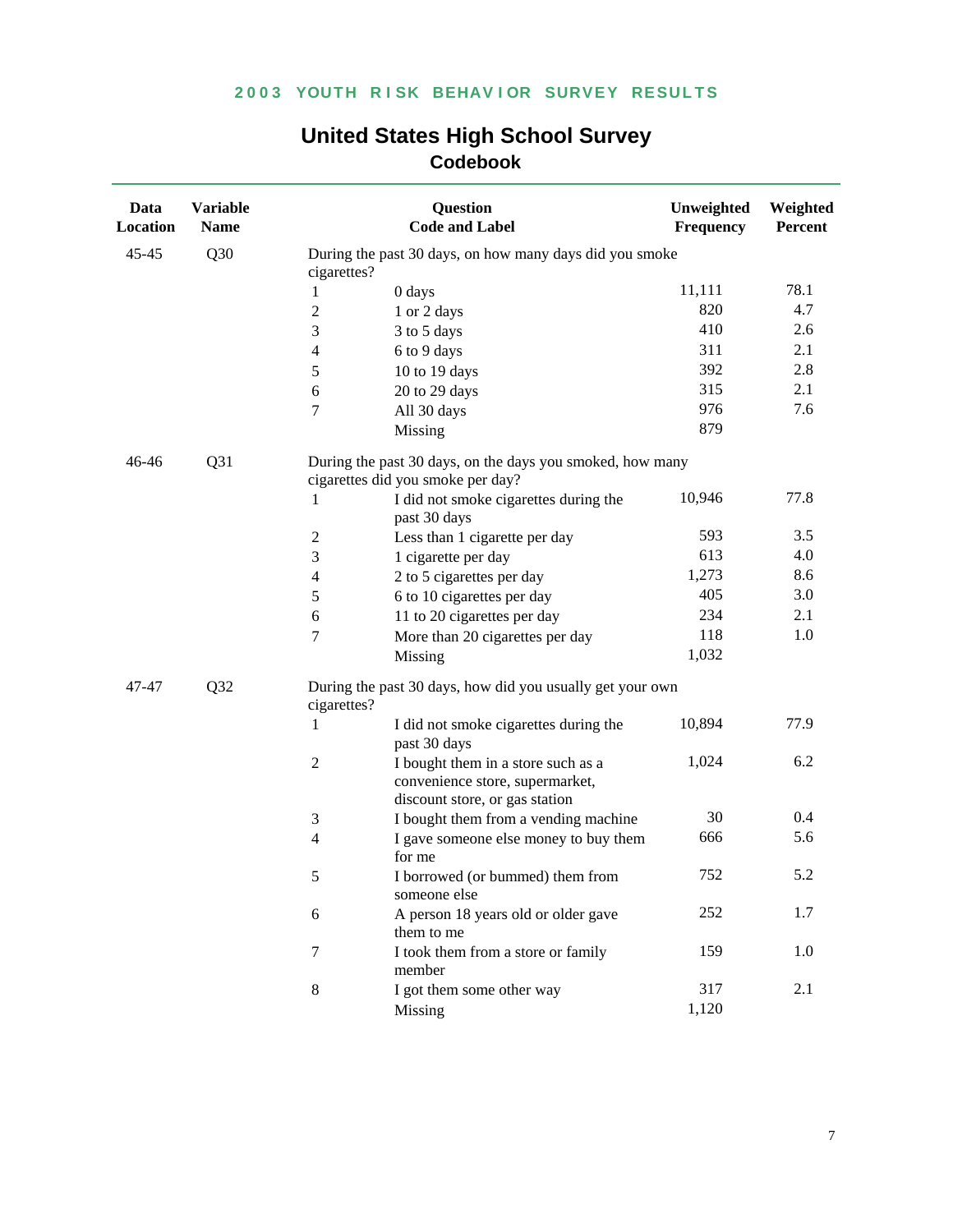| Data<br><b>Location</b>  | <b>Variable</b><br><b>Name</b> |                                                                                                  | <b>Question</b><br><b>Code and Label</b>                                                                                                                                 | Unweighted<br>Frequency | Weighted<br>Percent |
|--------------------------|--------------------------------|--------------------------------------------------------------------------------------------------|--------------------------------------------------------------------------------------------------------------------------------------------------------------------------|-------------------------|---------------------|
| 48-48                    | Q33                            |                                                                                                  | During the past 30 days, on how many days did you smoke<br>cigarettes on school property?                                                                                |                         |                     |
|                          |                                | 1                                                                                                | 0 days                                                                                                                                                                   | 13,559                  | 92.0                |
|                          |                                | $\overline{2}$                                                                                   | 1 or 2 days                                                                                                                                                              | 380                     | 2.8                 |
|                          |                                | 3                                                                                                | 3 to 5 days                                                                                                                                                              | 199                     | 1.6                 |
|                          |                                | $\overline{4}$                                                                                   | 6 to 9 days                                                                                                                                                              | 98                      | 0.7                 |
|                          |                                | 5                                                                                                | 10 to 19 days                                                                                                                                                            | 113                     | 0.9                 |
|                          |                                | 6                                                                                                | 20 to 29 days                                                                                                                                                            | 64                      | 0.5                 |
|                          |                                | 7                                                                                                | All 30 days                                                                                                                                                              | 212                     | 1.6                 |
|                          |                                |                                                                                                  | Missing                                                                                                                                                                  | 589                     |                     |
| 49-49                    | $Q$ 34                         | Have you ever smoked cigarettes daily, that is, at least one<br>cigarette every day for 30 days? |                                                                                                                                                                          |                         |                     |
|                          |                                | 1                                                                                                | Yes                                                                                                                                                                      | 2,033                   | 15.8                |
|                          |                                | $\overline{2}$                                                                                   | N <sub>o</sub>                                                                                                                                                           | 12,524                  | 84.2                |
|                          |                                |                                                                                                  | Missing                                                                                                                                                                  | 657                     |                     |
| 50-50                    | Q <sub>35</sub>                | cigarettes?                                                                                      | During the past 12 months, did you ever try to quit smoking                                                                                                              |                         |                     |
|                          |                                | $\mathbf{1}$                                                                                     | I did not smoke during the past 12<br>months                                                                                                                             | 10,117                  | 71.9                |
|                          |                                | $\sqrt{2}$                                                                                       | Yes                                                                                                                                                                      | 2,242                   | 15.3                |
|                          |                                | $\overline{3}$                                                                                   | No                                                                                                                                                                       | 1,944                   | 12.8                |
|                          |                                |                                                                                                  | Missing                                                                                                                                                                  | 911                     |                     |
| 51-51<br>Q <sub>36</sub> |                                |                                                                                                  | During the past 30 days, on how many days did you use<br>chewing tobacco, snuff, or dip, such as Redman, Levi<br>Garrett, Beechnut, Skoal, Skoal Bandits, or Copenhagen? |                         |                     |
|                          |                                | $\mathbf{1}$                                                                                     | 0 days                                                                                                                                                                   | 13,946                  | 93.3                |
|                          |                                | $\sqrt{2}$                                                                                       | 1 or 2 days                                                                                                                                                              | 220                     | 1.9                 |
|                          |                                | 3                                                                                                | 3 to 5 days                                                                                                                                                              | 119                     | 0.9                 |
|                          |                                | $\overline{4}$                                                                                   | 6 to 9 days                                                                                                                                                              | 91                      | 0.8                 |
|                          |                                | 5                                                                                                | 10 to 19 days                                                                                                                                                            | 86                      | 0.7                 |
|                          |                                | 6                                                                                                | 20 to 29 days                                                                                                                                                            | 57                      | 0.6                 |
|                          |                                | $\overline{7}$                                                                                   | All 30 days                                                                                                                                                              | 205                     | 1.9                 |
|                          |                                |                                                                                                  | Missing                                                                                                                                                                  | 490                     |                     |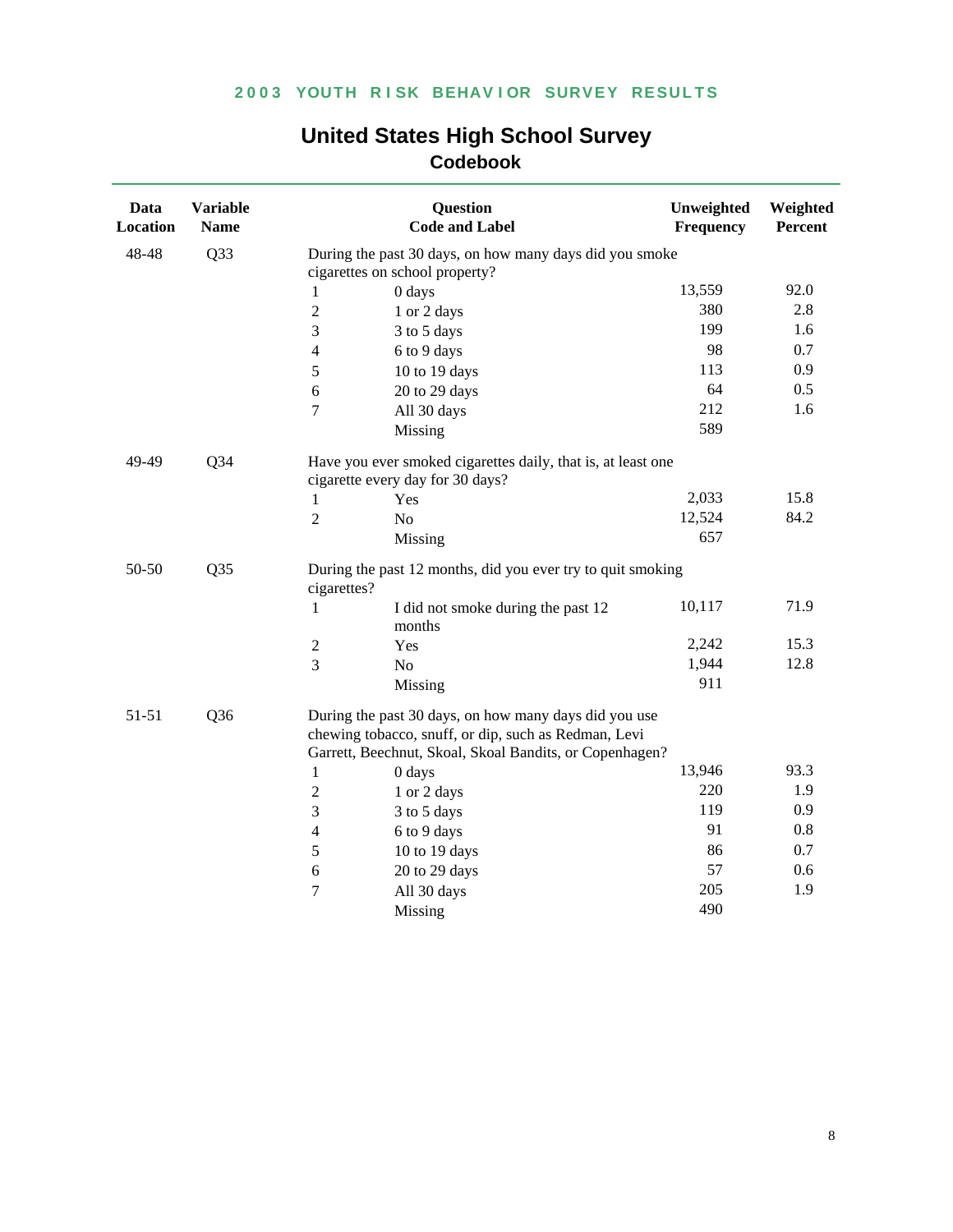| Data<br>Location | <b>Variable</b><br><b>Name</b> | <b>Question</b><br><b>Code and Label</b>                                                                    | Unweighted<br>Frequency | Weighted<br>Percent |  |  |
|------------------|--------------------------------|-------------------------------------------------------------------------------------------------------------|-------------------------|---------------------|--|--|
| 52-52            | Q37                            | During the past 30 days, on how many days did you use<br>chewing tobacco, snuff, or dip on school property? |                         |                     |  |  |
|                  |                                | $\mathbf{1}$<br>0 days                                                                                      | 14,262                  | 94.1                |  |  |
|                  |                                | $\sqrt{2}$<br>1 or 2 days                                                                                   | 194                     | 1.8                 |  |  |
|                  |                                | 3<br>3 to 5 days                                                                                            | 88                      | 0.7                 |  |  |
|                  |                                | $\overline{4}$<br>6 to 9 days                                                                               | 91                      | 0.8                 |  |  |
|                  |                                | 5<br>10 to 19 days                                                                                          | 117                     | 1.1                 |  |  |
|                  |                                | 6<br>20 to 29 days                                                                                          | 52                      | 0.6                 |  |  |
|                  |                                | 7<br>All 30 days                                                                                            | 114                     | 1.0                 |  |  |
|                  |                                | Missing                                                                                                     | 296                     |                     |  |  |
| 53-53            | Q <sub>38</sub>                | During the past 30 days, on how many days did you smoke<br>cigars, cigarillos, or little cigars?            |                         |                     |  |  |
|                  |                                | 0 days<br>1                                                                                                 | 12,822                  | 85.2                |  |  |
|                  |                                | $\sqrt{2}$<br>1 or 2 days                                                                                   | 1,065                   | 7.3                 |  |  |
|                  |                                | $\mathfrak{Z}$<br>3 to 5 days                                                                               | 426                     | 2.9                 |  |  |
|                  |                                | $\overline{4}$<br>6 to 9 days                                                                               | 243                     | 1.8                 |  |  |
|                  |                                | $\sqrt{5}$<br>10 to 19 days                                                                                 | 168                     | 1.0                 |  |  |
|                  |                                | 20 to 29 days<br>6                                                                                          | 95                      | 0.5                 |  |  |
|                  |                                | $\overline{7}$<br>All 30 days                                                                               | 234                     | 1.4                 |  |  |
|                  |                                | Missing                                                                                                     | 161                     |                     |  |  |
| 54-54            | Q39                            | During your life, on how many days have you had at least<br>one drink of alcohol?                           |                         |                     |  |  |
|                  |                                | 0 days<br>$\mathbf{1}$                                                                                      | 3,091                   | 25.1                |  |  |
|                  |                                | $\mathfrak{2}$<br>1 or 2 days                                                                               | 1,841                   | 11.7                |  |  |
|                  |                                | $\mathfrak{Z}$<br>3 to 9 days                                                                               | 2,366                   | 16.9                |  |  |
|                  |                                | $\overline{4}$<br>10 to 19 days                                                                             | 1,569                   | 11.9                |  |  |
|                  |                                | $\sqrt{5}$<br>20 to 39 days                                                                                 | 1,588                   | 11.7                |  |  |
|                  |                                | 40 to 99 days<br>6                                                                                          | 1,427                   | 10.4                |  |  |
|                  |                                | $\overline{7}$<br>100 or more days                                                                          | 1,705                   | 12.4                |  |  |
|                  |                                | Missing                                                                                                     | 1,627                   |                     |  |  |
| 55-55            | Q <sub>40</sub>                | How old were you when you had your first drink of alcohol<br>other than a few sips?                         |                         |                     |  |  |
|                  |                                | I have never had a drink of alcohol other<br>1<br>than a few sips                                           | 3,015                   | 24.5                |  |  |
|                  |                                | $\overline{c}$<br>8 years old or younger                                                                    | 1,242                   | 8.5                 |  |  |
|                  |                                | 3<br>9 or 10 years old                                                                                      | 896                     | 6.4                 |  |  |
|                  |                                | 11 or 12 years old<br>$\overline{4}$                                                                        | 1,697                   | 12.8                |  |  |
|                  |                                | 13 or 14 years old<br>5                                                                                     | 3,471                   | 26.2                |  |  |
|                  |                                | 15 or 16 years old<br>$\sqrt{6}$                                                                            | 2,764                   | 18.7                |  |  |
|                  |                                | $\boldsymbol{7}$<br>17 years old or older                                                                   | 545                     | 2.7                 |  |  |
|                  |                                | Missing                                                                                                     | 1,584                   |                     |  |  |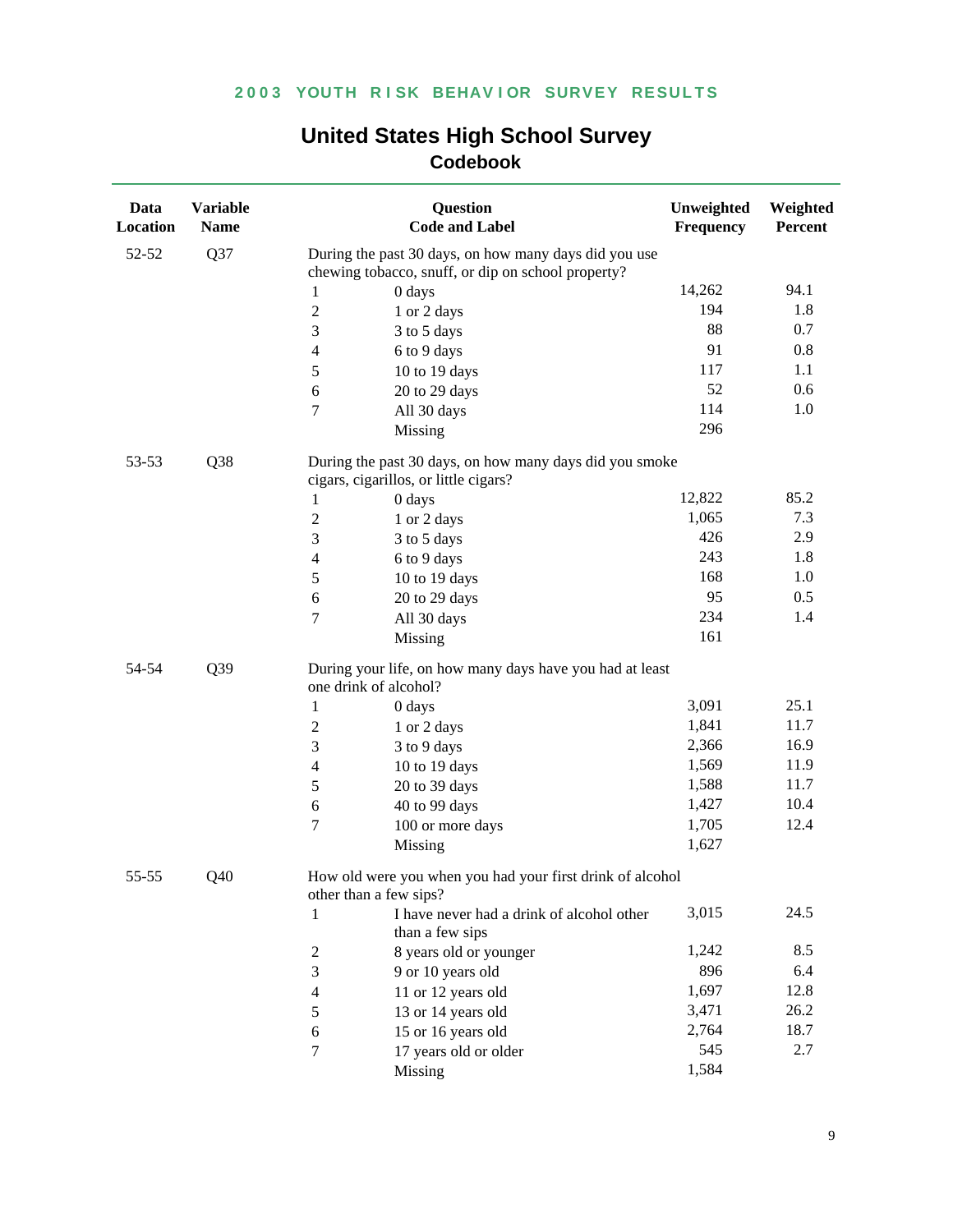| Data<br>Location | <b>Variable</b><br><b>Name</b> |                                                                                                             | <b>Question</b><br><b>Code and Label</b>                                                                                              | Unweighted<br>Frequency | Weighted<br>Percent |  |
|------------------|--------------------------------|-------------------------------------------------------------------------------------------------------------|---------------------------------------------------------------------------------------------------------------------------------------|-------------------------|---------------------|--|
| 56-56            | Q <sub>41</sub>                |                                                                                                             | During the past 30 days, on how many days did you have at<br>least one drink of alcohol?                                              |                         |                     |  |
|                  |                                | $\mathbf{1}$                                                                                                | 0 days                                                                                                                                | 7,584                   | 55.1                |  |
|                  |                                | $\boldsymbol{2}$                                                                                            | 1 or 2 days                                                                                                                           | 2,994                   | 20.1                |  |
|                  |                                | $\mathfrak{Z}$                                                                                              | 3 to 5 days                                                                                                                           | 1,479                   | 10.3                |  |
|                  |                                | $\overline{4}$                                                                                              | 6 to 9 days                                                                                                                           | 1,052                   | 7.4                 |  |
|                  |                                | 5                                                                                                           | 10 to 19 days                                                                                                                         | 720                     | 4.8                 |  |
|                  |                                | 6                                                                                                           | 20 to 29 days                                                                                                                         | 146                     | 1.0                 |  |
|                  |                                | $\tau$                                                                                                      | All 30 days                                                                                                                           | 170                     | 1.3                 |  |
|                  |                                |                                                                                                             | Missing                                                                                                                               | 1,069                   |                     |  |
| 57-57            | Q42                            |                                                                                                             | During the past 30 days, on how many days did you have 5<br>or more drinks of alcohol in a row, that is, within a couple of<br>hours? |                         |                     |  |
|                  |                                | $\mathbf{1}$                                                                                                | 0 days                                                                                                                                | 10,556                  | 71.7                |  |
|                  |                                | $\sqrt{2}$                                                                                                  | 1 day                                                                                                                                 | 1,325                   | 8.8                 |  |
|                  |                                | $\mathfrak{Z}$                                                                                              | 2 days                                                                                                                                | 927                     | 6.5                 |  |
|                  |                                | $\overline{4}$                                                                                              | 3 to 5 days                                                                                                                           | 922                     | 6.4                 |  |
|                  |                                | 5                                                                                                           | 6 to 9 days                                                                                                                           | 553                     | 3.7                 |  |
|                  |                                | 6                                                                                                           | 10 to 19 days                                                                                                                         | 275                     | 1.9                 |  |
|                  |                                | $\tau$                                                                                                      | 20 or more days                                                                                                                       | 148                     | 1.0                 |  |
|                  |                                |                                                                                                             | Missing                                                                                                                               | 508                     |                     |  |
| 58-58            | Q <sub>43</sub>                | During the past 30 days, on how many days did you have at<br>least one drink of alcohol on school property? |                                                                                                                                       |                         |                     |  |
|                  |                                | $\mathbf{1}$                                                                                                | 0 days                                                                                                                                | 13,984                  | 94.8                |  |
|                  |                                | $\boldsymbol{2}$                                                                                            | 1 or 2 days                                                                                                                           | 512                     | 3.2                 |  |
|                  |                                | $\mathfrak{Z}$                                                                                              | 3 to 5 days                                                                                                                           | 125                     | 0.8                 |  |
|                  |                                | $\overline{4}$                                                                                              | 6 to 9 days                                                                                                                           | 53                      | 0.3                 |  |
|                  |                                | $\sqrt{5}$                                                                                                  | 10 to 19 days                                                                                                                         | 18                      | 0.1                 |  |
|                  |                                | $\sqrt{6}$                                                                                                  | 20 to 29 days                                                                                                                         | 23                      | 0.2                 |  |
|                  |                                | $\tau$                                                                                                      | All 30 days                                                                                                                           | 72                      | 0.6                 |  |
|                  |                                |                                                                                                             | Missing                                                                                                                               | 427                     |                     |  |
| 59-59            | Q44                            |                                                                                                             | During your life, how many times have you used marijuana?                                                                             |                         |                     |  |
|                  |                                | 1                                                                                                           | 0 times                                                                                                                               | 8,513                   | 59.8                |  |
|                  |                                | $\boldsymbol{2}$                                                                                            | 1 or 2 times                                                                                                                          | 1,435                   | 8.7                 |  |
|                  |                                | 3                                                                                                           | 3 to 9 times                                                                                                                          | 1,247                   | 7.6                 |  |
|                  |                                | 4                                                                                                           | 10 to 19 times                                                                                                                        | 704                     | 4.5                 |  |
|                  |                                | 5                                                                                                           | 20 to 39 times                                                                                                                        | 730                     | 4.5                 |  |
|                  |                                | 6                                                                                                           | 40 to 99 times                                                                                                                        | 673                     | 4.7                 |  |
|                  |                                | 7                                                                                                           | 100 or more times                                                                                                                     | 1,542                   | 10.2                |  |
|                  |                                |                                                                                                             | Missing                                                                                                                               | 370                     |                     |  |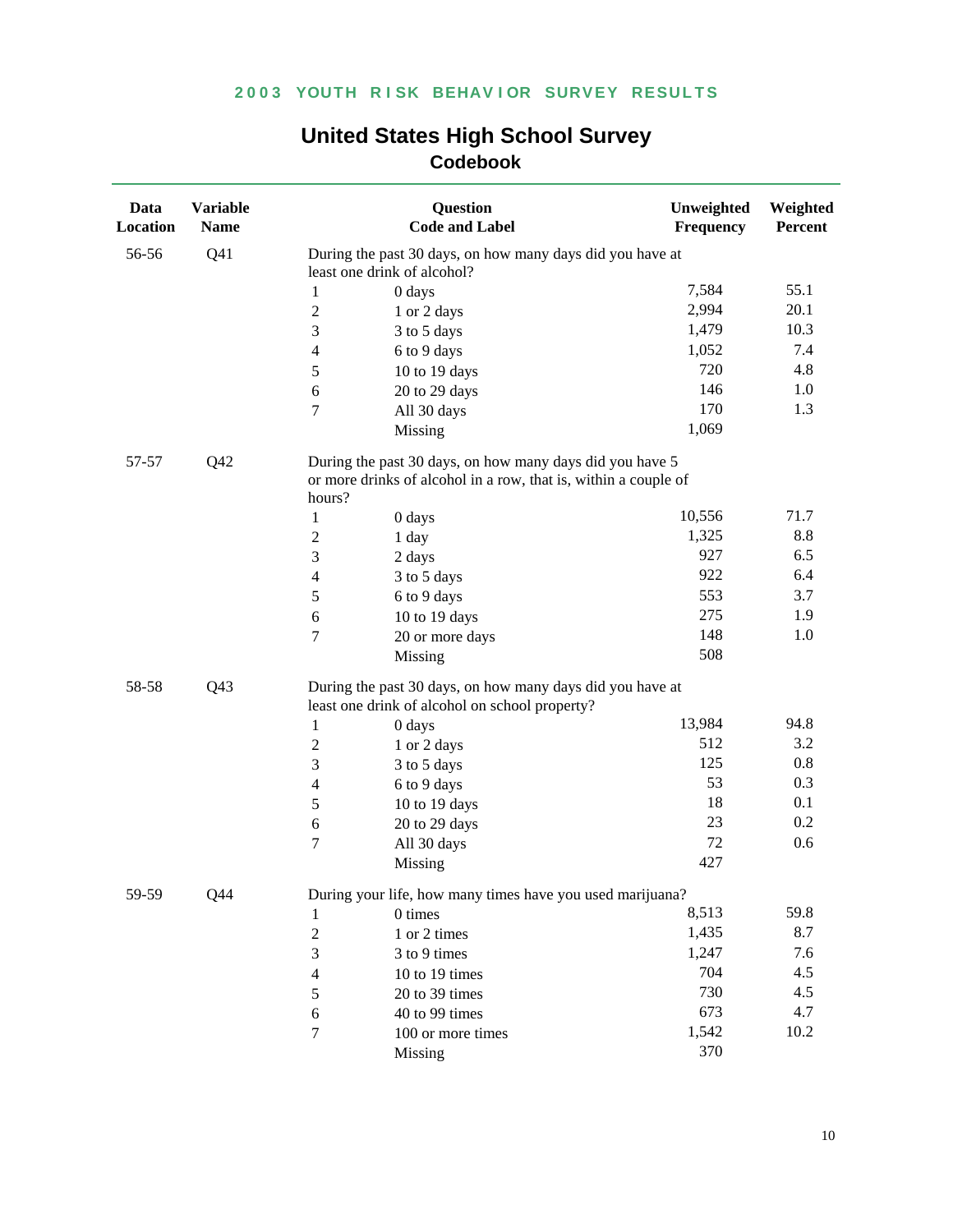| <b>Codebook</b>  |                                |                          |                                                                                                              |                         |                     |  |
|------------------|--------------------------------|--------------------------|--------------------------------------------------------------------------------------------------------------|-------------------------|---------------------|--|
| Data<br>Location | <b>Variable</b><br><b>Name</b> |                          | <b>Question</b><br><b>Code and Label</b>                                                                     | Unweighted<br>Frequency | Weighted<br>Percent |  |
| 60-60            | Q <sub>45</sub>                | time?                    | How old were you when you tried marijuana for the first                                                      |                         |                     |  |
|                  |                                | $\mathbf{1}$             | I have never tried marijuana                                                                                 | 8,345                   | 59.0                |  |
|                  |                                | $\overline{c}$           | 8 years old or younger                                                                                       | 252                     | 1.6                 |  |
|                  |                                | 3                        | 9 or 10 years old                                                                                            | 313                     | 2.1                 |  |
|                  |                                | $\overline{4}$           | 11 or 12 years old                                                                                           | 944                     | 6.2                 |  |
|                  |                                | 5                        | 13 or 14 years old                                                                                           | 2,398                   | 16.4                |  |
|                  |                                | 6                        | 15 or 16 years old                                                                                           | 2,050                   | 12.8                |  |
|                  |                                | $\tau$                   | 17 years old or older                                                                                        | 418                     | 1.9                 |  |
|                  |                                |                          | Missing                                                                                                      | 494                     |                     |  |
| 61-61            | Q <sub>46</sub>                | marijuana?               | During the past 30 days, how many times did you use                                                          |                         |                     |  |
|                  |                                | $\mathbf{1}$             | 0 times                                                                                                      | 11,346                  | 77.6                |  |
|                  |                                | $\sqrt{2}$               | 1 or 2 times                                                                                                 | 1,164                   | 7.3                 |  |
|                  |                                | 3                        | 3 to 9 times                                                                                                 | 811                     | 5.3                 |  |
|                  |                                | $\overline{\mathcal{A}}$ | 10 to 19 times                                                                                               | 433                     | 2.9                 |  |
|                  |                                | 5                        | 20 to 39 times                                                                                               | 359                     | 2.3                 |  |
|                  |                                | 6                        | 40 or more times                                                                                             | 678                     | 4.5                 |  |
|                  |                                |                          | Missing                                                                                                      | 423                     |                     |  |
| $62 - 62$        | Q47                            |                          | During the past 30 days, how many times did you use<br>marijuana on school property?                         |                         |                     |  |
|                  |                                | $\mathbf{1}$             | 0 times                                                                                                      | 13,894                  | 94.2                |  |
|                  |                                | $\mathfrak 2$            | 1 or 2 times                                                                                                 | 402                     | 2.4                 |  |
|                  |                                | 3                        | 3 to 9 times                                                                                                 | 208                     | 1.6                 |  |
|                  |                                | $\overline{4}$           | 10 to 19 times                                                                                               | 101                     | 0.6                 |  |
|                  |                                | $\mathfrak s$            | 20 to 39 times                                                                                               | 43                      | 0.3                 |  |
|                  |                                | 6                        | 40 or more times                                                                                             | 119                     | 0.9                 |  |
|                  |                                |                          | Missing                                                                                                      | 447                     |                     |  |
| 63-63            | Q48                            |                          | During your life, how many times have you used any form<br>of cocaine, including powder, crack, or freebase? |                         |                     |  |
|                  |                                | 1                        | 0 times                                                                                                      | 13,431                  | 91.3                |  |
|                  |                                | $\sqrt{2}$               | 1 or 2 times                                                                                                 | 525                     | 3.4                 |  |
|                  |                                | 3                        | 3 to 9 times                                                                                                 | 318                     | 2.1                 |  |
|                  |                                | $\overline{4}$           | 10 to 19 times                                                                                               | 153                     | 1.0                 |  |
|                  |                                | 5                        | 20 to 39 times                                                                                               | 129                     | 0.8                 |  |
|                  |                                | 6                        | 40 or more times                                                                                             | 261                     | 1.4                 |  |
|                  |                                |                          | Missing                                                                                                      | 397                     |                     |  |

# **United States High School Survey**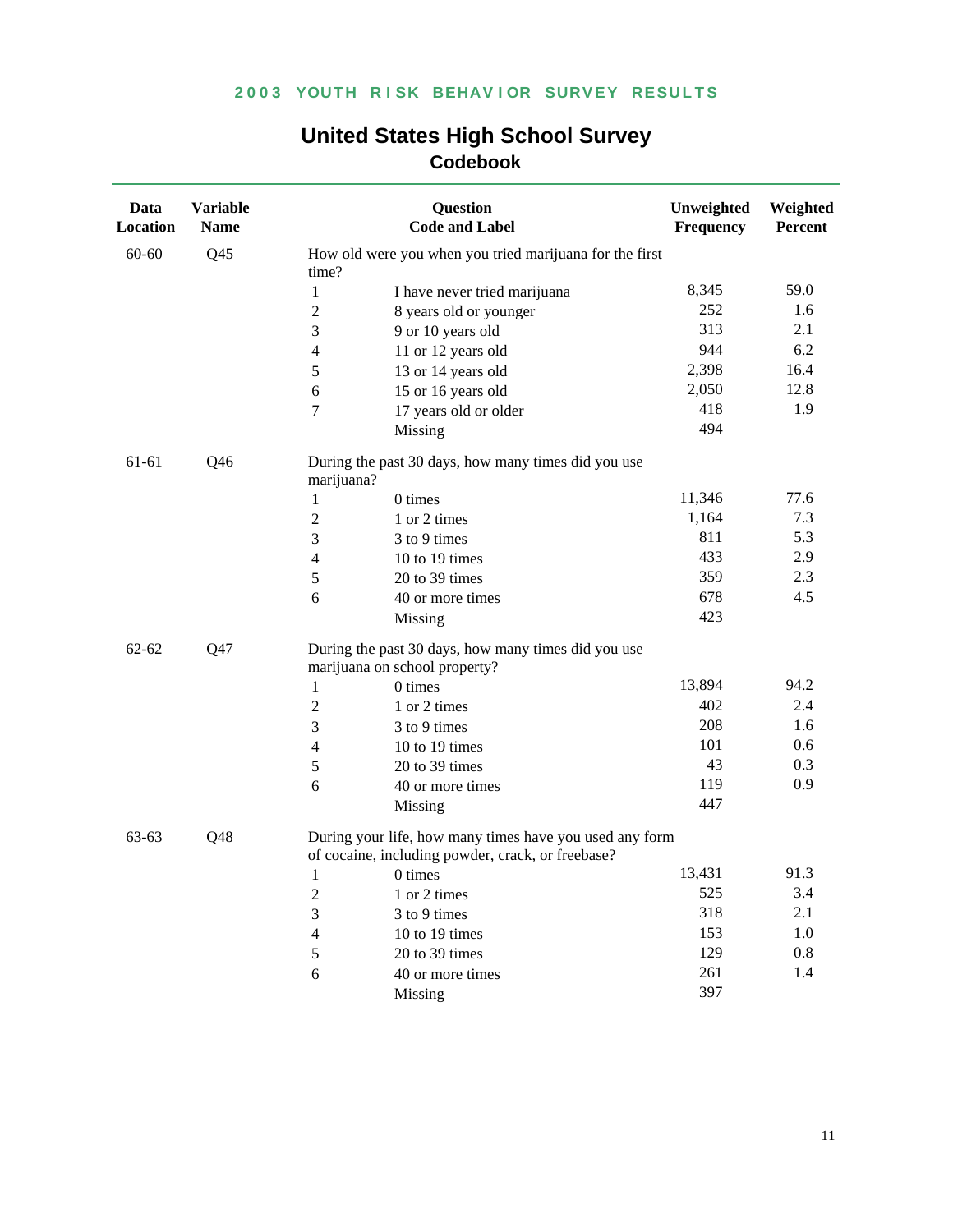| Data<br>Location | <b>Variable</b><br><b>Name</b> |                  | Question<br><b>Code and Label</b>                                                                                                                              | Unweighted<br>Frequency | Weighted<br>Percent |  |  |
|------------------|--------------------------------|------------------|----------------------------------------------------------------------------------------------------------------------------------------------------------------|-------------------------|---------------------|--|--|
| 64-64            | Q49                            |                  | During the past 30 days, how many times did you use any<br>form of cocaine, including powder, crack, or freebase?                                              |                         |                     |  |  |
|                  |                                | 1                | 0 times                                                                                                                                                        | 14,331                  | 95.9                |  |  |
|                  |                                | $\overline{c}$   | 1 or 2 times                                                                                                                                                   | 299                     | 2.1                 |  |  |
|                  |                                | $\mathfrak{Z}$   | 3 to 9 times                                                                                                                                                   | 156                     | 0.7                 |  |  |
|                  |                                | $\overline{4}$   | 10 to 19 times                                                                                                                                                 | 95                      | 0.5                 |  |  |
|                  |                                | 5                | 20 to 39 times                                                                                                                                                 | 34                      | 0.1                 |  |  |
|                  |                                | 6                | 40 or more times                                                                                                                                               | 114                     | 0.8                 |  |  |
|                  |                                |                  | Missing                                                                                                                                                        | 185                     |                     |  |  |
| 65-65            | Q50                            |                  | During your life, how many times have you sniffed glue,<br>breathed the contents of aerosol spray cans, or inhaled any<br>paints or sprays to get high?        |                         |                     |  |  |
|                  |                                | 1                | 0 times                                                                                                                                                        | 13,353                  | 87.9                |  |  |
|                  |                                | $\boldsymbol{2}$ | 1 or 2 times                                                                                                                                                   | 835                     | 6.0                 |  |  |
|                  |                                | 3                | 3 to 9 times                                                                                                                                                   | 399                     | 3.0                 |  |  |
|                  |                                | $\overline{4}$   | 10 to 19 times                                                                                                                                                 | 161                     | 1.2                 |  |  |
|                  |                                | 5                | 20 to 39 times                                                                                                                                                 | 72                      | 0.6                 |  |  |
|                  |                                | 6                | 40 or more times                                                                                                                                               | 182                     | 1.3                 |  |  |
|                  |                                |                  | Missing                                                                                                                                                        | 212                     |                     |  |  |
| 66-66<br>Q51     |                                |                  | During the past 30 days, how many times have you sniffed<br>glue, breathed the contents of aerosol spray cans, or inhaled<br>any paints or sprays to get high? |                         |                     |  |  |
|                  |                                | 1                | 0 times                                                                                                                                                        | 14,286                  | 96.1                |  |  |
|                  |                                | $\overline{c}$   | 1 or 2 times                                                                                                                                                   | 277                     | 2.1                 |  |  |
|                  |                                | $\mathfrak{Z}$   | 3 to 9 times                                                                                                                                                   | 110                     | 0.7                 |  |  |
|                  |                                | $\overline{4}$   | 10 to 19 times                                                                                                                                                 | 37                      | 0.3                 |  |  |
|                  |                                | 5                | 20 to 39 times                                                                                                                                                 | 12                      | 0.1                 |  |  |
|                  |                                | 6                | 40 or more times                                                                                                                                               | 90                      | 0.8                 |  |  |
|                  |                                |                  | Missing                                                                                                                                                        | 402                     |                     |  |  |
| 67-67            | Q52                            |                  | During your life, how many times have you used heroin<br>(also called smack, junk, or China White)?                                                            |                         |                     |  |  |
|                  |                                | 1                | 0 times                                                                                                                                                        | 14,664                  | 96.7                |  |  |
|                  |                                | $\boldsymbol{2}$ | 1 or 2 times                                                                                                                                                   | 160                     | 1.3                 |  |  |
|                  |                                | $\mathfrak{Z}$   | 3 to 9 times                                                                                                                                                   | 80                      | 0.6                 |  |  |
|                  |                                | $\overline{4}$   | 10 to 19 times                                                                                                                                                 | 44                      | 0.3                 |  |  |
|                  |                                | $\sqrt{5}$       | 20 to 39 times                                                                                                                                                 | 30                      | 0.2                 |  |  |
|                  |                                | $\sqrt{6}$       | 40 or more times                                                                                                                                               | 110                     | 0.9                 |  |  |
|                  |                                |                  | Missing                                                                                                                                                        | 126                     |                     |  |  |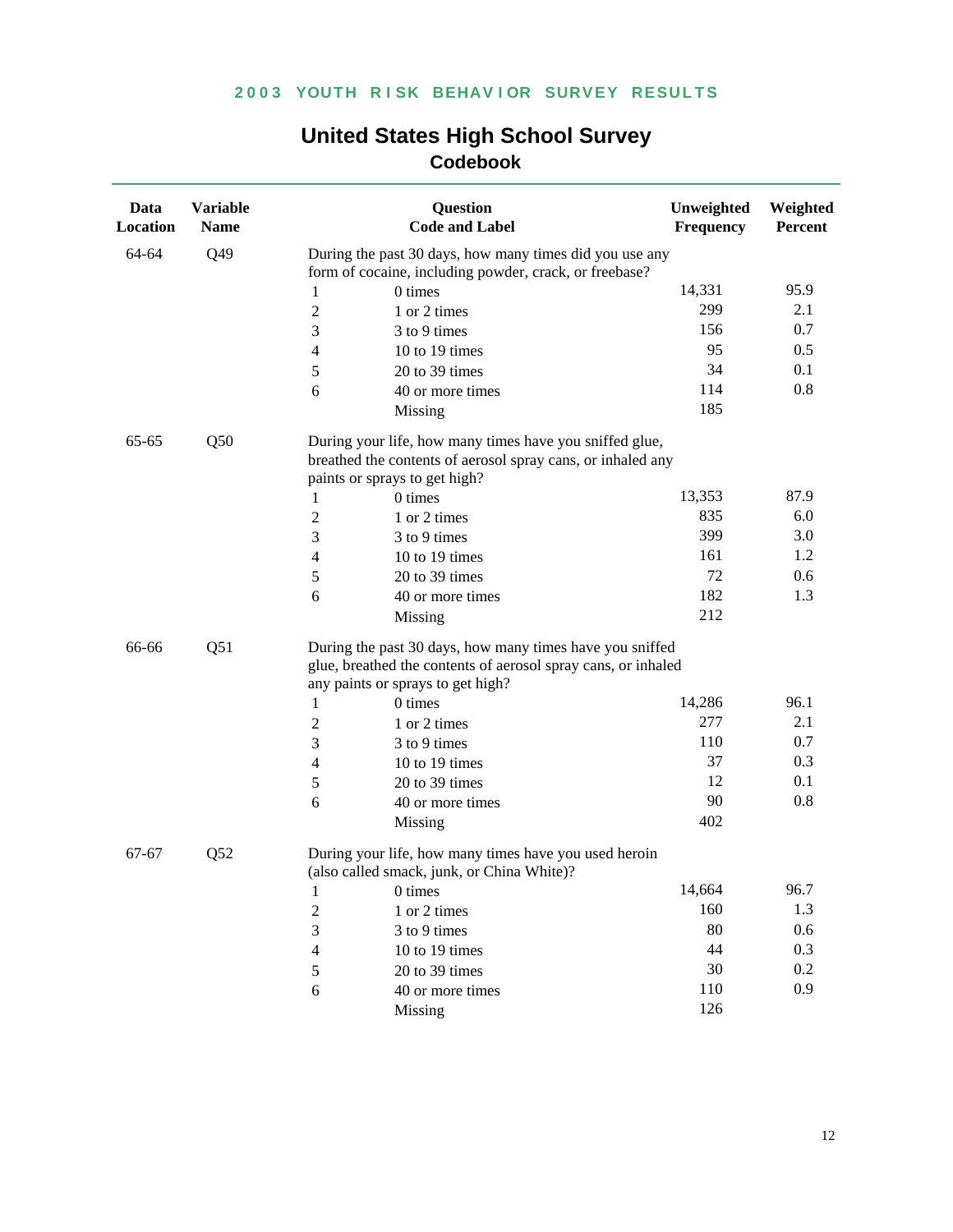| Data<br>Location | <b>Variable</b><br><b>Name</b> |                | <b>Question</b><br><b>Code and Label</b>                                                                   | Unweighted<br>Frequency | Weighted<br>Percent |
|------------------|--------------------------------|----------------|------------------------------------------------------------------------------------------------------------|-------------------------|---------------------|
| 68-68            | Q53                            | ice)?          | During your life, how many times have you used<br>methamphetamines (also called speed, crystal, crank, or  |                         |                     |
|                  |                                | $\mathbf{1}$   | 0 times                                                                                                    | 14,076                  | 92.4                |
|                  |                                | $\overline{2}$ | 1 or 2 times                                                                                               | 398                     | 2.8                 |
|                  |                                | 3              | 3 to 9 times                                                                                               | 217                     | 1.6                 |
|                  |                                | 4              | 10 to 19 times                                                                                             | 118                     | 1.1                 |
|                  |                                | 5              | 20 to 39 times                                                                                             | 94                      | $0.8\,$             |
|                  |                                | 6              | 40 or more times                                                                                           | 187                     | 1.3                 |
|                  |                                |                | Missing                                                                                                    | 124                     |                     |
| 69-69            | Q54                            |                | During your life, how many times have you used ecstasy<br>(also called MDMA)?                              |                         |                     |
|                  |                                | 1              | 0 times                                                                                                    | 13,429                  | 88.9                |
|                  |                                | 2              | 1 or 2 times                                                                                               | 860                     | 6.8                 |
|                  |                                | 3              | 3 to 9 times                                                                                               | 268                     | 1.9                 |
|                  |                                | 4              | 10 to 19 times                                                                                             | 135                     | 1.0                 |
|                  |                                | 5              | 20 to 39 times                                                                                             | 67                      | 0.4                 |
|                  |                                | 6              | 40 or more times                                                                                           | 143                     | 1.1                 |
|                  |                                |                | Missing                                                                                                    | 312                     |                     |
| 70-70            | Q <sub>55</sub>                |                | During your life, how many times have you taken steroid<br>pills or shots without a doctor's prescription? |                         |                     |
|                  |                                | 1              | 0 times                                                                                                    | 14,274                  | 93.9                |
|                  |                                | $\overline{2}$ | 1 or 2 times                                                                                               | 262                     | 2.1                 |
|                  |                                | 3              | 3 to 9 times                                                                                               | 160                     | 1.3                 |
|                  |                                | 4              | 10 to 19 times                                                                                             | 98                      | 0.7                 |
|                  |                                | 5              | 20 to 39 times                                                                                             | 77                      | 0.6                 |
|                  |                                | 6              | 40 or more times                                                                                           | 173                     | 1.3                 |
|                  |                                |                | Missing                                                                                                    | 170                     |                     |
| 71-71            | Q <sub>56</sub>                |                | During your life, how many times have you used a needle to<br>inject any illegal drug into your body?      |                         |                     |
|                  |                                | 1              | 0 times                                                                                                    | 14,606                  | 96.8                |
|                  |                                | 2              | 1 time                                                                                                     | 188                     | 1.5                 |
|                  |                                | 3              | 2 or more times                                                                                            | 214                     | 1.7                 |
|                  |                                |                | Missing                                                                                                    | 206                     |                     |
| 72-72            | Q57                            |                | During the past 12 months, has anyone offered, sold, or<br>given you an illegal drug on school property?   |                         |                     |
|                  |                                | 1              | Yes                                                                                                        | 4,250                   | 28.7                |
|                  |                                | $\overline{c}$ | No                                                                                                         | 10,691                  | 71.3                |
|                  |                                |                | Missing                                                                                                    | 273                     |                     |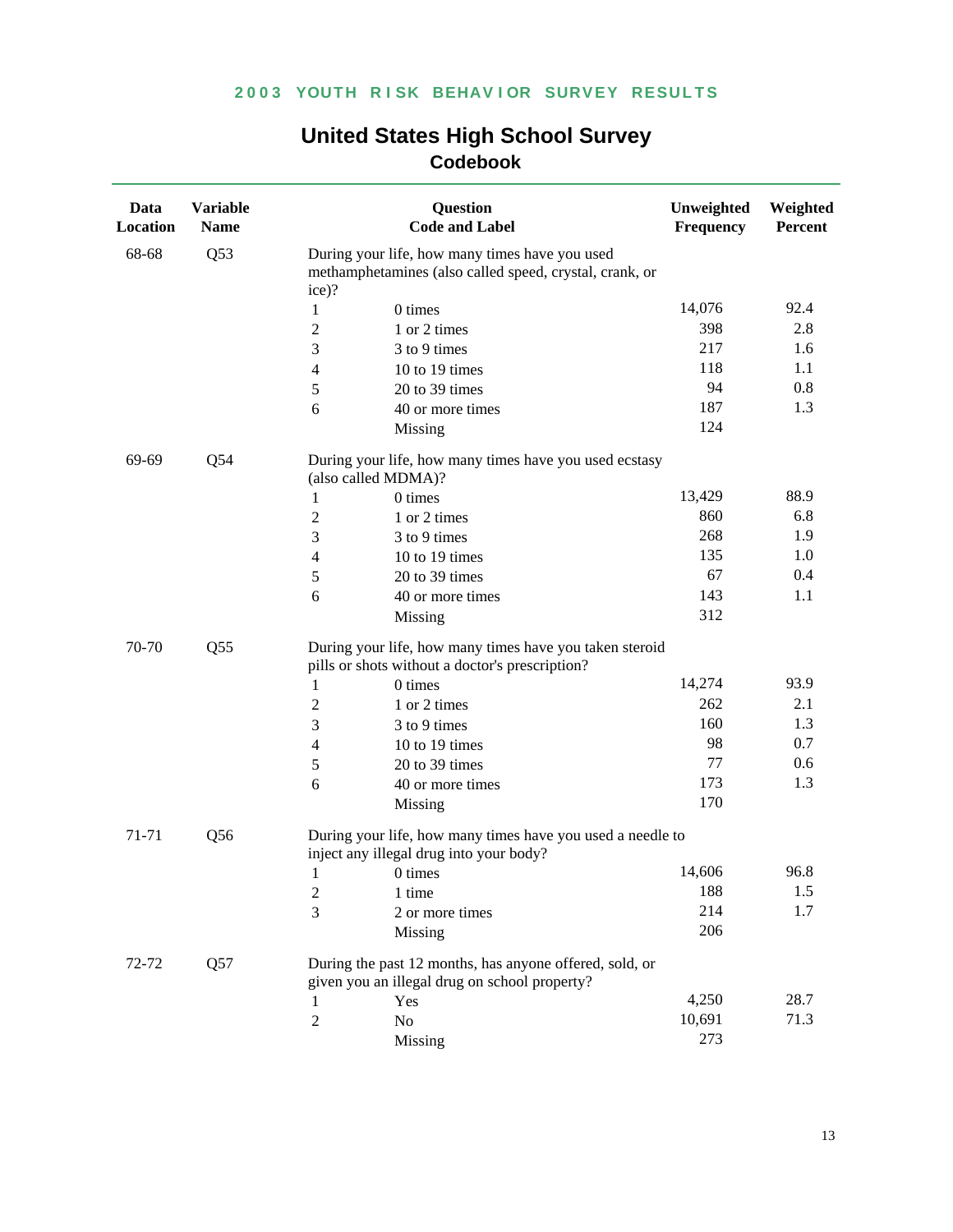| Data<br>Location | <b>Variable</b><br><b>Name</b> | <b>Question</b><br><b>Code and Label</b>                                           |                                        | Unweighted<br>Frequency | Weighted<br><b>Percent</b> |
|------------------|--------------------------------|------------------------------------------------------------------------------------|----------------------------------------|-------------------------|----------------------------|
| 73-73            | Q58                            | Have you ever had sexual intercourse?                                              |                                        |                         |                            |
|                  |                                | Yes<br>1                                                                           |                                        | 7,019                   | 46.7                       |
|                  |                                | $\overline{2}$<br>N <sub>o</sub>                                                   |                                        | 6,205                   | 53.3                       |
|                  |                                | Missing                                                                            |                                        | 1,990                   |                            |
| 74-74            | Q59                            | How old were you when you had sexual intercourse for the<br>first time?            |                                        |                         |                            |
|                  |                                | $\mathbf{1}$                                                                       | I have never had sexual intercourse    | 6,210                   | 53.4                       |
|                  |                                | $\boldsymbol{2}$<br>11 years old or younger                                        |                                        | 586                     | 3.9                        |
|                  |                                | $\mathfrak{Z}$<br>12 years old                                                     |                                        | 563                     | 3.5                        |
|                  |                                | $\overline{4}$<br>13 years old                                                     |                                        | 954                     | 5.9                        |
|                  |                                | 5<br>14 years old                                                                  |                                        | 1,385                   | 9.5                        |
|                  |                                | 6<br>15 years old                                                                  |                                        | 1,622                   | 11.1                       |
|                  |                                | 7<br>16 years old                                                                  |                                        | 1,267                   | 8.5                        |
|                  |                                | 8<br>17 years old or older                                                         |                                        | 626                     | 4.2                        |
|                  |                                | Missing                                                                            |                                        | 2,001                   |                            |
| 75-75            | Q60                            | During your life, with how many people have you had<br>sexual intercourse?         |                                        |                         |                            |
|                  |                                | $\mathbf{1}$                                                                       | I have never had sexual intercourse    | 6,208                   | 53.4                       |
|                  |                                | $\boldsymbol{2}$<br>1 person                                                       |                                        | 2,326                   | 17.5                       |
|                  |                                | 3<br>2 people                                                                      |                                        | 1,292                   | 8.7                        |
|                  |                                | 3 people<br>4                                                                      |                                        | 952                     | 6.0                        |
|                  |                                | 5<br>4 people                                                                      |                                        | 598                     | 3.9                        |
|                  |                                | 5 people<br>6                                                                      |                                        | 421                     | 2.4                        |
|                  |                                | $\overline{7}$<br>6 or more people                                                 |                                        | 1,391                   | 8.1                        |
|                  |                                | Missing                                                                            |                                        | 2,026                   |                            |
| 76-76            | Q <sub>61</sub>                | During the past 3 months, with how many people did you<br>have sexual intercourse? |                                        |                         |                            |
|                  |                                | 1                                                                                  | I have never had sexual intercourse    | 6,215                   | 53.5                       |
|                  |                                | $\overline{2}$<br>during the past 3 months                                         | I have had sexual intercourse, but not | 1,765                   | 12.3                       |
|                  |                                | 3<br>1 person                                                                      |                                        | 3,667                   | 24.9                       |
|                  |                                | 4<br>2 people                                                                      |                                        | 752                     | 4.7                        |
|                  |                                | 5<br>3 people                                                                      |                                        | 347                     | 1.9                        |
|                  |                                | 4 people<br>6                                                                      |                                        | 156                     | $0.8\,$                    |
|                  |                                | 7<br>5 people                                                                      |                                        | 66                      | 0.4                        |
|                  |                                | $\,8\,$<br>6 or more people                                                        |                                        | 230                     | 1.6                        |
|                  |                                | Missing                                                                            |                                        | 2,016                   |                            |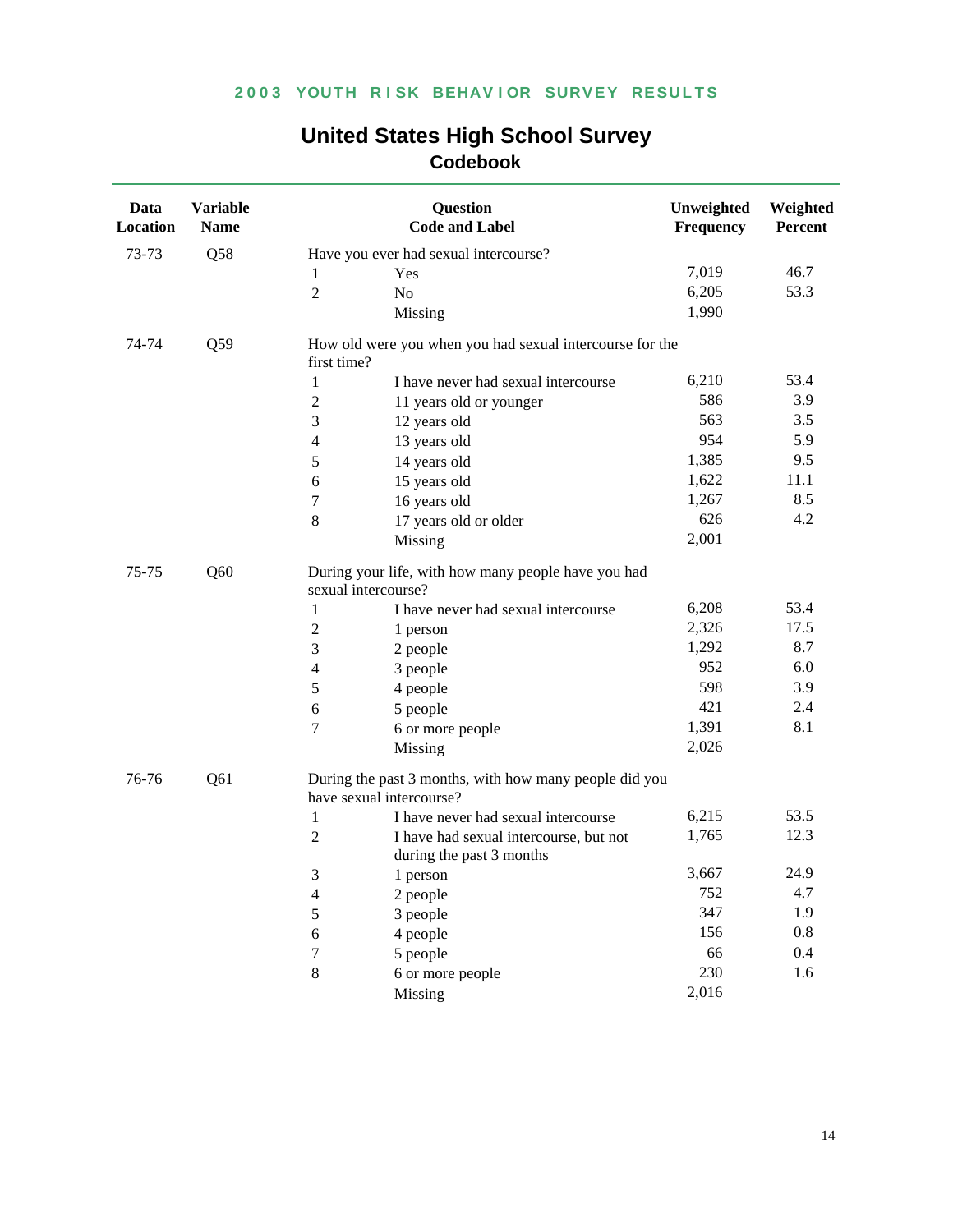| <b>United States High School Survey</b> |  |  |  |  |  |
|-----------------------------------------|--|--|--|--|--|
| Codebook                                |  |  |  |  |  |

| Data<br>Location | <b>Variable</b><br><b>Name</b> | <b>Question</b><br><b>Code and Label</b>                                                                       |                                                           | Unweighted<br><b>Frequency</b> | Weighted<br>Percent |  |  |  |
|------------------|--------------------------------|----------------------------------------------------------------------------------------------------------------|-----------------------------------------------------------|--------------------------------|---------------------|--|--|--|
| 77-77            | Q <sub>62</sub>                | intercourse the last time?                                                                                     | Did you drink alcohol or use drugs before you had sexual  |                                |                     |  |  |  |
|                  |                                | $\mathbf{1}$                                                                                                   | I have never had sexual intercourse                       | 6,190                          | 53.3                |  |  |  |
|                  |                                | $\sqrt{2}$<br>Yes                                                                                              |                                                           | 1,610                          | 11.1                |  |  |  |
|                  |                                | 3<br>N <sub>o</sub>                                                                                            |                                                           | 5,399                          | 35.6                |  |  |  |
|                  |                                | Missing                                                                                                        |                                                           | 2,015                          |                     |  |  |  |
| 78-78            | Q <sub>63</sub>                | partner use a condom?                                                                                          | The last time you had sexual intercourse, did you or your |                                |                     |  |  |  |
|                  |                                | 1                                                                                                              | I have never had sexual intercourse                       | 6,186                          | 53.7                |  |  |  |
|                  |                                | $\sqrt{2}$<br>Yes                                                                                              |                                                           | 4,542                          | 30.6                |  |  |  |
|                  |                                | 3<br>No                                                                                                        |                                                           | 2,333                          | 15.7                |  |  |  |
|                  |                                | Missing                                                                                                        |                                                           | 2,153                          |                     |  |  |  |
| 79-79            | Q64                            | The last time you had sexual intercourse, what one method<br>did you or your partner use to prevent pregnancy? |                                                           |                                |                     |  |  |  |
|                  |                                | $\mathbf{1}$                                                                                                   | I have never had sexual intercourse                       | 6,199                          | 54.1                |  |  |  |
|                  |                                | $\mathbf{2}$<br>No method was used to prevent<br>pregnancy                                                     |                                                           | 921                            | 5.5                 |  |  |  |
|                  |                                | Birth control pills<br>3                                                                                       |                                                           | 804                            | 6.6                 |  |  |  |
|                  |                                | Condoms<br>4                                                                                                   |                                                           | 3,894                          | 26.0                |  |  |  |
|                  |                                | 5                                                                                                              | Depo-Provera (injectable birth control)                   | 230                            | 1.4                 |  |  |  |
|                  |                                | Withdrawal<br>6                                                                                                |                                                           | 588                            | 4.0                 |  |  |  |
|                  |                                | 7<br>Some other method                                                                                         |                                                           | 156                            | 1.2                 |  |  |  |
|                  |                                | 8<br>Not sure                                                                                                  |                                                           | 184                            | 1.2                 |  |  |  |
|                  |                                | Missing                                                                                                        |                                                           | 2,238                          |                     |  |  |  |
| 80-80            | Q <sub>65</sub>                | How many times have you been pregnant or gotten someone<br>pregnant?                                           |                                                           |                                |                     |  |  |  |
|                  |                                | 0 times<br>1                                                                                                   |                                                           | 12,535                         | 94.7                |  |  |  |
|                  |                                | $\mathbf{2}$<br>1 time                                                                                         |                                                           | 659                            | 3.1                 |  |  |  |
|                  |                                | 3<br>2 or more times                                                                                           |                                                           | 186                            | 1.1                 |  |  |  |
|                  |                                | $\overline{\mathcal{L}}$<br>Not sure                                                                           |                                                           | 188                            | 1.1                 |  |  |  |
|                  |                                | Missing                                                                                                        |                                                           | 1,646                          |                     |  |  |  |
| 81-81            | Q66                            | How do you describe your weight?                                                                               |                                                           |                                |                     |  |  |  |
|                  |                                | Very underweight<br>1                                                                                          |                                                           | 379                            | 2.5                 |  |  |  |
|                  |                                | $\boldsymbol{2}$<br>Slightly underweight                                                                       |                                                           | 1,967                          | 14.3                |  |  |  |
|                  |                                | $\mathfrak{Z}$<br>About the right weight                                                                       |                                                           | 8,059                          | 53.5                |  |  |  |
|                  |                                | Slightly overweight<br>$\overline{4}$                                                                          |                                                           | 3,714                          | 25.4                |  |  |  |
|                  |                                | 5<br>Very overweight                                                                                           |                                                           | 629                            | 4.3                 |  |  |  |
|                  |                                | Missing                                                                                                        |                                                           | 466                            |                     |  |  |  |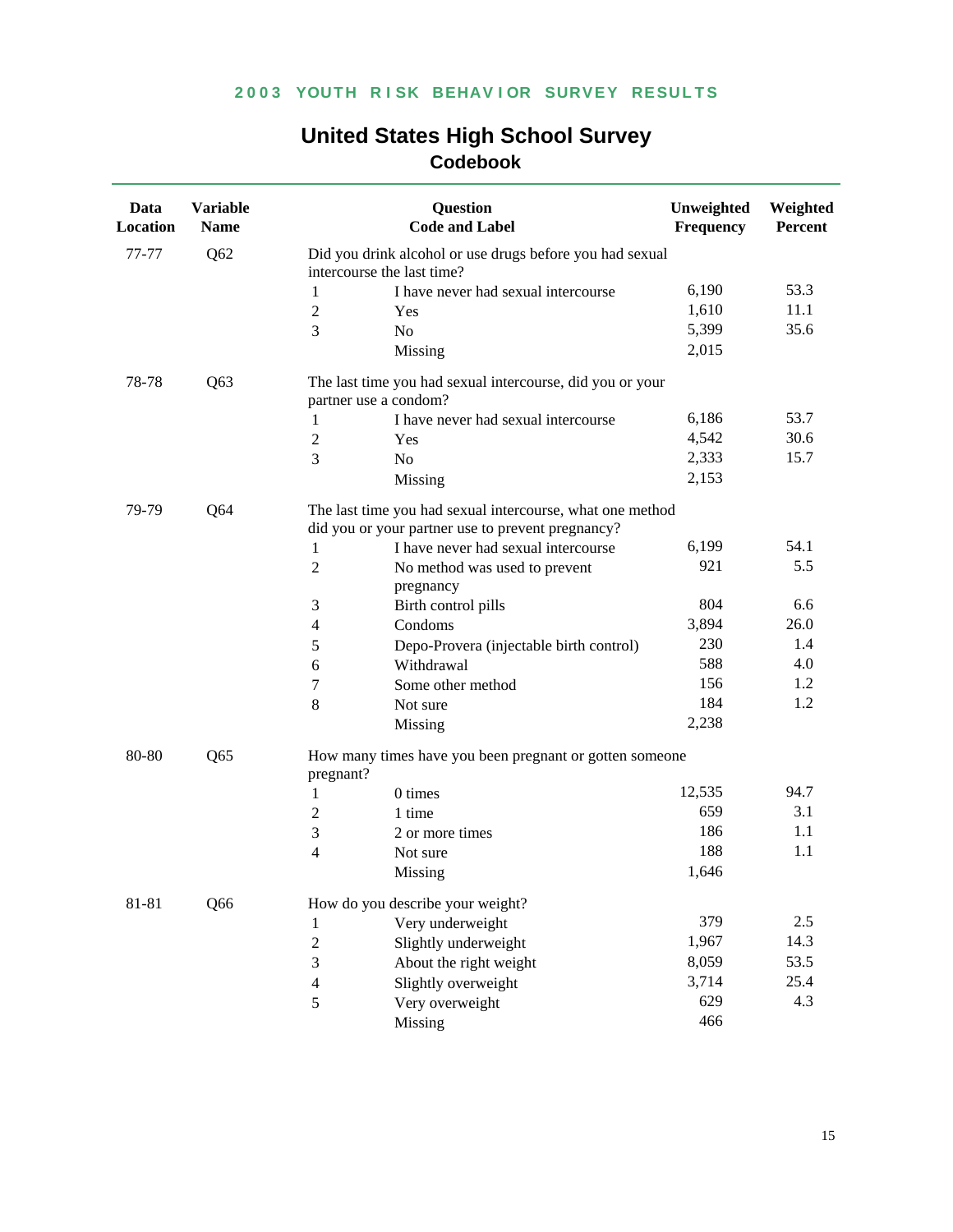| Data<br>Location | <b>Variable</b><br><b>Name</b> | Question<br><b>Code and Label</b>                                                                                                                        | Unweighted<br>Frequency | Weighted<br>Percent |
|------------------|--------------------------------|----------------------------------------------------------------------------------------------------------------------------------------------------------|-------------------------|---------------------|
| 82-82            | Q67                            | Which of the following are you trying to do about your<br>weight?                                                                                        |                         |                     |
|                  |                                | $\mathbf{1}$<br>Lose weight                                                                                                                              | 6,539                   | 43.8                |
|                  |                                | $\overline{2}$<br>Gain weight                                                                                                                            | 3,143                   | 20.4                |
|                  |                                | 3<br>Stay the same weight                                                                                                                                | 2,790                   | 18.3                |
|                  |                                | $\overline{4}$<br>I am not trying to do anything about my<br>weight                                                                                      | 2,482                   | 17.5                |
|                  |                                | Missing                                                                                                                                                  | 260                     |                     |
| 83-83            | Q68                            | During the past 30 days, did you exercise to lose weight or<br>to keep from gaining weight?                                                              |                         |                     |
|                  |                                | $\mathbf{1}$<br>Yes                                                                                                                                      | 8,415                   | 57.1                |
|                  |                                | $\overline{2}$<br>No                                                                                                                                     | 6,511                   | 42.9                |
|                  |                                | Missing                                                                                                                                                  | 288                     |                     |
| Q69<br>84-84     |                                | During the past 30 days, did you eat less food, fewer<br>calories, or foods low in fat to lose weight or to keep from<br>gaining weight?                 |                         |                     |
|                  |                                | $\mathbf{1}$<br>Yes                                                                                                                                      | 5,945                   | 42.2                |
|                  |                                | $\overline{2}$<br>No                                                                                                                                     | 8,799                   | 57.8                |
|                  |                                | Missing                                                                                                                                                  | 470                     |                     |
| 85-85            | Q70                            | During the past 30 days, did you go without eating for 24<br>hours or more (also called fasting) to lose weight or to keep<br>from gaining weight?       |                         |                     |
|                  |                                | $\mathbf{1}$<br>Yes                                                                                                                                      | 1,898                   | 13.3                |
|                  |                                | 2<br>N <sub>0</sub>                                                                                                                                      | 12,856                  | 86.7                |
|                  |                                | Missing                                                                                                                                                  | 460                     |                     |
| 86-86            | Q71                            | During the past 30 days, did you take any diet pills,<br>powders, or liquids without a doctor's advice to lose weight<br>or to keep from gaining weight? |                         |                     |
|                  |                                | $\mathbf{1}$<br>Yes                                                                                                                                      | 1,246                   | 9.2                 |
|                  |                                | $\overline{2}$<br>N <sub>0</sub>                                                                                                                         | 13,576                  | 90.8                |
|                  |                                | Missing                                                                                                                                                  | 392                     |                     |
| 87-87            | Q72                            | During the past 30 days, did you vomit or take laxatives to<br>lose weight or to keep from gaining weight?                                               |                         |                     |
|                  |                                | $\mathbf{1}$<br>Yes                                                                                                                                      | 857                     | 6.0                 |
|                  |                                | 2<br>No                                                                                                                                                  | 13,940                  | 94.0                |
|                  |                                | Missing                                                                                                                                                  | 417                     |                     |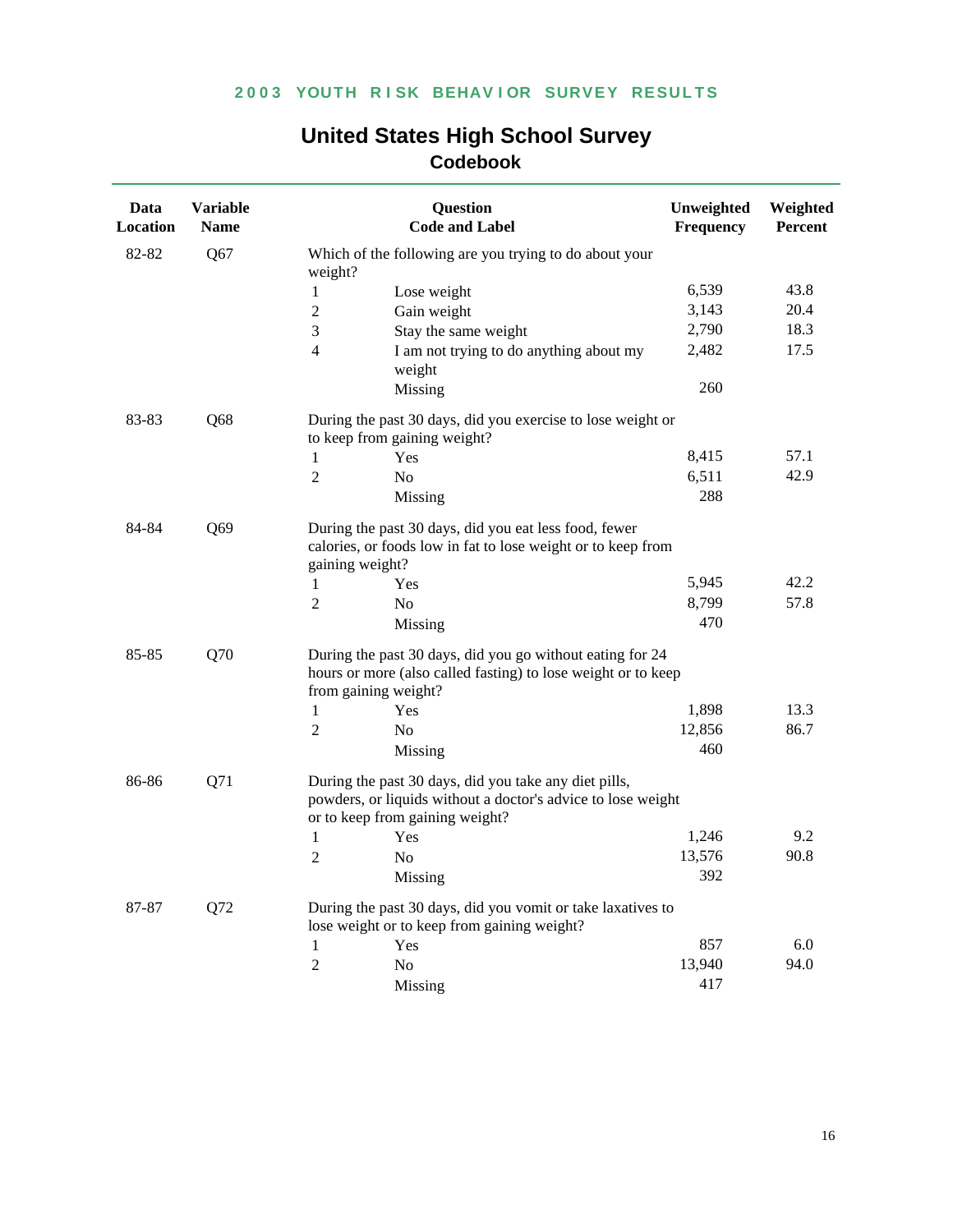| Data<br><b>Location</b> | <b>Variable</b><br><b>Name</b> | Question<br><b>Code and Label</b>                                   | Unweighted<br>Frequency | Weighted<br>Percent |
|-------------------------|--------------------------------|---------------------------------------------------------------------|-------------------------|---------------------|
| 88-88                   | Q73                            | During the past 7 days, how many times did you drink 100%           |                         |                     |
|                         |                                | fruit juices such as orange juice, apple juice, or grape juice?     |                         |                     |
|                         |                                | I did not drink 100% fruit juice during<br>1<br>the past 7 days     | 2,709                   | 18.2                |
|                         |                                | 1 to 3 times during the past 7 days<br>2                            | 5,039                   | 34.3                |
|                         |                                | 3<br>4 to 6 times during the past 7 days                            | 2,628                   | 17.4                |
|                         |                                | $\overline{4}$<br>1 time per day                                    | 1,164                   | 8.1                 |
|                         |                                | 5<br>2 times per day                                                | 1,428                   | 10.1                |
|                         |                                | 6<br>3 times per day                                                | 823                     | 5.1                 |
|                         |                                | 4 or more times per day<br>7                                        | 1,193                   | 6.8                 |
|                         |                                | Missing                                                             | 230                     |                     |
| 89-89                   | Q74                            | During the past 7 days, how many times did you eat fruit?           |                         |                     |
|                         |                                | $\mathbf{1}$<br>I did not eat fruit during the past 7 days          | 2,502                   | 14.8                |
|                         |                                | $\overline{2}$<br>1 to 3 times during the past 7 days               | 5,949                   | 39.7                |
|                         |                                | 3<br>4 to 6 times during the past 7 days                            | 2,702                   | 18.7                |
|                         |                                | $\overline{4}$<br>1 time per day                                    | 1,410                   | 10.2                |
|                         |                                | 5<br>2 times per day                                                | 1,199                   | 8.4                 |
|                         |                                | 3 times per day<br>6                                                | 546                     | 3.9                 |
|                         |                                | 7<br>4 or more times per day                                        | 680                     | 4.2                 |
|                         |                                | Missing                                                             | 226                     |                     |
| 90-90                   | Q75                            | During the past 7 days, how many times did you eat green<br>salad?  |                         |                     |
|                         |                                | $\mathbf{1}$<br>I did not eat green salad during the past<br>7 days | 5,598                   | 33.7                |
|                         |                                | $\overline{2}$<br>1 to 3 times during the past 7 days               | 5,725                   | 38.8                |
|                         |                                | 3<br>4 to 6 times during the past 7 days                            | 1,694                   | 12.9                |
|                         |                                | 1 time per day<br>4                                                 | 1,085                   | 8.2                 |
|                         |                                | 2 times per day<br>5                                                | 464                     | 3.4                 |
|                         |                                | 3 times per day<br>6                                                | 150                     | 1.1                 |
|                         |                                | 7<br>4 or more times per day                                        | 256                     | 1.8                 |
|                         |                                | Missing                                                             | 242                     |                     |
| 91-91                   | Q76                            | During the past 7 days, how many times did you eat<br>potatoes?     |                         |                     |
|                         |                                | I did not eat potatoes during the past 7<br>1<br>days               | 4,844                   | 29.0                |
|                         |                                | 1 to 3 times during the past 7 days<br>2                            | 6,982                   | 49.0                |
|                         |                                | 3<br>4 to 6 times during the past 7 days                            | 1,683                   | 12.4                |
|                         |                                | 4<br>1 time per day                                                 | 648                     | 4.7                 |
|                         |                                | 2 times per day<br>5                                                | 334                     | 2.3                 |
|                         |                                | 6<br>3 times per day                                                | 159                     | 1.1                 |
|                         |                                | 7<br>4 or more times per day                                        | 245                     | 1.6                 |
|                         |                                | Missing                                                             | 319                     |                     |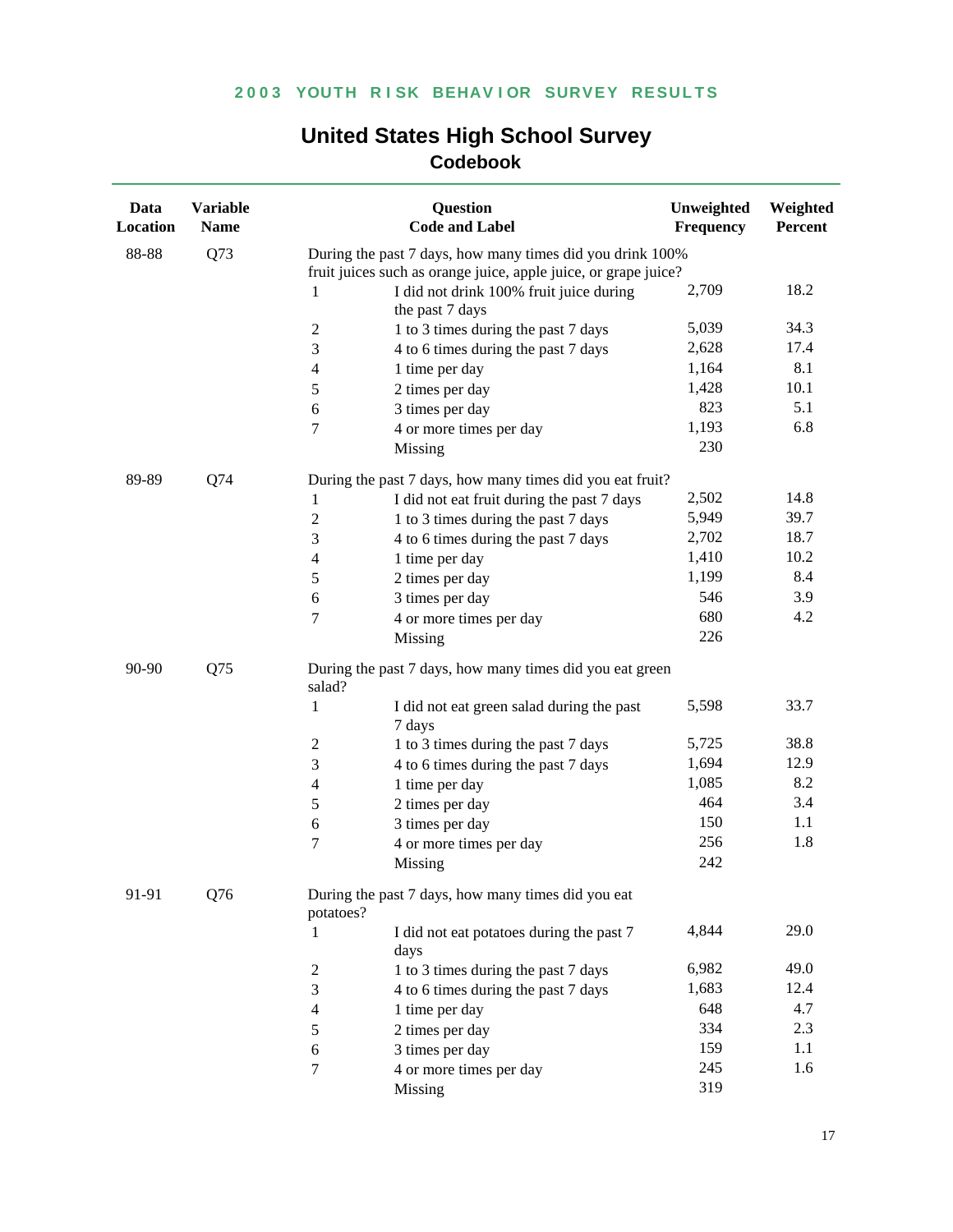| Data<br><b>Location</b> | <b>Variable</b><br><b>Name</b> | <b>Question</b><br><b>Code and Label</b>                                 | Unweighted<br>Frequency | Weighted<br>Percent |
|-------------------------|--------------------------------|--------------------------------------------------------------------------|-------------------------|---------------------|
| 92-92                   | Q77                            | During the past 7 days, how many times did you eat carrots?              |                         |                     |
|                         |                                | I did not eat carrots during the past 7<br>1<br>days                     | 8,483                   | 52.0                |
|                         |                                | $\boldsymbol{2}$<br>1 to 3 times during the past 7 days                  | 4,669                   | 35.1                |
|                         |                                | 3<br>4 to 6 times during the past 7 days                                 | 815                     | 6.1                 |
|                         |                                | $\overline{4}$<br>1 time per day                                         | 444                     | 3.3                 |
|                         |                                | 2 times per day<br>5                                                     | 223                     | 1.4                 |
|                         |                                | 3 times per day<br>6                                                     | 111                     | 0.8                 |
|                         |                                | 7<br>4 or more times per day                                             | 176                     | 1.3                 |
|                         |                                | Missing                                                                  | 293                     |                     |
| 93-93                   | Q78                            | During the past 7 days, how many times did you eat other<br>vegetables?  |                         |                     |
|                         |                                | $\mathbf{1}$<br>I did not eat other vegetables during the<br>past 7 days | 2,910                   | 16.5                |
|                         |                                | $\sqrt{2}$<br>1 to 3 times during the past 7 days                        | 5,858                   | 39.2                |
|                         |                                | $\mathfrak{Z}$<br>4 to 6 times during the past 7 days                    | 3,097                   | 22.5                |
|                         |                                | $\overline{4}$<br>1 time per day                                         | 1,473                   | 11.7                |
|                         |                                | 2 times per day<br>5                                                     | 758                     | 5.7                 |
|                         |                                | 3 times per day<br>6                                                     | 285                     | 2.0                 |
|                         |                                | 7<br>4 or more times per day                                             | 363                     | 2.4                 |
|                         |                                | Missing                                                                  | 470                     |                     |
| 94-94                   | Q79                            | During the past 7 days, how many glasses of milk did you<br>drink?       |                         |                     |
|                         |                                | $\mathbf{1}$<br>I did not drink milk during the past 7<br>days           | 2,936                   | 16.6                |
|                         |                                | 1 to 3 glasses during the past 7 days<br>$\mathfrak 2$                   | 3,565                   | 22.0                |
|                         |                                | 4 to 6 glasses during the past 7 days<br>$\mathfrak{Z}$                  | 2,472                   | 16.5                |
|                         |                                | 1 glass per day<br>$\overline{4}$                                        | 1,821                   | 13.2                |
|                         |                                | $\sqrt{5}$<br>2 glasses per day                                          | 1,840                   | 14.6                |
|                         |                                | 3 glasses per day<br>$\sqrt{6}$                                          | 1,072                   | 8.5                 |
|                         |                                | $\tau$<br>4 or more glasses per day                                      | 1,038                   | 8.6                 |
|                         |                                | Missing                                                                  | 470                     |                     |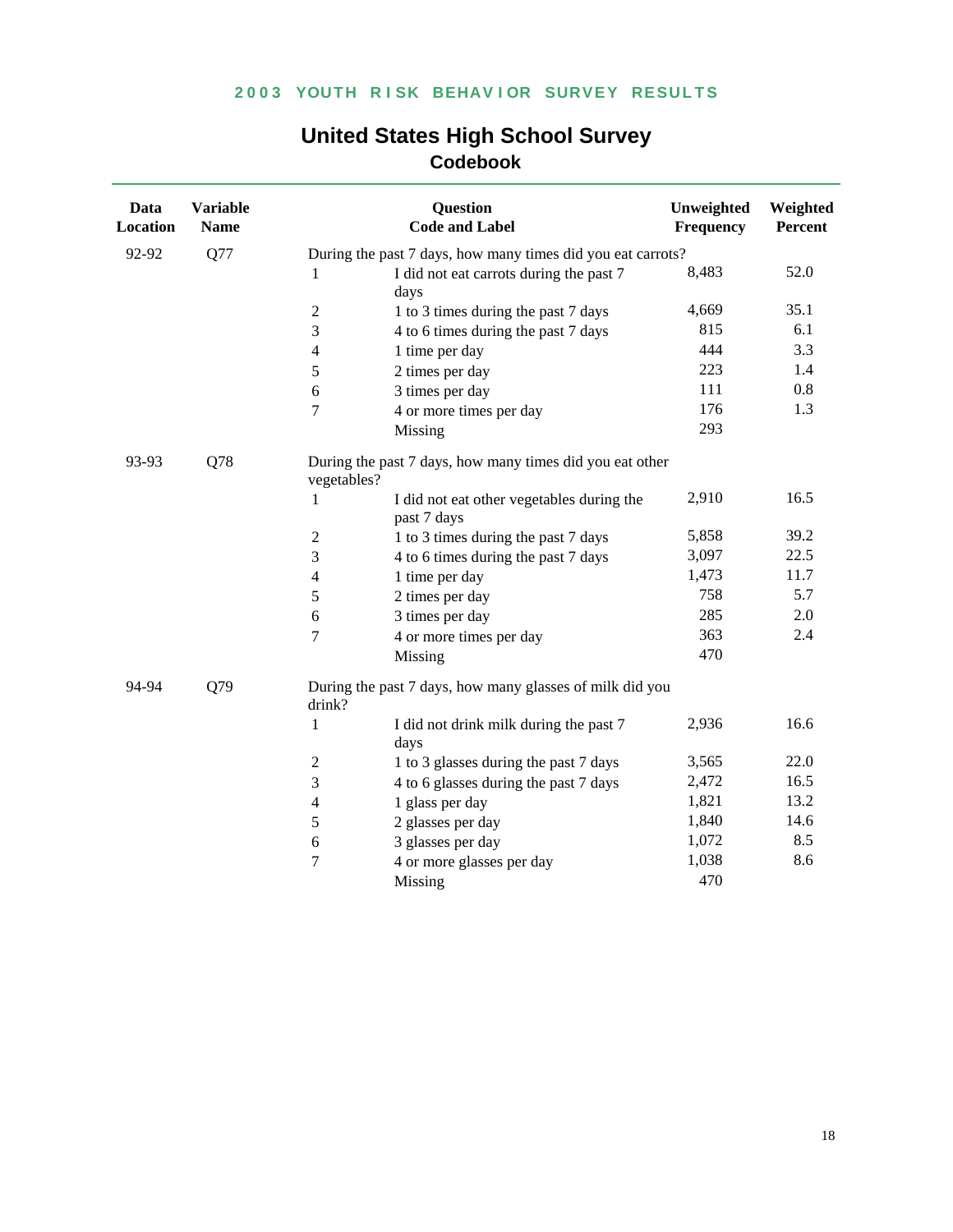| Data<br>Location | <b>Variable</b><br><b>Name</b> |                                                    | Question<br><b>Code and Label</b>                                                                                                                                                                                                                                                                | Unweighted<br>Frequency                        | Weighted<br>Percent                        |
|------------------|--------------------------------|----------------------------------------------------|--------------------------------------------------------------------------------------------------------------------------------------------------------------------------------------------------------------------------------------------------------------------------------------------------|------------------------------------------------|--------------------------------------------|
| 95-95            | Q80                            |                                                    | On how many of the past 7 days did you exercise or<br>participate in physical activity for at least 20 minutes that<br>made you sweat and breathe hard, such as basketball, soccer,<br>running, swimming laps, fast bicycling, fast dancing, or<br>similar aerobic activities?                   |                                                |                                            |
|                  |                                | 1                                                  | 0 days                                                                                                                                                                                                                                                                                           | 3,010                                          | 18.3                                       |
|                  |                                | $\boldsymbol{2}$                                   | 1 day                                                                                                                                                                                                                                                                                            | 1,358                                          | 8.9                                        |
|                  |                                | 3                                                  | 2 days                                                                                                                                                                                                                                                                                           | 1,604                                          | 10.2                                       |
|                  |                                | 4                                                  | 3 days                                                                                                                                                                                                                                                                                           | 1,766                                          | 12.0                                       |
|                  |                                | 5                                                  | 4 days                                                                                                                                                                                                                                                                                           | 1,283                                          | 8.9                                        |
|                  |                                | 6                                                  | 5 days                                                                                                                                                                                                                                                                                           | 1,960                                          | 13.8                                       |
|                  |                                | 7                                                  | 6 days                                                                                                                                                                                                                                                                                           | 894                                            | 6.5                                        |
|                  |                                | 8                                                  | 7 days                                                                                                                                                                                                                                                                                           | 2,989                                          | 21.4                                       |
|                  |                                |                                                    | Missing                                                                                                                                                                                                                                                                                          | 350                                            |                                            |
| 96-96            | Q81                            | floors?<br>1<br>$\overline{c}$<br>3<br>4<br>5<br>6 | On how many of the past 7 days did you participate in<br>physical activity for at least 30 minutes that did not make<br>you sweat or breathe hard, such as fast walking, slow<br>bicycling, skating, pushing a lawn mower, or mopping<br>0 days<br>1 day<br>2 days<br>3 days<br>4 days<br>5 days | 5,171<br>1,863<br>1,960<br>1,573<br>939<br>970 | 31.7<br>12.3<br>13.4<br>11.0<br>6.9<br>7.1 |
|                  |                                | 7                                                  | 6 days                                                                                                                                                                                                                                                                                           | 434                                            | 3.2                                        |
|                  |                                | 8                                                  | 7 days                                                                                                                                                                                                                                                                                           | 1,945                                          | 14.4                                       |
|                  |                                |                                                    | Missing                                                                                                                                                                                                                                                                                          | 359                                            |                                            |
| 97-97            | Q82                            |                                                    | On how many of the past 7 days did you do exercises to<br>strengthen or tone your muscles, such as push-ups, sit-ups,<br>or weight lifting?                                                                                                                                                      |                                                |                                            |
|                  |                                | 1                                                  | 0 days                                                                                                                                                                                                                                                                                           | 4,194                                          | 26.7                                       |
|                  |                                | $\overline{c}$                                     | 1 day                                                                                                                                                                                                                                                                                            | 1,521                                          | 10.3                                       |
|                  |                                | 3                                                  | 2 days                                                                                                                                                                                                                                                                                           | 1,673                                          | 11.1                                       |
|                  |                                | $\overline{\mathcal{L}}$                           | 3 days                                                                                                                                                                                                                                                                                           | 1,836                                          | 13.4                                       |
|                  |                                | 5                                                  | 4 days                                                                                                                                                                                                                                                                                           | 1,283                                          | 8.6                                        |
|                  |                                | 6                                                  | 5 days                                                                                                                                                                                                                                                                                           | 1,535                                          | 10.8                                       |
|                  |                                | $\overline{7}$                                     | 6 days                                                                                                                                                                                                                                                                                           | 585                                            | 4.2                                        |
|                  |                                | 8                                                  | 7 days                                                                                                                                                                                                                                                                                           | 2,087                                          | 14.9                                       |
|                  |                                |                                                    | Missing                                                                                                                                                                                                                                                                                          | 500                                            |                                            |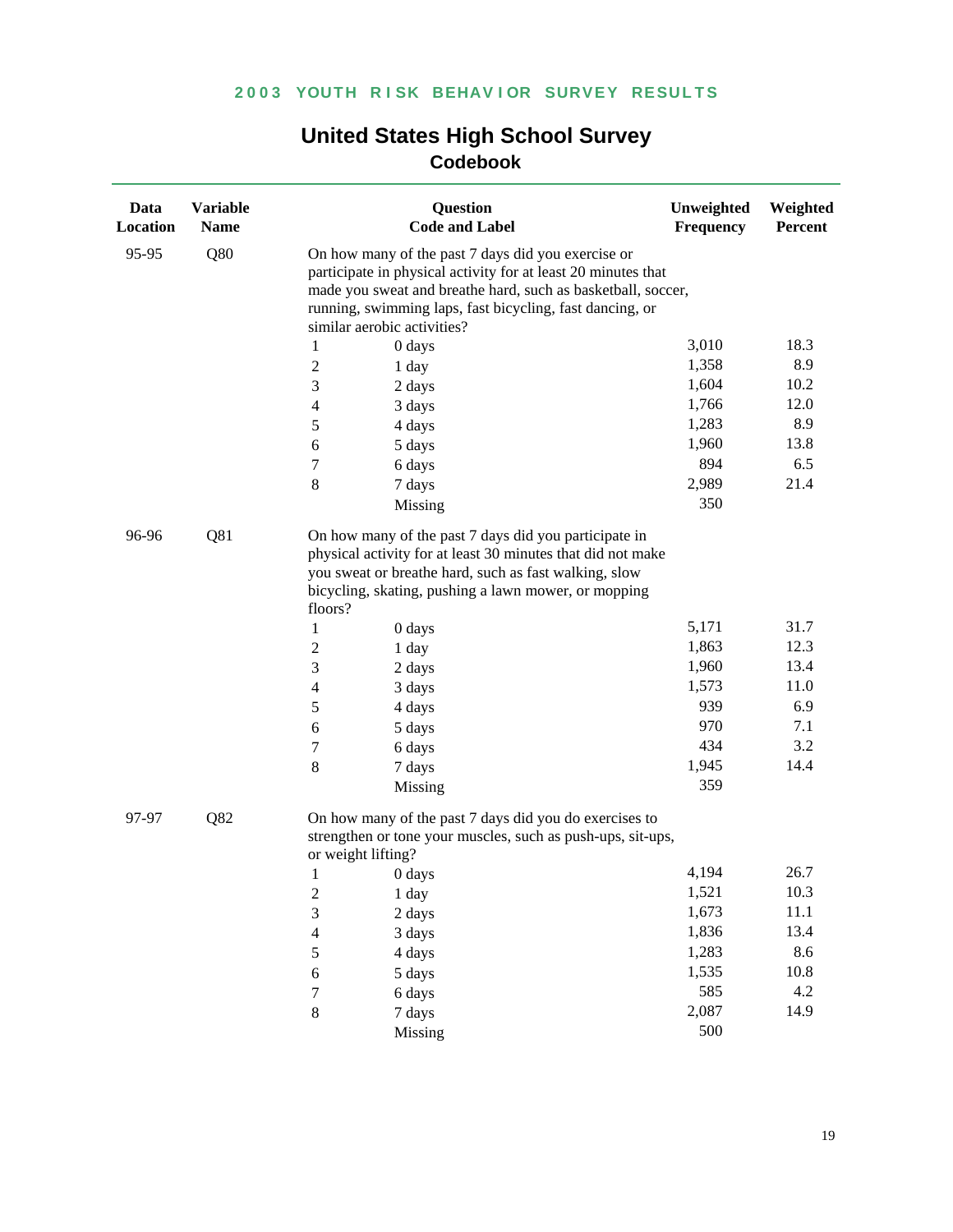| Data<br><b>Location</b> | <b>Variable</b><br><b>Name</b> |                  | Question<br><b>Code and Label</b>                           | Unweighted<br>Frequency | Weighted<br>Percent |  |
|-------------------------|--------------------------------|------------------|-------------------------------------------------------------|-------------------------|---------------------|--|
| 98-98                   | Q83                            | TV?              | On an average school day, how many hours do you watch       |                         |                     |  |
|                         |                                | $\mathbf{1}$     | I do not watch TV on an average school                      | 1,105                   | 8.5                 |  |
|                         |                                |                  | day                                                         |                         |                     |  |
|                         |                                | $\boldsymbol{2}$ | Less than 1 hour per day                                    | 1,924                   | 14.9                |  |
|                         |                                | 3                | 1 hour per day                                              | 1,941                   | 15.4                |  |
|                         |                                | $\overline{4}$   | 2 hours per day                                             | 3,211                   | 23.0                |  |
|                         |                                | 5                | 3 hours per day                                             | 2,643                   | 17.4                |  |
|                         |                                | 6                | 4 hours per day                                             | 1,466                   | 8.6                 |  |
|                         |                                | $\tau$           | 5 or more hours per day                                     | 2,371                   | 12.2                |  |
|                         |                                |                  | Missing                                                     | 553                     |                     |  |
| 99-99                   | Q84                            |                  | In an average week when you are in school, on how many      |                         |                     |  |
|                         |                                |                  | days do you go to physical education (PE) classes?          |                         |                     |  |
|                         |                                | 1                | 0 days                                                      | 6,532                   | 44.3                |  |
|                         |                                | $\overline{c}$   | 1 day                                                       | 360                     | 2.3                 |  |
|                         |                                | 3                | 2 days                                                      | 592                     | 5.2                 |  |
|                         |                                | $\overline{4}$   | 3 days                                                      | 1,570                   | 17.6                |  |
|                         |                                | 5                | 4 days                                                      | 268                     | 2.1                 |  |
|                         |                                | 6                | 5 days                                                      | 4,072                   | 28.4                |  |
|                         |                                |                  | Missing                                                     | 1,820                   |                     |  |
| 100-100                 | Q85                            |                  | During an average physical education (PE) class, how many   |                         |                     |  |
|                         |                                |                  | minutes do you spend actually exercising or playing sports? |                         |                     |  |
|                         |                                | $\mathbf{1}$     | I do not take PE                                            | 6,541                   | 44.2                |  |
|                         |                                | $\overline{c}$   | Less than 10 minutes                                        | 523                     | 4.0                 |  |
|                         |                                | 3                | 10 to 20 minutes                                            | 865                     | 7.0                 |  |
|                         |                                | $\overline{4}$   | 21 to 30 minutes                                            | 1,116                   | 9.3                 |  |
|                         |                                | 5                | 31 to 40 minutes                                            | 1,272                   | 10.9                |  |
|                         |                                | 6                | 41 to 50 minutes                                            | 1,019                   | 7.4                 |  |
|                         |                                | 7                | 51 to 60 minutes                                            | 680                     | 5.4                 |  |
|                         |                                | 8                | More than 60 minutes                                        | 1,416                   | 11.7                |  |
|                         |                                |                  | Missing                                                     | 1,782                   |                     |  |
| 101-101                 | Q86                            | you play?        | During the past 12 months, on how many sports teams did     |                         |                     |  |
|                         |                                | 1                | 0 teams                                                     | 6,572                   | 42.4                |  |
|                         |                                | 2                | 1 team                                                      | 3,509                   | 23.9                |  |
|                         |                                | 3                | 2 teams                                                     | 2,268                   | 17.0                |  |
|                         |                                | 4                | 3 or more teams                                             | 2,046                   | 16.7                |  |
|                         |                                |                  | Missing                                                     | 819                     |                     |  |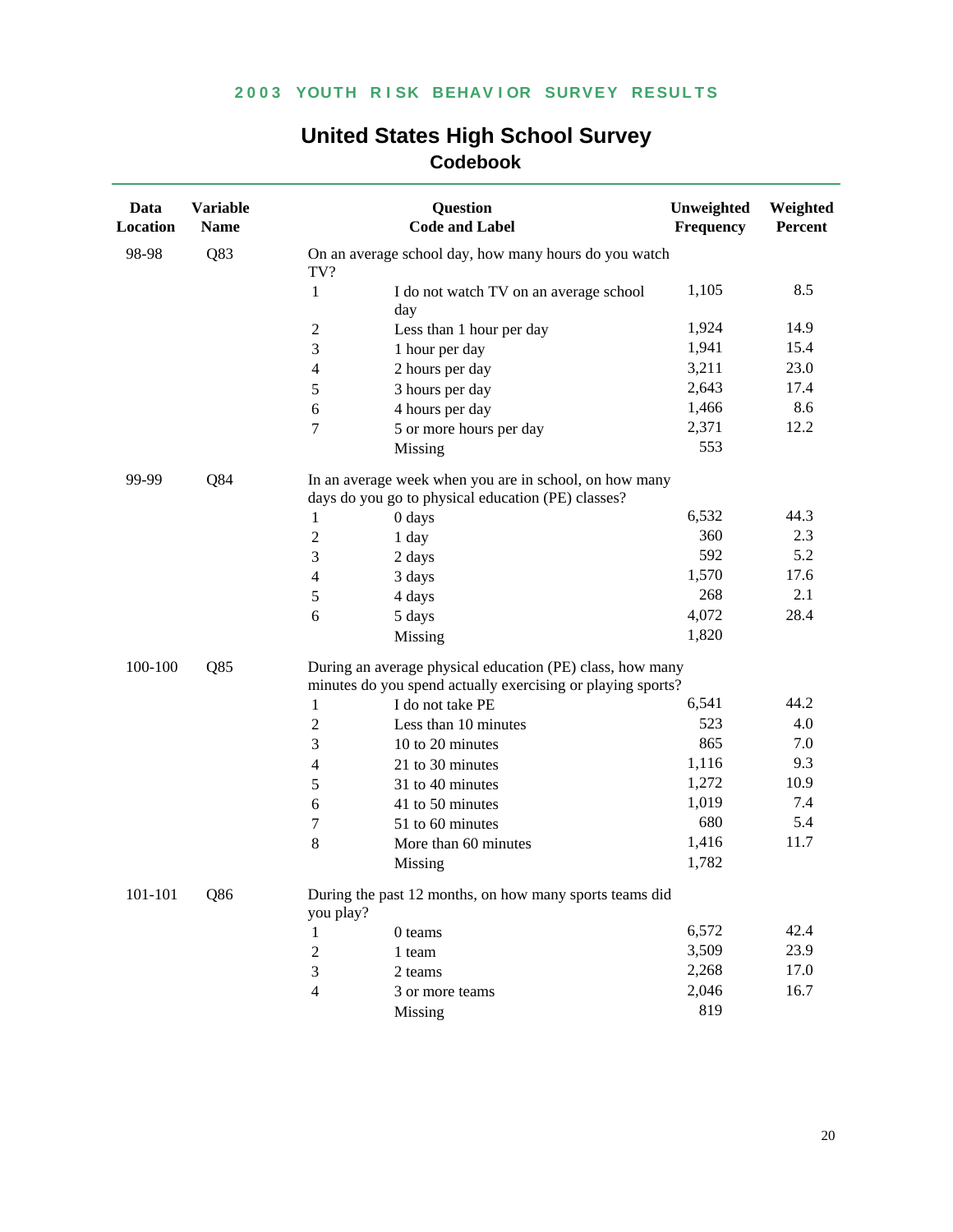| Data<br>Location | <b>Variable</b><br><b>Name</b> |                | <b>Question</b><br><b>Code and Label</b>                                                                                    | Unweighted<br>Frequency | Weighted<br>Percent |  |  |
|------------------|--------------------------------|----------------|-----------------------------------------------------------------------------------------------------------------------------|-------------------------|---------------------|--|--|
| 102-102          | Q87                            | school?        | Have you ever been taught about AIDS or HIV infection in                                                                    |                         |                     |  |  |
|                  |                                | 1              | Yes                                                                                                                         | 12,580                  | 87.9                |  |  |
|                  |                                | $\sqrt{2}$     | No                                                                                                                          | 1,348                   | 7.8                 |  |  |
|                  |                                | 3              | Not sure                                                                                                                    | 581                     | 4.3                 |  |  |
|                  |                                |                | Missing                                                                                                                     | 705                     |                     |  |  |
| 103-103          | Q88                            |                | How often do you wear a seatbelt when driving a car?                                                                        |                         |                     |  |  |
|                  |                                | 1              | I do not drive a car                                                                                                        | 3,193                   | 25.8                |  |  |
|                  |                                | $\sqrt{2}$     | Never wear a seatbelt                                                                                                       | 498                     | 3.8                 |  |  |
|                  |                                | 3              | Rarely wear a seatbelt                                                                                                      | 897                     | 6.1                 |  |  |
|                  |                                | $\overline{4}$ | Sometimes wear a seatbelt                                                                                                   | 1,358                   | 8.6                 |  |  |
|                  |                                | 5              | Most of the time wear a seatbelt                                                                                            | 2,131                   | 16.1                |  |  |
|                  |                                | 6              | Always wear a seatbelt                                                                                                      | 5,292                   | 39.6                |  |  |
|                  |                                |                | Missing                                                                                                                     | 1,845                   |                     |  |  |
| 104-104          | Q89                            |                | When you bought or tried to buy cigarettes in a store during<br>the past 30 days, were you ever asked to show proof of age? |                         |                     |  |  |
|                  |                                | $\mathbf{1}$   | I did not try to buy cigarettes in a store<br>during the past 30 days                                                       | 11,502                  | 84.4                |  |  |
|                  |                                | $\overline{2}$ | Yes, I was asked to show proof of age                                                                                       | 1,218                   | 9.1                 |  |  |
|                  |                                | 3              | No, I was not asked to show proof of<br>age                                                                                 | 1,032                   | 6.5                 |  |  |
|                  |                                |                | Missing                                                                                                                     | 1,462                   |                     |  |  |
| 105-105          | Q90                            |                | During the past 30 days, what brand of cigarettes did you<br>usually smoke?                                                 |                         |                     |  |  |
|                  |                                | 1              | I did not smoke cigarettes during the<br>past 30 days                                                                       | 9,922                   | 76.0                |  |  |
|                  |                                | $\overline{2}$ | I do not have a usual brand                                                                                                 | 309                     | 2.3                 |  |  |
|                  |                                | 3              | Camel                                                                                                                       | 255                     | 2.5                 |  |  |
|                  |                                | 4              | Marlboro                                                                                                                    | 1,474                   | 11.2                |  |  |
|                  |                                | 5              | Newport                                                                                                                     | 902                     | 5.0                 |  |  |
|                  |                                | 6              | Virginia Slims                                                                                                              | 36                      | 0.2                 |  |  |
|                  |                                | $\tau$         | GPC, Basic, or Doral                                                                                                        | 78                      | 0.6                 |  |  |
|                  |                                | 8              | Some other brand                                                                                                            | 293                     | 2.3                 |  |  |
|                  |                                |                | Missing                                                                                                                     | 1,945                   |                     |  |  |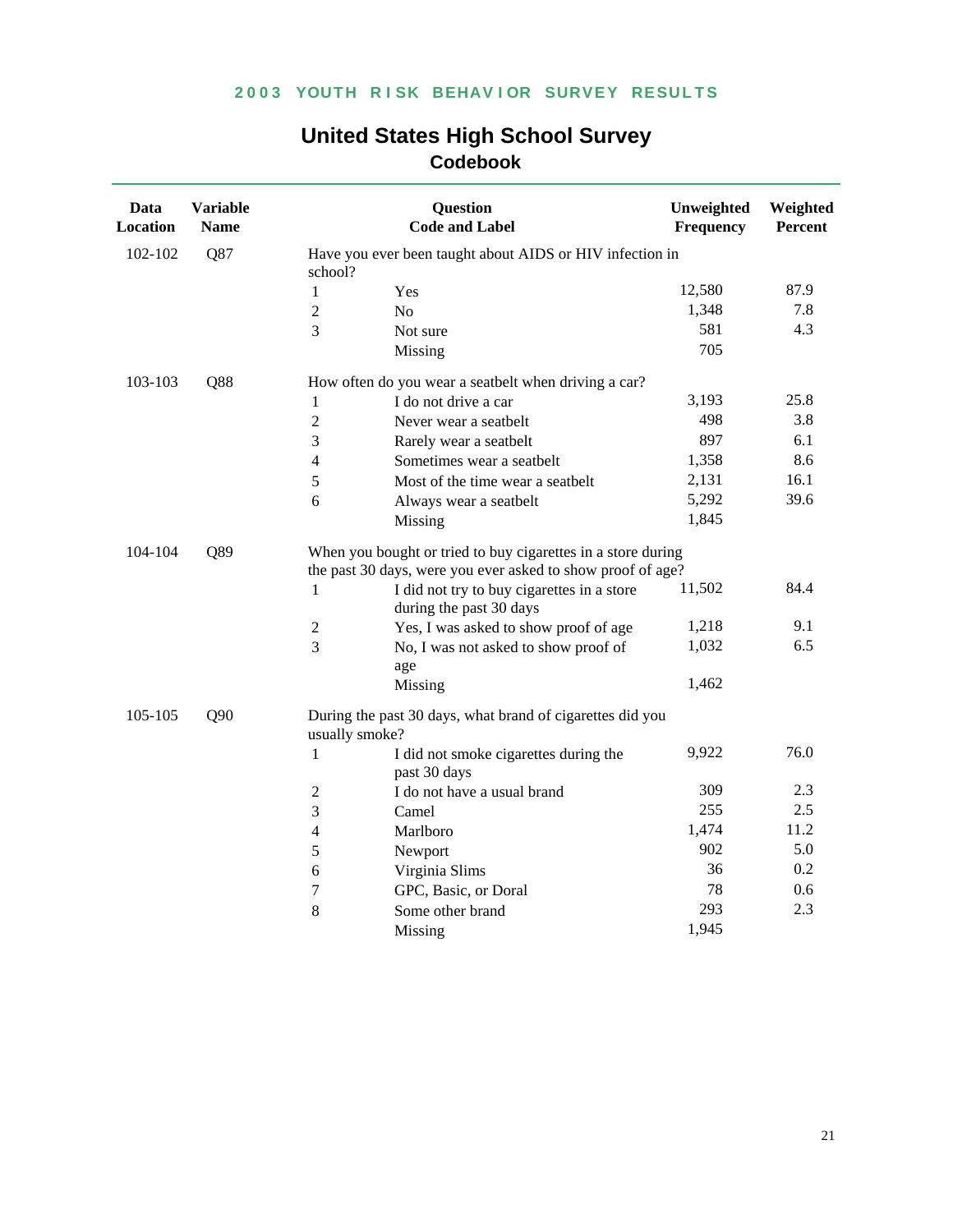| Data<br>Location | <b>Variable</b><br><b>Name</b> |                          | <b>Question</b><br><b>Code and Label</b>                                                                        | Unweighted<br>Frequency | Weighted<br>Percent |  |  |
|------------------|--------------------------------|--------------------------|-----------------------------------------------------------------------------------------------------------------|-------------------------|---------------------|--|--|
| 106-106          | Q91                            | mescaline, or mushrooms? | During your life, how many times have you used<br>hallucinogenic drugs, such as LSD, acid, PCP, angel dust,     |                         |                     |  |  |
|                  |                                | 0 times<br>1             |                                                                                                                 | 11,986                  | 89.4                |  |  |
|                  |                                | $\overline{c}$           | 1 or 2 times                                                                                                    | 595                     | 5.6                 |  |  |
|                  |                                | 3                        | 3 to 9 times                                                                                                    | 283                     | 2.4                 |  |  |
|                  |                                | 4                        | 10 to 19 times                                                                                                  | 114                     | 0.9                 |  |  |
|                  |                                | 5                        | 20 to 39 times                                                                                                  | 63                      | 0.4                 |  |  |
|                  |                                | 6                        | 40 or more times                                                                                                | 134                     | 1.2                 |  |  |
|                  |                                |                          | Missing                                                                                                         | 2,039                   |                     |  |  |
| 107-107          | Q92                            | that is not school work? | On an average school day, how many hours do you play<br>video or computer games or use a computer for something |                         |                     |  |  |
|                  |                                | $\mathbf{1}$             | I do not play video or computer games<br>or use a computer for something that is<br>not school work             | 2,922                   | 20.3                |  |  |
|                  |                                | $\mathbf{2}$             | Less than 1 hour per day                                                                                        | 3,093                   | 24.4                |  |  |
|                  |                                | 3                        | 1 hour per day                                                                                                  | 2,090                   | 16.1                |  |  |
|                  |                                | 4                        | 2 hours per day                                                                                                 | 2,120                   | 17.2                |  |  |
|                  |                                | 5                        | 3 hours per day                                                                                                 | 1,287                   | 10.0                |  |  |
|                  |                                | 6                        | 4 hours per day                                                                                                 | 631                     | 5.0                 |  |  |
|                  |                                | 7                        | 5 or more hours per day                                                                                         | 953                     | 7.1                 |  |  |
|                  |                                |                          | Missing                                                                                                         | 2,118                   |                     |  |  |
| 108-108          | Q93                            |                          | During the past 30 days, did you see a doctor or nurse for an                                                   |                         |                     |  |  |
|                  |                                |                          | injury that happened while exercising or playing sports?                                                        |                         |                     |  |  |
|                  |                                | 1                        | I did not exercise or play sports during<br>the past 30 days                                                    | 2,991                   | 20.9                |  |  |
|                  |                                | 2<br>Yes                 |                                                                                                                 | 2,105                   | 17.3                |  |  |
|                  |                                | 3<br>N <sub>o</sub>      |                                                                                                                 | 7,848                   | 61.8                |  |  |
|                  |                                |                          | Missing                                                                                                         | 2,270                   |                     |  |  |
| 109-109          | Q94                            |                          | When was the last time you saw a dentist for a check-up,<br>exam, teeth cleaning, or other dental work?         |                         |                     |  |  |
|                  |                                | $\mathbf{1}$             | During the past 12 months                                                                                       | 8,354                   | 68.7                |  |  |
|                  |                                | $\mathbf{2}$             | Between 12 and 24 months ago                                                                                    | 1,863                   | 12.6                |  |  |
|                  |                                | 3                        | More than 24 months ago                                                                                         | 942                     | 6.2                 |  |  |
|                  |                                | Never<br>4               |                                                                                                                 | 467                     | 3.0                 |  |  |
|                  |                                | 5                        | Not sure                                                                                                        | 1,413                   | 9.5                 |  |  |
|                  |                                |                          | Missing                                                                                                         | 2,175                   |                     |  |  |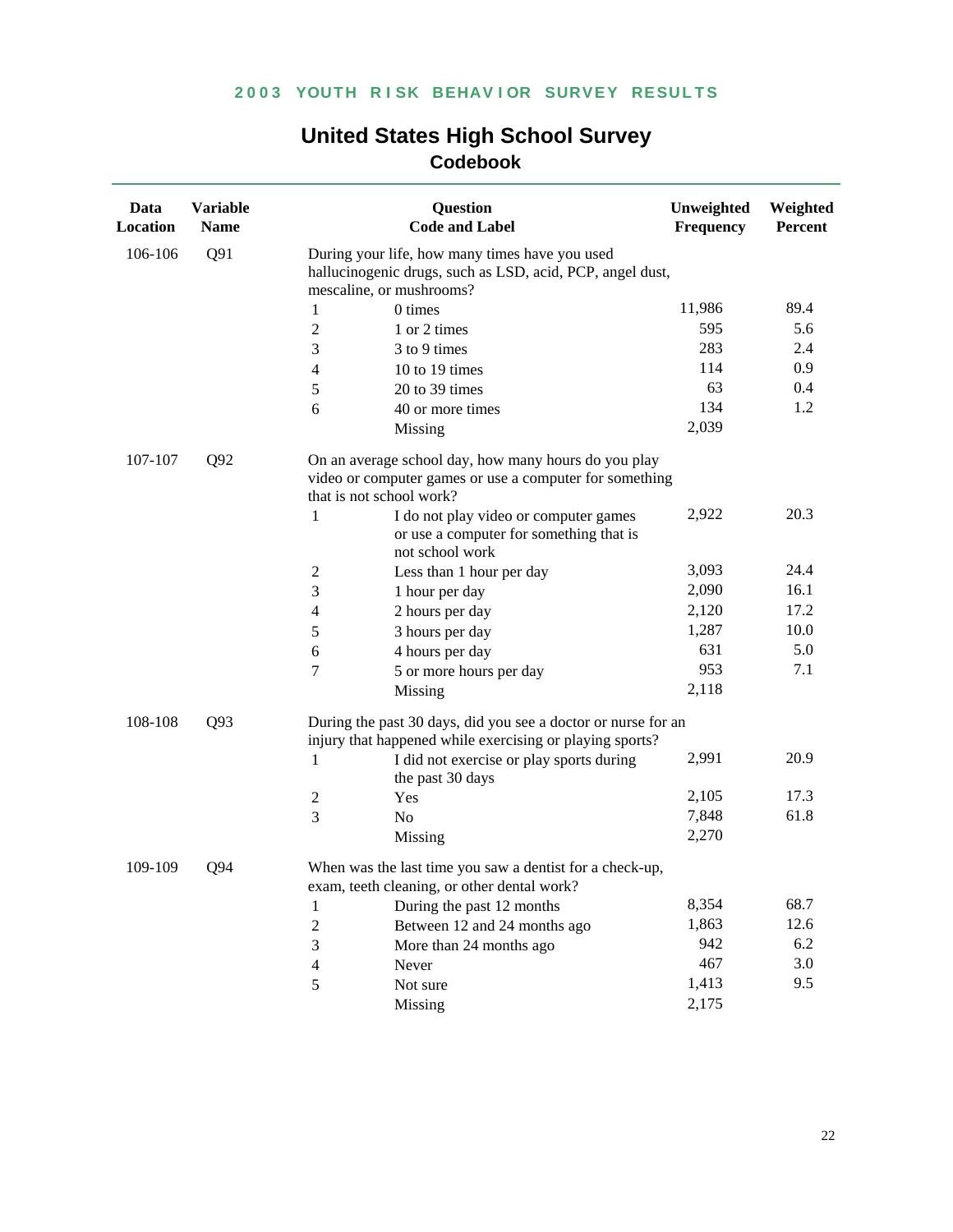| Data<br>Location | <b>Variable</b><br><b>Name</b> | <b>Question</b><br><b>Code and Label</b>                                                                                                   | Unweighted<br>Frequency | Weighted<br>Percent |  |
|------------------|--------------------------------|--------------------------------------------------------------------------------------------------------------------------------------------|-------------------------|---------------------|--|
| 110-110          | Q95                            | How often do you wear sunscreen or sun block with an SPF<br>of 15 or higher when you are outside for more than one hour<br>on a sunny day? |                         |                     |  |
|                  |                                | Never<br>1                                                                                                                                 | 5,760                   | 35.4                |  |
|                  |                                | $\mathfrak{2}$<br>Rarely                                                                                                                   | 3,616                   | 28.8                |  |
|                  |                                | Sometimes<br>3                                                                                                                             | 2,512                   | 21.6                |  |
|                  |                                | Most of the time<br>4                                                                                                                      | 1,168                   | 10.8                |  |
|                  |                                | 5<br>Always                                                                                                                                | 419                     | 3.4                 |  |
|                  |                                | Missing                                                                                                                                    | 1,739                   |                     |  |
| 111-111          | Q96                            | Has a doctor or nurse ever told you that you have asthma?                                                                                  |                         |                     |  |
|                  |                                | 1<br>Yes                                                                                                                                   | 2,365                   | 18.9                |  |
|                  |                                | $\overline{2}$<br>N <sub>o</sub>                                                                                                           | 10,703                  | 77.4                |  |
|                  |                                | 3<br>Not sure                                                                                                                              | 485                     | 3.8                 |  |
|                  |                                | Missing                                                                                                                                    | 1,661                   |                     |  |
| 112-112          | Q97                            | During the past 12 months, have you had an episode of<br>asthma or an asthma attack?                                                       |                         |                     |  |
|                  |                                | I do not have asthma<br>1                                                                                                                  | 10,404                  | 77.1                |  |
|                  |                                | $\mathfrak{2}$<br>No, I have asthma, but I have not had an<br>episode of asthma or an asthma attack<br>during the past 12 months           | 1,402                   | 11.1                |  |
|                  |                                | 3<br>Yes, I have had an episode of asthma or<br>an asthma attack during the past 12<br>months                                              | 842                     | 7.2                 |  |
|                  |                                | 4<br>Not sure                                                                                                                              | 584                     | 4.6                 |  |
|                  |                                | Missing                                                                                                                                    | 1,982                   |                     |  |
| 113-113          | QN7                            | Percentage of students who received grades of mostly D's<br>and F's during the past 12 months                                              |                         |                     |  |
|                  |                                | Yes<br>1                                                                                                                                   | 973                     | 6.4                 |  |
|                  |                                | $\overline{2}$<br>N <sub>o</sub>                                                                                                           | 14,049                  | 93.6                |  |
|                  |                                | Missing                                                                                                                                    | 192                     |                     |  |
| 114-114          | QN8                            | Of students who rode a bicycle during the past 12 months,<br>the percentage who never or rarely wore a bicycle helmet                      |                         |                     |  |
|                  |                                | Yes                                                                                                                                        | 7,836                   | 85.9                |  |
|                  |                                | $\overline{2}$<br>No                                                                                                                       | 1,024                   | 14.1                |  |
|                  |                                | Missing                                                                                                                                    | 6,354                   |                     |  |
| 115-115          | QN9                            | Percentage of students who never or rarely wear a seat belt<br>when riding in a car driven by someone else                                 |                         |                     |  |
|                  |                                | Yes<br>1                                                                                                                                   | 2,663                   | 18.2                |  |
|                  |                                | No<br>2                                                                                                                                    | 12,444                  | 81.8                |  |
|                  |                                | Missing                                                                                                                                    | 107                     |                     |  |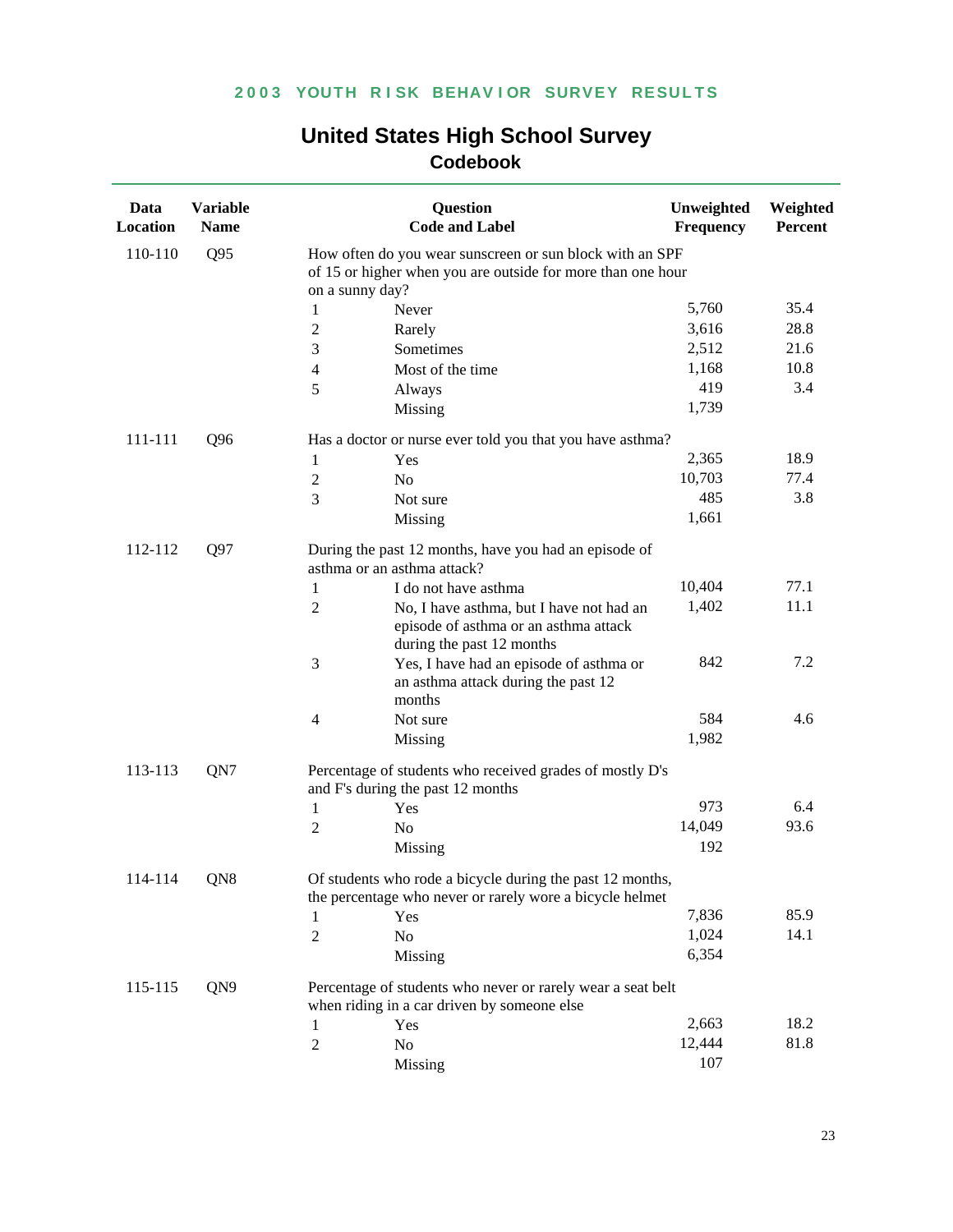| Data<br>Location | <b>Variable</b><br><b>Name</b> |                  | <b>Question</b><br><b>Code and Label</b>                                                                                                                                   | Unweighted<br><b>Frequency</b> | Weighted<br>Percent |
|------------------|--------------------------------|------------------|----------------------------------------------------------------------------------------------------------------------------------------------------------------------------|--------------------------------|---------------------|
| 116-116          | QN10                           |                  | Percentage of students who, during the past 30 days, rode<br>one or more times in a car or other vehicle driven by<br>someone who had been drinking alcohol                |                                |                     |
|                  |                                | 1                | Yes                                                                                                                                                                        | 4,925                          | 30.2                |
|                  |                                | 2                | No                                                                                                                                                                         | 10,048                         | 69.8                |
|                  |                                |                  | Missing                                                                                                                                                                    | 241                            |                     |
| 117-117          | QN11                           | drinking alcohol | Percentage of students who, during the past 30 days, drove a<br>car or other vehicle one or more times when they had been                                                  |                                |                     |
|                  |                                | 1                | Yes                                                                                                                                                                        | 1,904                          | 12.1                |
|                  |                                | 2                | N <sub>o</sub>                                                                                                                                                             | 13,004                         | 87.9                |
|                  |                                |                  | Missing                                                                                                                                                                    | 306                            |                     |
| 118-118          | QN12                           |                  | Percentage of students who carried a weapon such as a gun,<br>knife, or club on one or more of the past 30 days                                                            |                                |                     |
|                  |                                | 1                | Yes                                                                                                                                                                        | 2,451                          | 17.1                |
|                  |                                | $\overline{2}$   | No                                                                                                                                                                         | 12,103                         | 82.9                |
|                  |                                |                  | Missing                                                                                                                                                                    | 660                            |                     |
| QN13<br>119-119  |                                | the past 30 days | Percentage of students who carried a gun on one or more of                                                                                                                 |                                |                     |
|                  |                                | 1                | <b>Yes</b>                                                                                                                                                                 | 865                            | 6.1                 |
|                  |                                | 2                | No                                                                                                                                                                         | 13,911                         | 93.9                |
|                  |                                |                  | Missing                                                                                                                                                                    | 438                            |                     |
| 120-120          | QN14                           | 30 days          | Percentage of students who carried a weapon such as a gun,<br>knife, or club on school property on one or more of the past                                                 |                                |                     |
|                  |                                | 1                | Yes                                                                                                                                                                        | 905                            | 6.1                 |
|                  |                                | 2                | N <sub>o</sub>                                                                                                                                                             | 14,142                         | 93.9                |
|                  |                                |                  | Missing                                                                                                                                                                    | 167                            |                     |
| 121-121          | QN15                           |                  | Percentage of students who did not go to school on one or<br>more of the past 30 days because they felt unsafe at school<br>or on their way to or from school              |                                |                     |
|                  |                                | 1                | Yes                                                                                                                                                                        | 921                            | 5.4                 |
|                  |                                | $\overline{2}$   | No                                                                                                                                                                         | 14,248                         | 94.6                |
|                  |                                |                  | Missing                                                                                                                                                                    | 45                             |                     |
| 122-122          | QN16                           |                  | Percentage of students who had been threatened or injured<br>with a weapon such as a gun, knife, or club on school<br>property one or more times during the past 12 months |                                |                     |
|                  |                                | 1                | Yes                                                                                                                                                                        | 1,291                          | 9.2                 |
|                  |                                | $\overline{2}$   | No                                                                                                                                                                         | 13,888                         | 90.8                |
|                  |                                |                  | Missing                                                                                                                                                                    | 35                             |                     |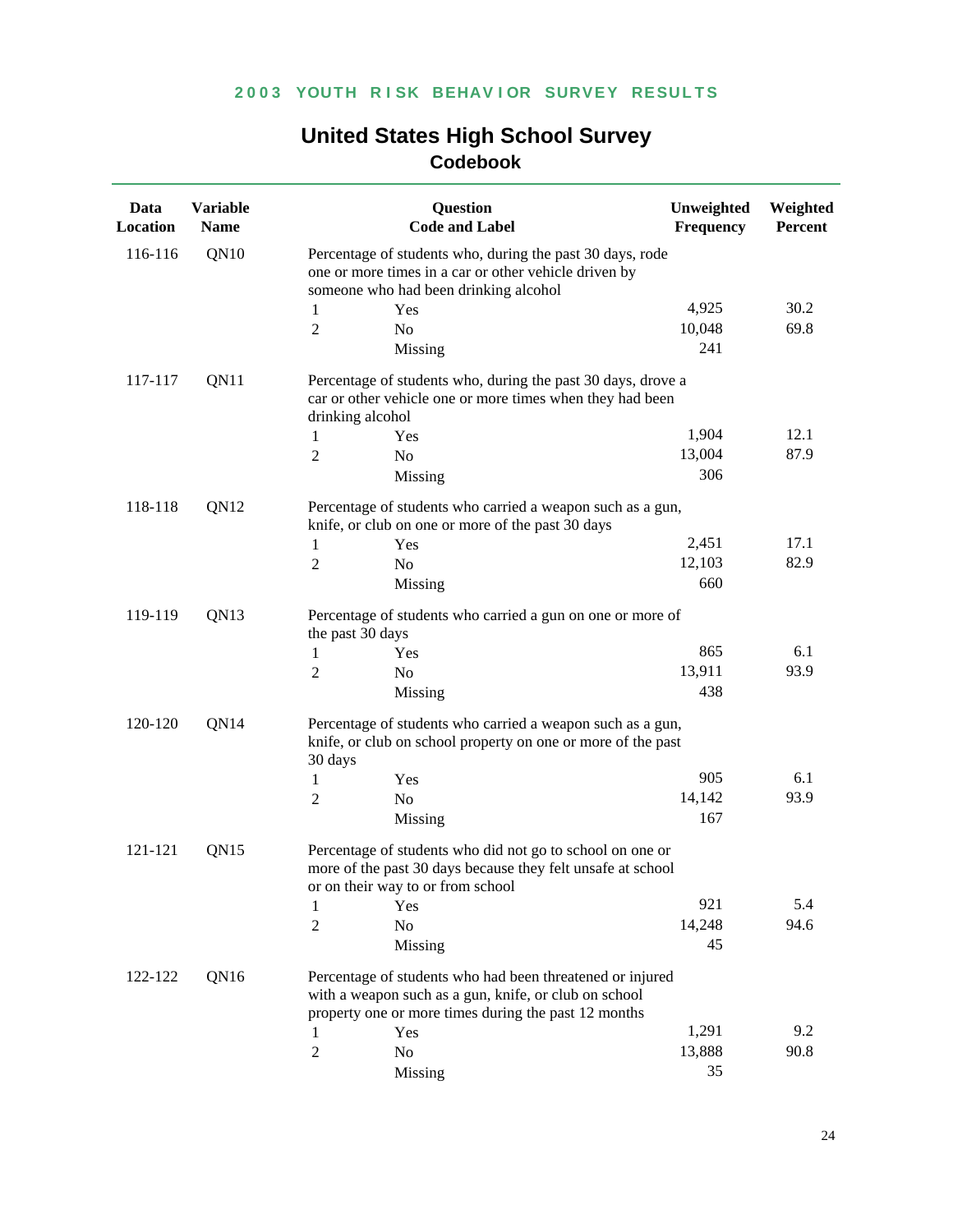| Data<br>Location | <b>Variable</b><br><b>Name</b> |                                                                                                                       | <b>Question</b><br><b>Code and Label</b>                                                                                                                                                | Unweighted<br><b>Frequency</b> | Weighted<br>Percent |  |
|------------------|--------------------------------|-----------------------------------------------------------------------------------------------------------------------|-----------------------------------------------------------------------------------------------------------------------------------------------------------------------------------------|--------------------------------|---------------------|--|
| 123-123          | QN17                           |                                                                                                                       | Percentage of students who have had property, such as their<br>car, clothing, or books stolen or damaged on school property<br>during the past 12 months                                |                                |                     |  |
|                  |                                | 1                                                                                                                     | Yes                                                                                                                                                                                     | 4,346                          | 29.8                |  |
|                  |                                | 2                                                                                                                     | No                                                                                                                                                                                      | 10,543                         | 70.2                |  |
|                  |                                |                                                                                                                       | Missing                                                                                                                                                                                 | 325                            |                     |  |
| 124-124          | QN18                           |                                                                                                                       | Percentage of students who were in a physical fight one or<br>more times during the past 12 months                                                                                      |                                |                     |  |
|                  |                                | 1                                                                                                                     | Yes                                                                                                                                                                                     | 5,042                          | 33.0                |  |
|                  |                                | 2                                                                                                                     | N <sub>o</sub>                                                                                                                                                                          | 9,604                          | 67.0                |  |
|                  |                                |                                                                                                                       | Missing                                                                                                                                                                                 | 568                            |                     |  |
| 125-125          | QN19                           |                                                                                                                       | Percentage of students who were injured in a physical fight<br>one or more times during the past 12 months and had to be<br>treated by a doctor or nurse                                |                                |                     |  |
|                  |                                | 1                                                                                                                     | Yes                                                                                                                                                                                     | 649                            | 4.2                 |  |
|                  |                                | 2                                                                                                                     | No                                                                                                                                                                                      | 14,420                         | 95.8                |  |
|                  |                                |                                                                                                                       | Missing                                                                                                                                                                                 | 145                            |                     |  |
| QN20<br>126-126  |                                | Percentage of students who were in a physical fight on<br>school property one or more times during the past 12 months |                                                                                                                                                                                         |                                |                     |  |
|                  |                                | 1                                                                                                                     | Yes                                                                                                                                                                                     | 1,951                          | 12.8                |  |
|                  |                                | 2                                                                                                                     | N <sub>o</sub>                                                                                                                                                                          | 12,743                         | 87.2                |  |
|                  |                                |                                                                                                                       | Missing                                                                                                                                                                                 | 520                            |                     |  |
| 127-127          | QN21                           |                                                                                                                       | Percentage of students who were ever hit, slapped, or<br>physically hurt on purpose by their boyfriend or girlfriend<br>during the past 12 months                                       |                                |                     |  |
|                  |                                | 1                                                                                                                     | Yes                                                                                                                                                                                     | 1,447                          | 8.9                 |  |
|                  |                                | 2                                                                                                                     | No                                                                                                                                                                                      | 13,509                         | 91.1                |  |
|                  |                                |                                                                                                                       | Missing                                                                                                                                                                                 | 258                            |                     |  |
| 128-128          | QN22                           |                                                                                                                       | Percentage of students who have ever been physically forced<br>to have sexual intercourse when they did not want to                                                                     |                                |                     |  |
|                  |                                | $\mathbf{1}$                                                                                                          | Yes                                                                                                                                                                                     | 1,282                          | 9.0                 |  |
|                  |                                | 2                                                                                                                     | No                                                                                                                                                                                      | 12,941                         | 91.0                |  |
|                  |                                |                                                                                                                       | Missing                                                                                                                                                                                 | 991                            |                     |  |
| 129-129          | QN23                           |                                                                                                                       | Percentage of students who, during the past 12 months, ever<br>felt so sad or hopeless almost every day for two weeks or<br>more in a row that they stopped doing some usual activities |                                |                     |  |
|                  |                                | 1                                                                                                                     | Yes                                                                                                                                                                                     | 4,405                          | 28.6                |  |
|                  |                                | $\overline{2}$                                                                                                        | No                                                                                                                                                                                      | 10,513                         | 71.4                |  |
|                  |                                |                                                                                                                       | Missing                                                                                                                                                                                 | 296                            |                     |  |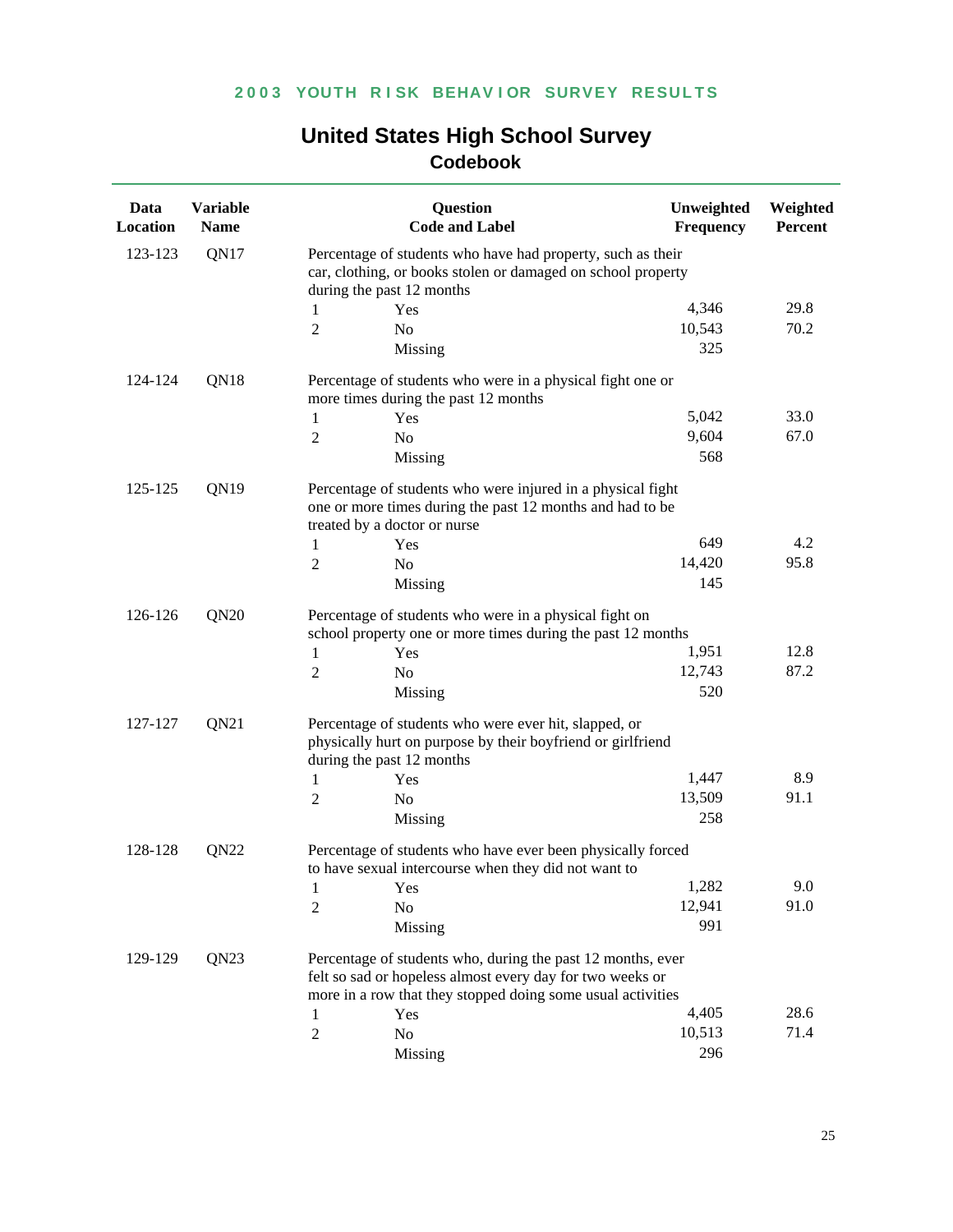| <b>United States High School Survey</b> |
|-----------------------------------------|
| <b>Codebook</b>                         |

| Data<br>Location            | <b>Variable</b><br><b>Name</b> |                  | <b>Question</b><br><b>Code and Label</b>                                                                                                                                 | Unweighted<br><b>Frequency</b> | Weighted<br>Percent |
|-----------------------------|--------------------------------|------------------|--------------------------------------------------------------------------------------------------------------------------------------------------------------------------|--------------------------------|---------------------|
| 130-130                     | QN24                           |                  | Percentage of students who seriously considered attempting                                                                                                               |                                |                     |
|                             |                                |                  | suicide during the past 12 months                                                                                                                                        |                                |                     |
|                             |                                | 1                | Yes                                                                                                                                                                      | 2,453                          | 16.9                |
|                             |                                | 2                | N <sub>o</sub>                                                                                                                                                           | 12,705                         | 83.1                |
|                             |                                |                  | Missing                                                                                                                                                                  | 56                             |                     |
| 131-131                     | QN25                           |                  | Percentage of students who made a plan about how they<br>would attempt suicide during the past 12 months                                                                 |                                |                     |
|                             |                                | 1                | Yes                                                                                                                                                                      | 2,166                          | 16.5                |
|                             |                                | 2                | N <sub>o</sub>                                                                                                                                                           | 12,917                         | 83.5                |
|                             |                                |                  | Missing                                                                                                                                                                  | 131                            |                     |
| 132-132                     | QN <sub>26</sub>               |                  | Percentage of students who actually attempted suicide one or<br>more times during the past 12 months                                                                     |                                |                     |
|                             |                                | 1                | Yes                                                                                                                                                                      | 1,127                          | 8.5                 |
|                             |                                | 2                | No                                                                                                                                                                       | 12,023                         | 91.5                |
|                             |                                |                  | Missing                                                                                                                                                                  | 2,064                          |                     |
| QN27<br>133-133             |                                |                  | Percentage of students whose attempted suicide during the<br>past 12 months resulted in an injury, poisoning, or overdose<br>that had to be treated by a doctor or nurse |                                |                     |
|                             |                                | 1                | Yes                                                                                                                                                                      | 360                            | 2.9                 |
|                             |                                | $\overline{c}$   | No                                                                                                                                                                       | 12,519                         | 97.1                |
|                             |                                |                  | Missing                                                                                                                                                                  | 2,335                          |                     |
| 134-134<br>QN <sub>28</sub> |                                |                  | Percentage of students who ever tried cigarette smoking,<br>even one or two puffs                                                                                        |                                |                     |
|                             |                                | 1                | Yes                                                                                                                                                                      | 8,945                          | 58.4                |
|                             |                                | 2                | No                                                                                                                                                                       | 5,794                          | 41.6                |
|                             |                                |                  | Missing                                                                                                                                                                  | 475                            |                     |
| 135-135                     | QN <sub>29</sub>               |                  | Percentage of students who smoked a whole cigarette for the<br>first time before age 13                                                                                  |                                |                     |
|                             |                                | 1                | Yes                                                                                                                                                                      | 2,691                          | 18.3                |
|                             |                                | $\overline{c}$   | No                                                                                                                                                                       | 11,892                         | 81.7                |
|                             |                                |                  | Missing                                                                                                                                                                  | 631                            |                     |
| 136-136                     | QN30                           |                  | Percentage of students who smoked cigarettes on one or<br>more of the past 30 days                                                                                       |                                |                     |
|                             |                                | 1                | Yes                                                                                                                                                                      | 3,224                          | 21.9                |
|                             |                                | $\boldsymbol{2}$ | No                                                                                                                                                                       | 11,111                         | 78.1                |
|                             |                                |                  | Missing                                                                                                                                                                  | 879                            |                     |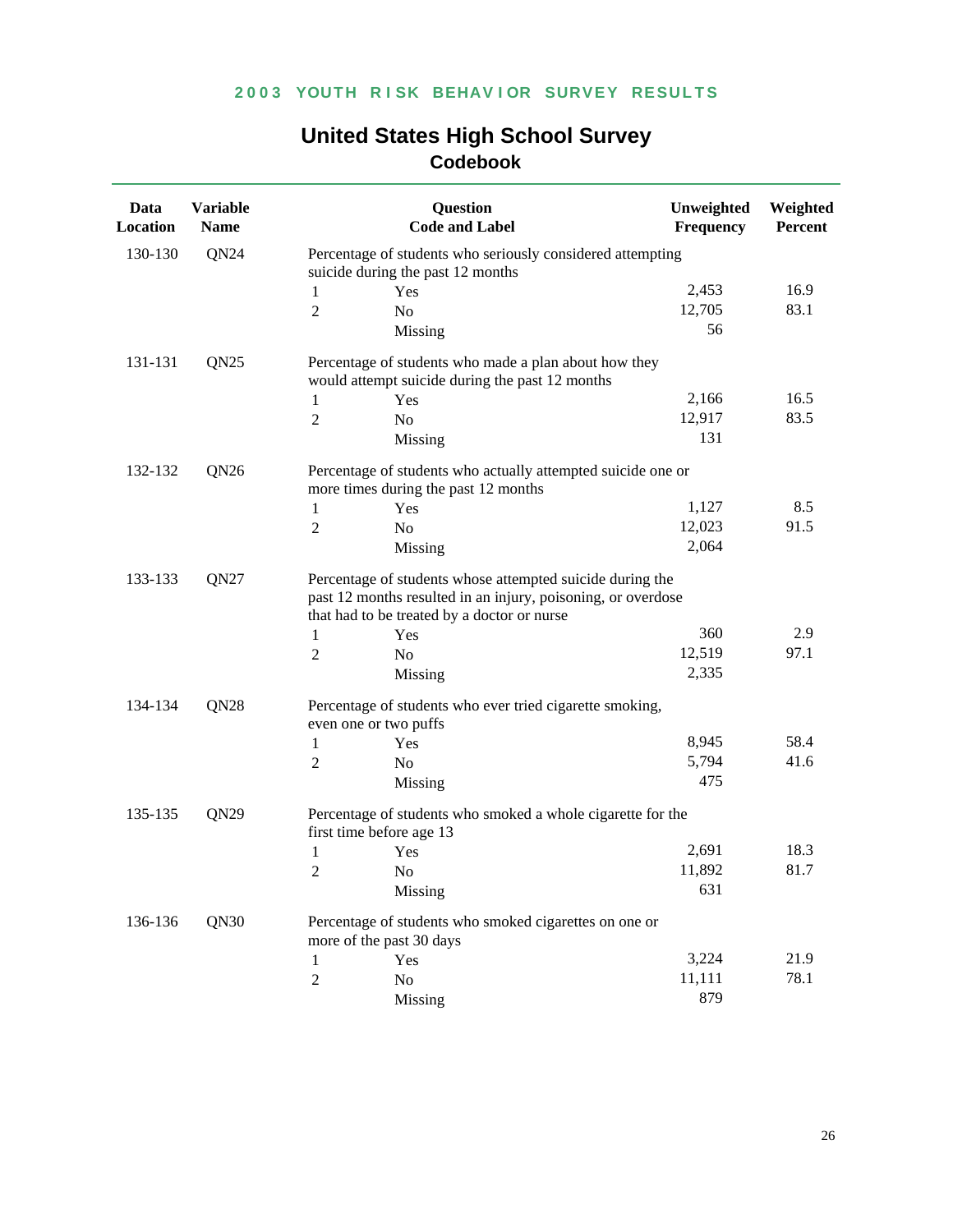| Data<br>Location | <b>Variable</b><br><b>Name</b> |                | <b>Question</b><br><b>Code and Label</b>                                                                                   | Unweighted<br>Frequency | Weighted<br>Percent |
|------------------|--------------------------------|----------------|----------------------------------------------------------------------------------------------------------------------------|-------------------------|---------------------|
| 137-137          | QN31                           |                | Percentage of students who smoked two or more cigarettes                                                                   |                         |                     |
|                  |                                |                | per day on the days they smoked during the past 30 days                                                                    |                         |                     |
|                  |                                | 1              | Yes                                                                                                                        | 2,030                   | 14.7                |
|                  |                                | $\overline{2}$ | No                                                                                                                         | 12,152                  | 85.3                |
|                  |                                |                | Missing                                                                                                                    | 1,032                   |                     |
| 138-138          | QN32                           | days           | Percentage of students who usually got their own cigarettes<br>by buying them in a store or gas station during the past 30 |                         |                     |
|                  |                                | 1              | Yes                                                                                                                        | 1,024                   | 6.2                 |
|                  |                                | $\overline{2}$ | N <sub>o</sub>                                                                                                             | 13,070                  | 93.8                |
|                  |                                |                | Missing                                                                                                                    | 1,120                   |                     |
|                  |                                |                |                                                                                                                            |                         |                     |
| 139-139          | QN33                           |                | Percentage of students who smoked cigarettes on school<br>property on one or more of the past 30 days                      |                         |                     |
|                  |                                | $\mathbf{1}$   | Yes                                                                                                                        | 1,066                   | 8.0                 |
|                  |                                | $\overline{2}$ | N <sub>o</sub>                                                                                                             | 13,559                  | 92.0                |
|                  |                                |                | Missing                                                                                                                    | 589                     |                     |
| 140-140          | QN34                           |                | Percentage of students who ever smoked cigarettes daily,<br>that is, at least one cigarette every day for 30 days          |                         |                     |
|                  |                                | 1              | Yes                                                                                                                        | 2,033                   | 15.8                |
|                  |                                | $\overline{2}$ | N <sub>o</sub>                                                                                                             | 12,524                  | 84.2                |
|                  |                                |                | Missing                                                                                                                    | 657                     |                     |
| 141-141          | QN35                           |                | Of students who are current smokers, the percentage who<br>tried to quit smoking during the past 12 months                 |                         |                     |
|                  |                                | 1              | Yes                                                                                                                        | 1,686                   | 53.8                |
|                  |                                | 2              | No                                                                                                                         | 1,457                   | 46.2                |
|                  |                                |                | Missing                                                                                                                    | 12,071                  |                     |
| 142-142          | QN36                           |                | Percentage of students who used chewing tobacco, snuff, or<br>dip on one or more of the past 30 days                       |                         |                     |
|                  |                                | 1              | Yes                                                                                                                        | 778                     | 6.7                 |
|                  |                                | $\mathfrak{2}$ | N <sub>o</sub>                                                                                                             | 13,946                  | 93.3                |
|                  |                                |                | Missing                                                                                                                    | 490                     |                     |
| 143-143          | QN37                           |                | Percentage of students who used chewing tobacco, snuff, or<br>dip on school property on one or more of the past 30 days    |                         |                     |
|                  |                                | 1              | Yes                                                                                                                        | 656                     | 5.9                 |
|                  |                                | $\overline{2}$ | N <sub>o</sub>                                                                                                             | 14,262                  | 94.1                |
|                  |                                |                | Missing                                                                                                                    | 296                     |                     |
|                  |                                |                |                                                                                                                            |                         |                     |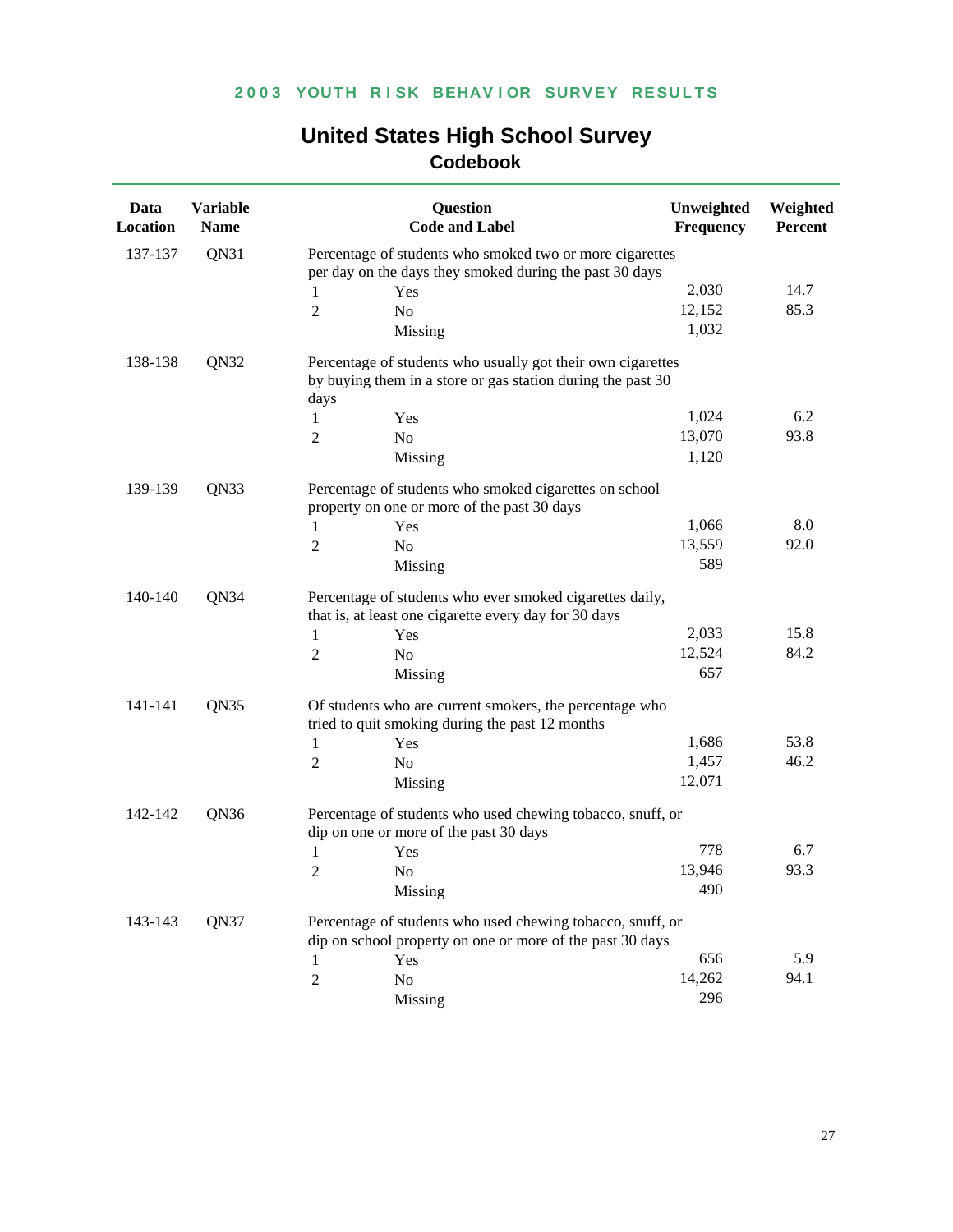| Data<br>Location | <b>Variable</b><br><b>Name</b> |                                                                                                                                                     | <b>Question</b><br><b>Code and Label</b>                                                                              | Unweighted<br><b>Frequency</b> | Weighted<br>Percent |  |  |
|------------------|--------------------------------|-----------------------------------------------------------------------------------------------------------------------------------------------------|-----------------------------------------------------------------------------------------------------------------------|--------------------------------|---------------------|--|--|
| 144-144          | QN38                           |                                                                                                                                                     | Percentage of students who smoked cigars, cigarillos, or                                                              |                                |                     |  |  |
|                  |                                |                                                                                                                                                     | little cigars on one or more of the past 30 days                                                                      |                                |                     |  |  |
|                  |                                | 1                                                                                                                                                   | Yes                                                                                                                   | 2,231                          | 14.8                |  |  |
|                  |                                | 2                                                                                                                                                   | No                                                                                                                    | 12,822                         | 85.2                |  |  |
|                  |                                |                                                                                                                                                     | Missing                                                                                                               | 161                            |                     |  |  |
| 145-145          | QN39                           |                                                                                                                                                     | Percentage of students who had at least one drink of alcohol<br>on one or more days during their life                 |                                |                     |  |  |
|                  |                                | 1                                                                                                                                                   | Yes                                                                                                                   | 10,496                         | 74.9                |  |  |
|                  |                                | 2                                                                                                                                                   | N <sub>o</sub>                                                                                                        | 3,091                          | 25.1                |  |  |
|                  |                                |                                                                                                                                                     | Missing                                                                                                               | 1,627                          |                     |  |  |
| 146-146          | QN40                           |                                                                                                                                                     | Percentage of students who had their first drink of alcohol<br>other than a few sips before age 13                    |                                |                     |  |  |
|                  |                                | 1                                                                                                                                                   | Yes                                                                                                                   | 3,835                          | 27.8                |  |  |
|                  |                                | 2                                                                                                                                                   | N <sub>o</sub>                                                                                                        | 9,795                          | 72.2                |  |  |
|                  |                                |                                                                                                                                                     | Missing                                                                                                               | 1,584                          |                     |  |  |
| QN41<br>147-147  |                                |                                                                                                                                                     | Percentage of students who had at least one drink of alcohol<br>on one or more of the past 30 days                    |                                |                     |  |  |
|                  |                                | 1                                                                                                                                                   | Yes                                                                                                                   | 6,561                          | 44.9                |  |  |
|                  |                                | 2                                                                                                                                                   | No                                                                                                                    | 7,584                          | 55.1                |  |  |
|                  |                                |                                                                                                                                                     | Missing                                                                                                               | 1,069                          |                     |  |  |
| 148-148<br>QN42  |                                | Percentage of students who had five or more drinks of<br>alcohol in a row, that is, within a couple of hours, on one or<br>more of the past 30 days |                                                                                                                       |                                |                     |  |  |
|                  |                                | 1                                                                                                                                                   | Yes                                                                                                                   | 4,150                          | 28.3                |  |  |
|                  |                                | 2                                                                                                                                                   | N <sub>o</sub>                                                                                                        | 10,556                         | 71.7                |  |  |
|                  |                                |                                                                                                                                                     | Missing                                                                                                               | 508                            |                     |  |  |
| 149-149          | QN43                           |                                                                                                                                                     | Percentage of students who had at least one drink of alcohol<br>on school property on one or more of the past 30 days |                                |                     |  |  |
|                  |                                | 1                                                                                                                                                   | Yes                                                                                                                   | 803                            | 5.2                 |  |  |
|                  |                                | 2                                                                                                                                                   | No                                                                                                                    | 13,984                         | 94.8                |  |  |
|                  |                                |                                                                                                                                                     | Missing                                                                                                               | 427                            |                     |  |  |
| 150-150          | QN44                           |                                                                                                                                                     | Percentage of students who used marijuana one or more<br>times during their life                                      |                                |                     |  |  |
|                  |                                | 1                                                                                                                                                   | Yes                                                                                                                   | 6,331                          | 40.2                |  |  |
|                  |                                | $\sqrt{2}$                                                                                                                                          | No                                                                                                                    | 8,513                          | 59.8                |  |  |
|                  |                                |                                                                                                                                                     | Missing                                                                                                               | 370                            |                     |  |  |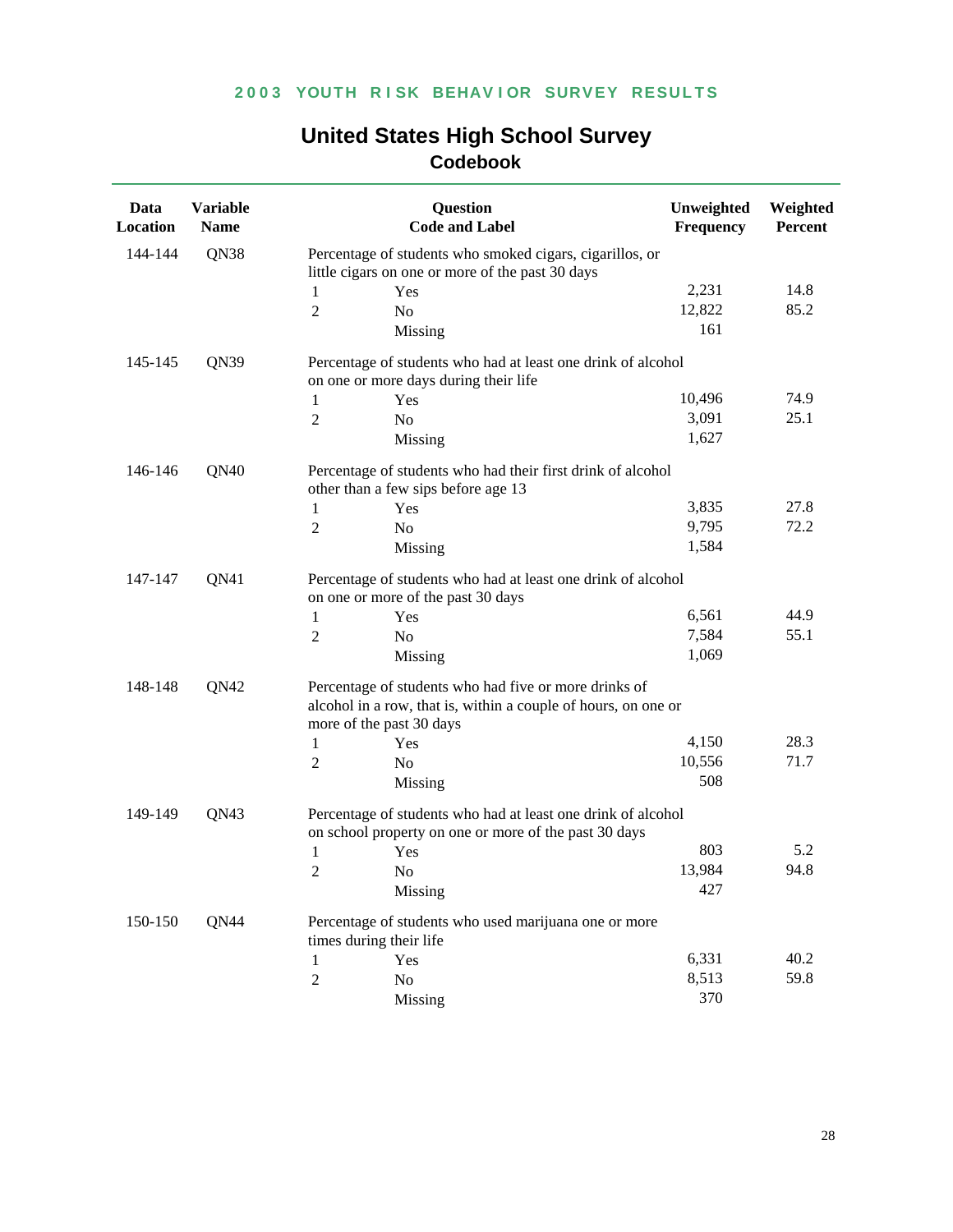| Data<br>Location | <b>Variable</b><br><b>Name</b> |                   | <b>Question</b><br><b>Code and Label</b>                                                                                                                                          | Unweighted<br><b>Frequency</b> | Weighted<br>Percent |  |  |
|------------------|--------------------------------|-------------------|-----------------------------------------------------------------------------------------------------------------------------------------------------------------------------------|--------------------------------|---------------------|--|--|
| 151-151          | QN45                           | before age 13     | Percentage of students who tried marijuana for the first time                                                                                                                     |                                |                     |  |  |
|                  |                                | 1                 | Yes                                                                                                                                                                               | 1,509                          | 9.9                 |  |  |
|                  |                                | 2                 | N <sub>o</sub>                                                                                                                                                                    | 13,211                         | 90.1                |  |  |
|                  |                                |                   | Missing                                                                                                                                                                           | 494                            |                     |  |  |
| 152-152          | QN46                           |                   | Percentage of students who used marijuana one or more<br>times during the past 30 days                                                                                            |                                |                     |  |  |
|                  |                                | 1                 | Yes                                                                                                                                                                               | 3,445                          | 22.4                |  |  |
|                  |                                | 2                 | N <sub>o</sub>                                                                                                                                                                    | 11,346                         | 77.6                |  |  |
|                  |                                |                   | Missing                                                                                                                                                                           | 423                            |                     |  |  |
| 153-153          | QN47                           |                   | Percentage of students who used marijuana on school<br>property one or more times during the past 30 days                                                                         |                                |                     |  |  |
|                  |                                | 1                 | Yes                                                                                                                                                                               | 873                            | 5.8                 |  |  |
|                  |                                | 2                 | No                                                                                                                                                                                | 13,894                         | 94.2                |  |  |
|                  |                                |                   | Missing                                                                                                                                                                           | 447                            |                     |  |  |
| 154-154          | QN48                           | during their life | Percentage of students who used any form of cocaine,<br>including powder, crack, or freebase one or more times                                                                    |                                |                     |  |  |
|                  |                                | 1                 | Yes                                                                                                                                                                               | 1,386                          | 8.7                 |  |  |
|                  |                                | 2                 | No                                                                                                                                                                                | 13,431                         | 91.3                |  |  |
|                  |                                |                   | Missing                                                                                                                                                                           | 397                            |                     |  |  |
| 155-155          | QN49                           |                   | Percentage of students who used any form of cocaine,<br>including powder, crack, or freebase one or more times<br>during the past 30 days                                         |                                |                     |  |  |
|                  |                                | 1                 | Yes                                                                                                                                                                               | 698                            | 4.1                 |  |  |
|                  |                                | 2                 | N <sub>o</sub>                                                                                                                                                                    | 14,331                         | 95.9                |  |  |
|                  |                                |                   | Missing                                                                                                                                                                           | 185                            |                     |  |  |
| 156-156          | QN50                           |                   | Percentage of students who sniffed glue, breathed the<br>contents of aerosol spray cans, or inhaled any paints or<br>sprays to get high one or more times during their life       |                                |                     |  |  |
|                  |                                |                   | 1 Yes                                                                                                                                                                             | 1,649                          | 12.1                |  |  |
|                  |                                | 2                 | No                                                                                                                                                                                | 13,353                         | 87.9                |  |  |
|                  |                                |                   | Missing                                                                                                                                                                           | 212                            |                     |  |  |
| 157-157          | QN51                           |                   | Percentage of students who sniffed glue, breathed the<br>contents of aerosol spray cans, or inhaled any paints or<br>sprays to get high one or more times during the past 30 days |                                |                     |  |  |
|                  |                                | 1                 | Yes                                                                                                                                                                               | 526                            | 3.9                 |  |  |
|                  |                                | $\boldsymbol{2}$  | No                                                                                                                                                                                | 14,286                         | 96.1                |  |  |
|                  |                                |                   | Missing                                                                                                                                                                           | 402                            |                     |  |  |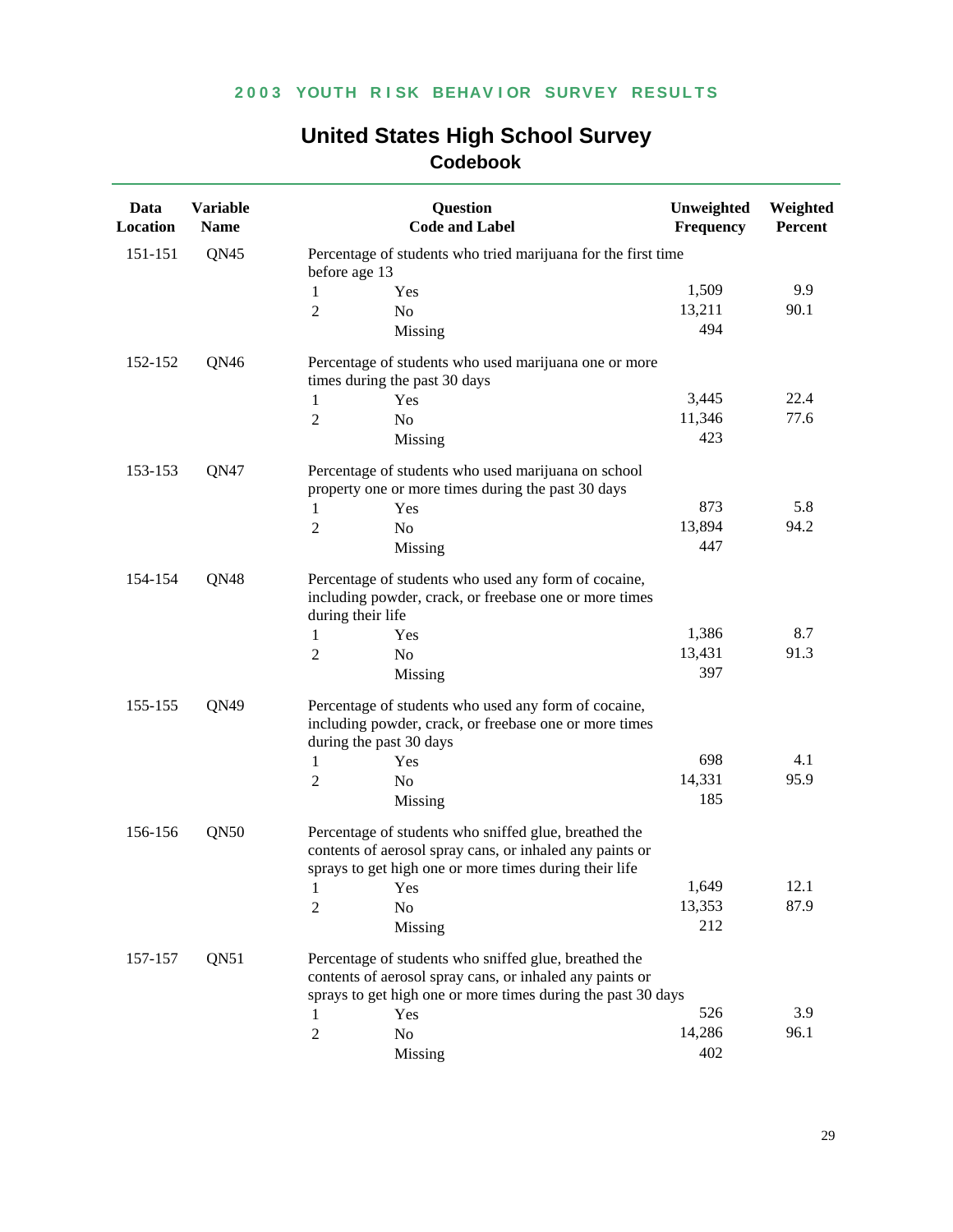| Data<br>Location | <b>Variable</b><br><b>Name</b> |                   | <b>Question</b><br><b>Code and Label</b>                                                                                 | Unweighted<br><b>Frequency</b> | Weighted<br>Percent |
|------------------|--------------------------------|-------------------|--------------------------------------------------------------------------------------------------------------------------|--------------------------------|---------------------|
| 158-158          | QN52                           | during their life | Percentage of students who used heroin one or more times                                                                 |                                |                     |
|                  |                                | 1                 | Yes                                                                                                                      | 424                            | 3.3                 |
|                  |                                | 2                 | No                                                                                                                       | 14,664                         | 96.7                |
|                  |                                |                   | Missing                                                                                                                  | 126                            |                     |
| 159-159          | QN53                           |                   | Percentage of students who used methamphetamines one or                                                                  |                                |                     |
|                  |                                |                   | more times during their life                                                                                             |                                |                     |
|                  |                                | 1                 | Yes                                                                                                                      | 1,014                          | 7.6                 |
|                  |                                | 2                 | N <sub>o</sub>                                                                                                           | 14,076                         | 92.4                |
|                  |                                |                   | Missing                                                                                                                  | 124                            |                     |
| 160-160          | QN54                           | during their life | Percentage of students who used ecstasy one or more times                                                                |                                |                     |
|                  |                                | 1                 | Yes                                                                                                                      | 1,473                          | 11.1                |
|                  |                                | 2                 | No                                                                                                                       | 13,429                         | 88.9                |
|                  |                                |                   | Missing                                                                                                                  | 312                            |                     |
| 161-161<br>QN55  |                                | their life        | Percentage of students who took steroid pills or shots<br>without a doctor's prescription one or more times during       |                                |                     |
|                  |                                | 1                 | Yes                                                                                                                      | 770                            | 6.1                 |
|                  |                                | 2                 | No                                                                                                                       | 14,274                         | 93.9                |
|                  |                                |                   | Missing                                                                                                                  | 170                            |                     |
| 162-162<br>QN56  |                                | life              | Percentage of students who used a needle to inject any<br>illegal drug into their body one or more times during their    |                                |                     |
|                  |                                | 1                 | Yes                                                                                                                      | 402                            | 3.2                 |
|                  |                                | 2                 | No                                                                                                                       | 14,606                         | 96.8                |
|                  |                                |                   | Missing                                                                                                                  | 206                            |                     |
| 163-163          | QN57                           | 12 months         | Percentage of students who were offered, sold, or given an<br>illegal drug on school property by someone during the past |                                |                     |
|                  |                                | $\mathbf{1}$      | Yes                                                                                                                      | 4,250                          | 28.7                |
|                  |                                | 2                 | No                                                                                                                       | 10,691                         | 71.3                |
|                  |                                |                   | Missing                                                                                                                  | 273                            |                     |
| 164-164          | QN58                           |                   | Percentage of students who ever had sexual intercourse                                                                   |                                |                     |
|                  |                                | 1                 | Yes                                                                                                                      | 7,019                          | 46.7                |
|                  |                                | $\sqrt{2}$        | No                                                                                                                       | 6,205                          | 53.3                |
|                  |                                |                   | Missing                                                                                                                  | 1,990                          |                     |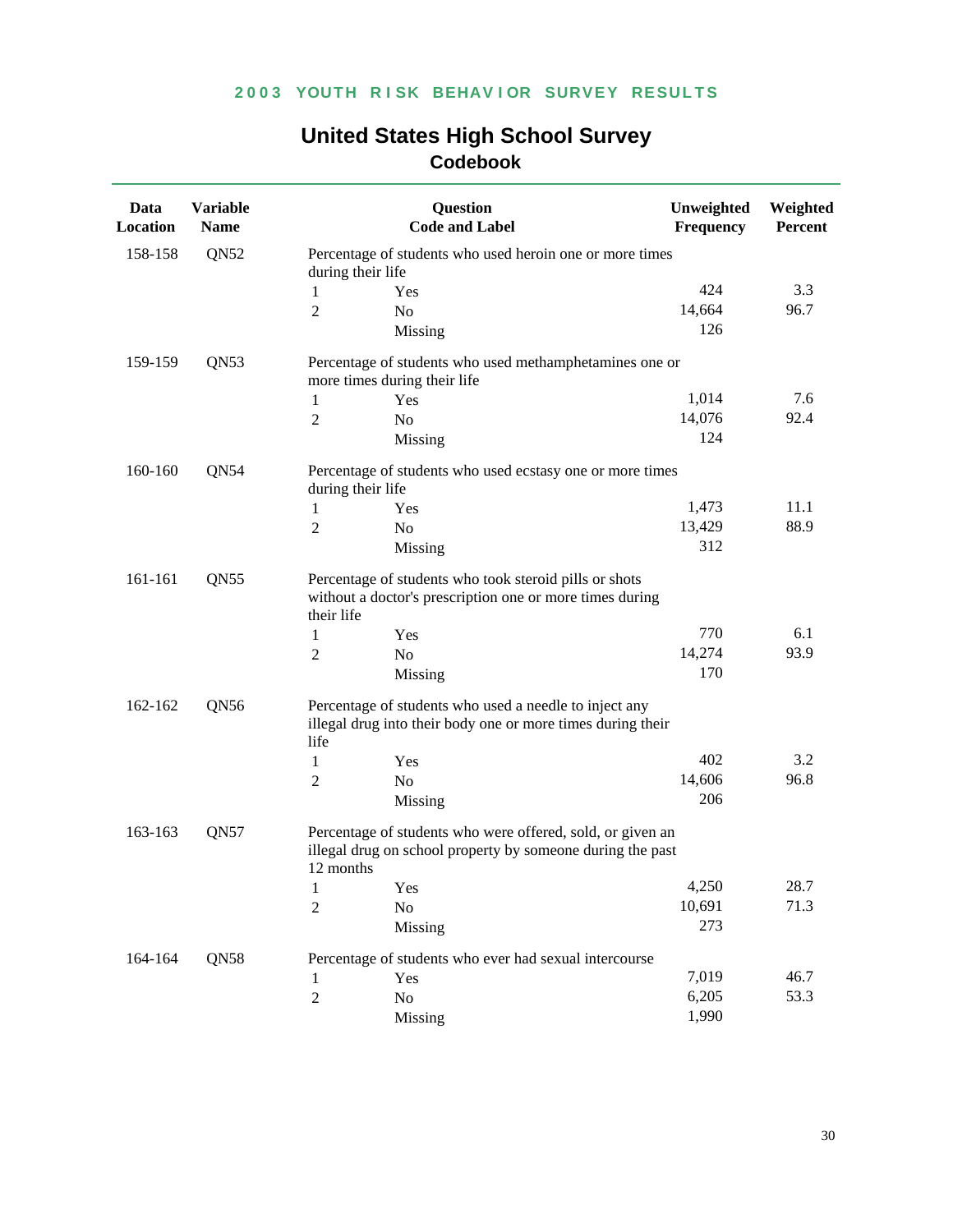| Data<br>Location            | <b>Variable</b><br><b>Name</b> | <b>Question</b><br><b>Code and Label</b>                                                                                                                 | Unweighted<br>Frequency                                    | Weighted<br>Percent |  |  |  |
|-----------------------------|--------------------------------|----------------------------------------------------------------------------------------------------------------------------------------------------------|------------------------------------------------------------|---------------------|--|--|--|
| 165-165                     | QN59                           | Percentage of students who had sexual intercourse for the<br>first time before age 13                                                                    |                                                            |                     |  |  |  |
|                             |                                | 1<br>Yes                                                                                                                                                 | 1,149                                                      | 7.4                 |  |  |  |
|                             |                                | $\overline{2}$<br>N <sub>o</sub>                                                                                                                         | 12,064                                                     | 92.6                |  |  |  |
|                             |                                | Missing                                                                                                                                                  | 2,001                                                      |                     |  |  |  |
| 166-166                     | QN <sub>60</sub>               | Percentage of students who had sexual intercourse with four<br>or more people during their life                                                          |                                                            |                     |  |  |  |
|                             |                                | 1<br>Yes                                                                                                                                                 | 2,410                                                      | 14.4                |  |  |  |
|                             |                                | $\overline{2}$<br>N <sub>o</sub>                                                                                                                         | 10,778                                                     | 85.6                |  |  |  |
|                             |                                | Missing                                                                                                                                                  | 2,026                                                      |                     |  |  |  |
| 167-167                     | QN61                           | or more people during the past three months                                                                                                              | Percentage of students who had sexual intercourse with one |                     |  |  |  |
|                             |                                | $\mathbf{1}$<br>Yes                                                                                                                                      | 5,218                                                      | 34.3                |  |  |  |
|                             |                                | $\overline{2}$<br>N <sub>0</sub>                                                                                                                         | 7,980                                                      | 65.7                |  |  |  |
|                             |                                | Missing                                                                                                                                                  | 2,016                                                      |                     |  |  |  |
| 168-168<br>QN <sub>62</sub> |                                | Of students who had sexual intercourse during the past three<br>months, the percentage who drank alcohol or used drugs<br>before last sexual intercourse |                                                            |                     |  |  |  |
|                             |                                | $\mathbf{1}$<br>Yes                                                                                                                                      | 1,287                                                      | 25.4                |  |  |  |
|                             |                                | $\overline{2}$<br>No                                                                                                                                     | 3,907                                                      | 74.6                |  |  |  |
|                             |                                | Missing                                                                                                                                                  | 10,020                                                     |                     |  |  |  |
| 169-169                     | QN63                           | Of students who had sexual intercourse during the past three<br>months, the percentage who used a condom during last                                     |                                                            |                     |  |  |  |
|                             |                                | sexual intercourse                                                                                                                                       | 3,220                                                      | 63.0                |  |  |  |
|                             |                                | 1<br>Yes<br>$\overline{2}$<br>N <sub>0</sub>                                                                                                             | 1,867                                                      | 37.0                |  |  |  |
|                             |                                | Missing                                                                                                                                                  | 10,127                                                     |                     |  |  |  |
| 170-170                     | QN64                           | Of students who had sexual intercourse during the past three<br>months, the percentage who used birth control pills during<br>last sexual intercourse    |                                                            |                     |  |  |  |
|                             |                                | Yes<br>1                                                                                                                                                 | 704                                                        | 17.0                |  |  |  |
|                             |                                | 2<br>No                                                                                                                                                  | 4,310                                                      | 83.0                |  |  |  |
|                             |                                | Missing                                                                                                                                                  | 10,200                                                     |                     |  |  |  |
| 171-171                     | QN65                           | Percentage of students who had been pregnant or gotten<br>someone pregnant one or more times                                                             |                                                            |                     |  |  |  |
|                             |                                | Yes<br>1                                                                                                                                                 | 845                                                        | 4.2                 |  |  |  |
|                             |                                | $\sqrt{2}$<br>N <sub>o</sub>                                                                                                                             | 12,723                                                     | 95.8                |  |  |  |
|                             |                                | Missing                                                                                                                                                  | 1,646                                                      |                     |  |  |  |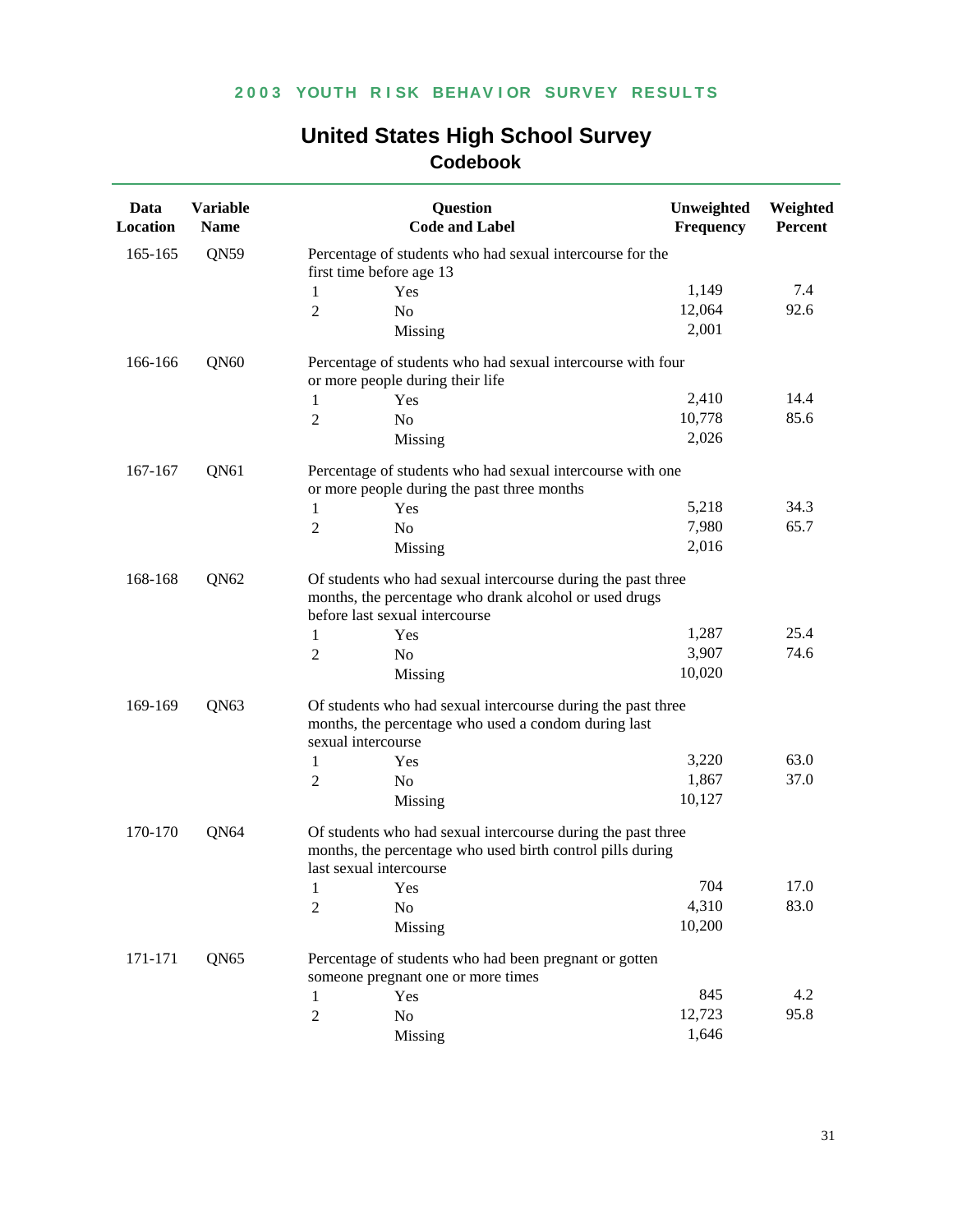| Data<br>Location | <b>Variable</b><br><b>Name</b> |                    | Question<br><b>Code and Label</b>                                                                                                                                     | Unweighted<br>Frequency | Weighted<br>Percent |
|------------------|--------------------------------|--------------------|-----------------------------------------------------------------------------------------------------------------------------------------------------------------------|-------------------------|---------------------|
| 172-172          | QN <sub>66</sub>               | or very overweight | Percentage of students who described themselves as slightly                                                                                                           |                         |                     |
|                  |                                | 1                  | Yes                                                                                                                                                                   | 4,343                   | 29.6                |
|                  |                                | $\overline{2}$     | N <sub>0</sub>                                                                                                                                                        | 10,405                  | 70.4                |
|                  |                                |                    | Missing                                                                                                                                                               | 466                     |                     |
| 173-173          | QN67                           |                    | Percentage of students who were trying to lose weight                                                                                                                 |                         |                     |
|                  |                                | 1                  | Yes                                                                                                                                                                   | 6,539                   | 43.8                |
|                  |                                | 2                  | N <sub>o</sub>                                                                                                                                                        | 8,415                   | 56.2                |
|                  |                                |                    | Missing                                                                                                                                                               | 260                     |                     |
| 174-174          | QN68                           |                    | Percentage of students who exercised to lose weight or to<br>keep from gaining weight during the past 30 days                                                         |                         |                     |
|                  |                                | 1                  | Yes                                                                                                                                                                   | 8,415                   | 57.1                |
|                  |                                | $\overline{2}$     | N <sub>o</sub>                                                                                                                                                        | 6,511                   | 42.9                |
|                  |                                |                    | Missing                                                                                                                                                               | 288                     |                     |
| 175-175<br>QN69  |                                |                    | Percentage of students who ate less food, fewer calories, or<br>foods low in fat to lose weight or to keep from gaining<br>weight during the past 30 days             |                         |                     |
|                  |                                | 1                  | Yes                                                                                                                                                                   | 5,945                   | 42.2                |
|                  |                                | $\overline{2}$     | No                                                                                                                                                                    | 8,799                   | 57.8                |
|                  |                                |                    | Missing                                                                                                                                                               | 470                     |                     |
| QN70<br>176-176  |                                |                    | Percentage of students who went without eating for 24 hours<br>or more to lose weight or to keep from gaining weight<br>during the past 30 days                       |                         |                     |
|                  |                                | 1                  | Yes                                                                                                                                                                   | 1,898                   | 13.3                |
|                  |                                | $\overline{2}$     | N <sub>o</sub>                                                                                                                                                        | 12,856                  | 86.7                |
|                  |                                |                    | Missing                                                                                                                                                               | 460                     |                     |
| 177-177          | QN71                           |                    | Percentage of students who took diet pills, powders, or<br>liquids without a doctor's advice to lose weight or to keep<br>from gaining weight during the past 30 days |                         |                     |
|                  |                                | 1                  | Yes                                                                                                                                                                   | 1,246                   | 9.2                 |
|                  |                                | $\sqrt{2}$         | No                                                                                                                                                                    | 13,576                  | 90.8                |
|                  |                                |                    | Missing                                                                                                                                                               | 392                     |                     |
| 178-178          | QN72                           | days               | Percentage of students who vomited or took laxatives to lose<br>weight or to keep from gaining weight during the past 30                                              |                         |                     |
|                  |                                | 1                  | Yes                                                                                                                                                                   | 857                     | 6.0                 |
|                  |                                | $\sqrt{2}$         | N <sub>o</sub>                                                                                                                                                        | 13,940                  | 94.0                |
|                  |                                |                    | Missing                                                                                                                                                               | 417                     |                     |
|                  |                                |                    |                                                                                                                                                                       |                         |                     |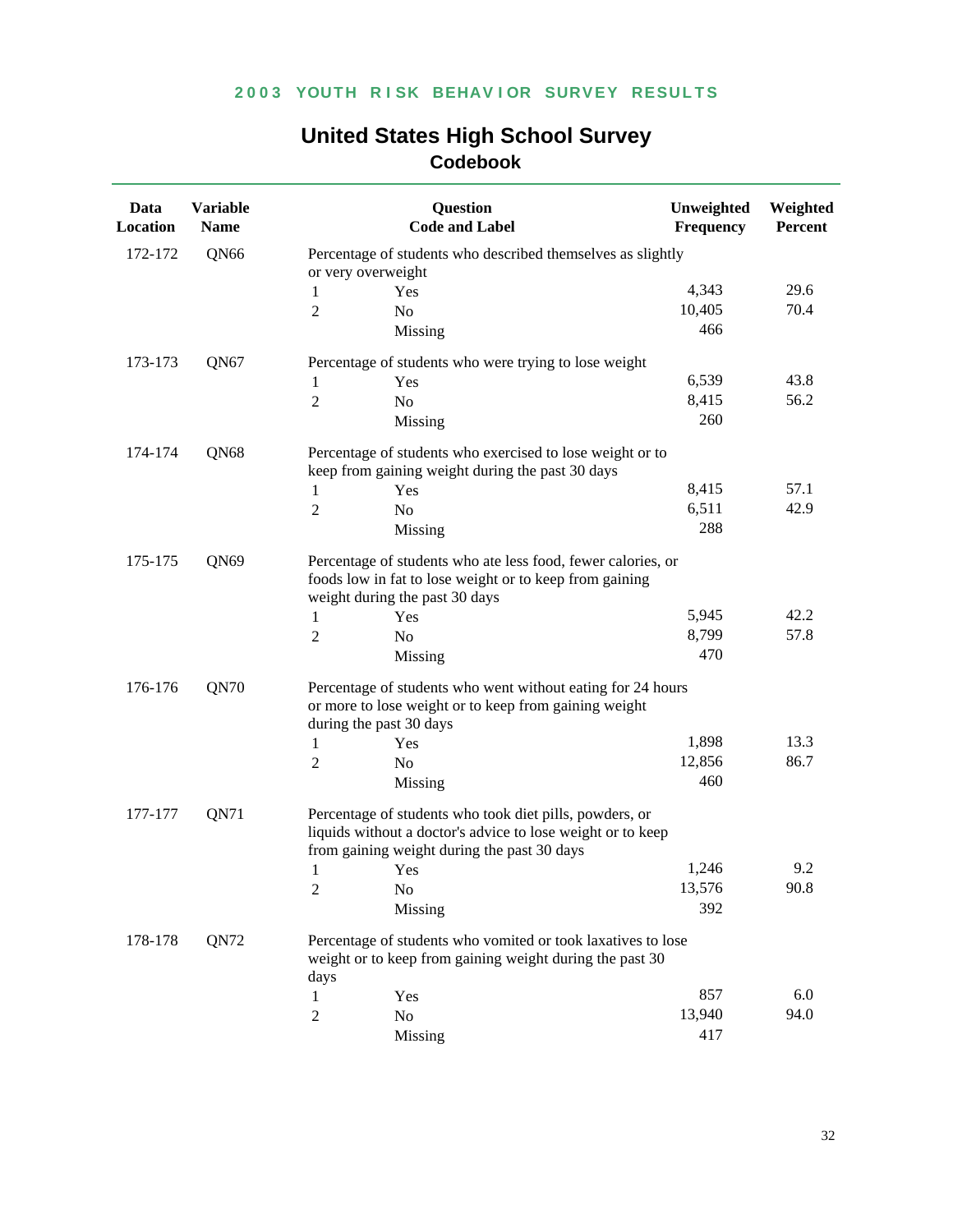| <b>United States High School Survey</b> |  |  |  |  |  |
|-----------------------------------------|--|--|--|--|--|
| Codebook                                |  |  |  |  |  |

| Data<br>Location | <b>Variable</b><br><b>Name</b> |                                                                                      | <b>Question</b><br><b>Code and Label</b>                                                        | Unweighted<br>Frequency | Weighted<br>Percent |  |  |
|------------------|--------------------------------|--------------------------------------------------------------------------------------|-------------------------------------------------------------------------------------------------|-------------------------|---------------------|--|--|
| 179-179          | QN73                           | Percentage of students who drank 100% fruit juices one or                            |                                                                                                 |                         |                     |  |  |
|                  |                                |                                                                                      | more times during the past seven days                                                           |                         |                     |  |  |
|                  |                                | 1                                                                                    | Yes                                                                                             | 12,275                  | 81.8                |  |  |
|                  |                                | $\overline{2}$                                                                       | N <sub>o</sub>                                                                                  | 2,709                   | 18.2                |  |  |
|                  |                                |                                                                                      | Missing                                                                                         | 230                     |                     |  |  |
| 180-180          | QN74                           | Percentage of students who ate fruit one or more times<br>during the past seven days |                                                                                                 |                         |                     |  |  |
|                  |                                | 1                                                                                    | Yes                                                                                             | 12,486                  | 85.2                |  |  |
|                  |                                | $\overline{2}$                                                                       | N <sub>o</sub>                                                                                  | 2,502                   | 14.8                |  |  |
|                  |                                |                                                                                      | Missing                                                                                         | 226                     |                     |  |  |
| 181-181          | QN75                           |                                                                                      | Percentage of students who ate green salad one or more                                          |                         |                     |  |  |
|                  |                                |                                                                                      | times during the past seven days                                                                |                         |                     |  |  |
|                  |                                | 1                                                                                    | Yes                                                                                             | 9,374                   | 66.3                |  |  |
|                  |                                | $\overline{2}$                                                                       | N <sub>o</sub>                                                                                  | 5,598                   | 33.7                |  |  |
|                  |                                |                                                                                      | Missing                                                                                         | 242                     |                     |  |  |
| 182-182          | QN76                           |                                                                                      | Percentage of students who ate potatoes one or more times<br>during the past seven days         |                         |                     |  |  |
|                  |                                | $\mathbf{1}$                                                                         | Yes                                                                                             | 10,051                  | 71.0                |  |  |
|                  |                                | $\overline{2}$                                                                       | N <sub>o</sub>                                                                                  | 4,844                   | 29.0                |  |  |
|                  |                                |                                                                                      | Missing                                                                                         | 319                     |                     |  |  |
| 183-183          | QN77                           |                                                                                      | Percentage of students who ate carrots one or more times<br>during the past seven days          |                         |                     |  |  |
|                  |                                | 1                                                                                    | Yes                                                                                             | 6,438                   | 48.0                |  |  |
|                  |                                | $\overline{2}$                                                                       | N <sub>o</sub>                                                                                  | 8,483                   | 52.0                |  |  |
|                  |                                |                                                                                      | Missing                                                                                         | 293                     |                     |  |  |
| 184-184          | QN78                           |                                                                                      | Percentage of students who ate other vegetables one or more<br>times during the past seven days |                         |                     |  |  |
|                  |                                | $\mathbf{1}$                                                                         | Yes                                                                                             | 11,834                  | 83.5                |  |  |
|                  |                                | $\overline{2}$                                                                       | N <sub>0</sub>                                                                                  | 2,910                   | 16.5                |  |  |
|                  |                                |                                                                                      | Missing                                                                                         | 470                     |                     |  |  |
| 185-185          | QN79                           |                                                                                      | Percentage of students who drank three or more glasses of                                       |                         |                     |  |  |
|                  |                                |                                                                                      | milk per day during the past seven days                                                         |                         |                     |  |  |
|                  |                                | 1                                                                                    | Yes                                                                                             | 2,110                   | 17.1                |  |  |
|                  |                                | $\overline{2}$                                                                       | No                                                                                              | 12,634                  | 82.9                |  |  |
|                  |                                |                                                                                      | Missing                                                                                         | 470                     |                     |  |  |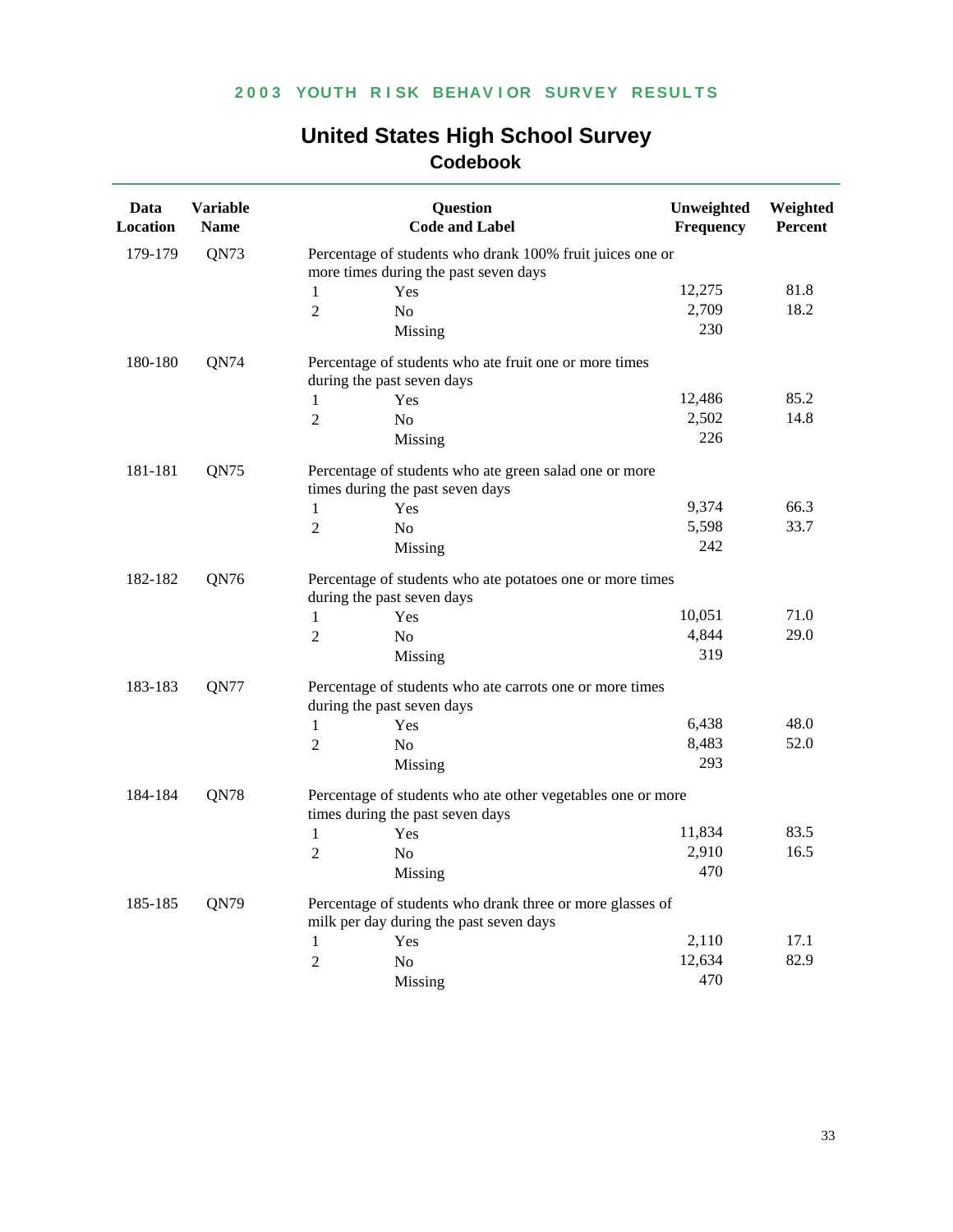| Data<br>Location | <b>Variable</b><br><b>Name</b> |                                                                                                                                                                                    | <b>Question</b><br><b>Code and Label</b>                                                                                                                                   | Unweighted<br>Frequency | Weighted<br>Percent |  |  |
|------------------|--------------------------------|------------------------------------------------------------------------------------------------------------------------------------------------------------------------------------|----------------------------------------------------------------------------------------------------------------------------------------------------------------------------|-------------------------|---------------------|--|--|
| 186-186          | QN80                           | Percentage of students who exercised or participated in<br>physical activities for at least 20 minutes that made them<br>sweat and breathe hard on three or more of the past seven |                                                                                                                                                                            |                         |                     |  |  |
|                  |                                | days<br>1                                                                                                                                                                          | Yes                                                                                                                                                                        | 8,892                   | 62.6                |  |  |
|                  |                                | 2                                                                                                                                                                                  | No                                                                                                                                                                         | 5,972                   | 37.4                |  |  |
|                  |                                |                                                                                                                                                                                    | Missing                                                                                                                                                                    | 350                     |                     |  |  |
| 187-187<br>QN81  |                                | Percentage of students who participated in physical activities<br>that did not make them sweat or breathe hard for at least 30<br>minutes on five or more of the past seven days   |                                                                                                                                                                            |                         |                     |  |  |
|                  |                                | 1                                                                                                                                                                                  | Yes                                                                                                                                                                        | 3,349                   | 24.7                |  |  |
|                  |                                | 2                                                                                                                                                                                  | N <sub>o</sub>                                                                                                                                                             | 11,506                  | 75.3                |  |  |
|                  |                                |                                                                                                                                                                                    | Missing                                                                                                                                                                    | 359                     |                     |  |  |
| 188-188          | QN82                           | Percentage of students who did exercises to strengthen or<br>tone their muscles on three or more of the past seven days                                                            |                                                                                                                                                                            |                         |                     |  |  |
|                  |                                | 1                                                                                                                                                                                  | Yes                                                                                                                                                                        | 7,326                   | 51.9                |  |  |
|                  |                                | $\overline{2}$                                                                                                                                                                     | No                                                                                                                                                                         | 7,388                   | 48.1                |  |  |
|                  |                                |                                                                                                                                                                                    | Missing                                                                                                                                                                    | 500                     |                     |  |  |
| QN83<br>189-189  |                                | Percentage of students who watched three or more hours of<br>TV per day on an average school day                                                                                   |                                                                                                                                                                            |                         |                     |  |  |
|                  |                                | 1                                                                                                                                                                                  | Yes                                                                                                                                                                        | 6,480                   | 38.2                |  |  |
|                  |                                | 2                                                                                                                                                                                  | N <sub>0</sub>                                                                                                                                                             | 8,181                   | 61.8                |  |  |
|                  |                                |                                                                                                                                                                                    | Missing                                                                                                                                                                    | 553                     |                     |  |  |
| 190-190<br>QN84  |                                | Percentage of students who attended physical education (PE)<br>class one or more days during an average school week                                                                |                                                                                                                                                                            |                         |                     |  |  |
|                  |                                | 1                                                                                                                                                                                  | Yes                                                                                                                                                                        | 6,862                   | 55.7                |  |  |
|                  |                                | 2                                                                                                                                                                                  | No                                                                                                                                                                         | 6,532                   | 44.3                |  |  |
|                  |                                |                                                                                                                                                                                    | Missing                                                                                                                                                                    | 1,820                   |                     |  |  |
| 191-191<br>QN85  |                                |                                                                                                                                                                                    | Of students enrolled in physical education (PE) class, the<br>percentage who exercised or played sports more than 20<br>minutes during an average physical education class |                         |                     |  |  |
|                  |                                | 1                                                                                                                                                                                  | Yes                                                                                                                                                                        | 5,503                   | 80.3                |  |  |
|                  |                                | $\sqrt{2}$                                                                                                                                                                         | No                                                                                                                                                                         | 1,388                   | 19.7                |  |  |
|                  |                                |                                                                                                                                                                                    | Missing                                                                                                                                                                    | 8,323                   |                     |  |  |
| 192-192          | QN86                           |                                                                                                                                                                                    | Percentage of students who played on one or more sports<br>teams during the past 12 months                                                                                 |                         |                     |  |  |
|                  |                                | 1                                                                                                                                                                                  | Yes                                                                                                                                                                        | 7,823                   | 57.6                |  |  |
|                  |                                | $\overline{2}$                                                                                                                                                                     | No                                                                                                                                                                         | 6,572                   | 42.4                |  |  |
|                  |                                |                                                                                                                                                                                    | Missing                                                                                                                                                                    | 819                     |                     |  |  |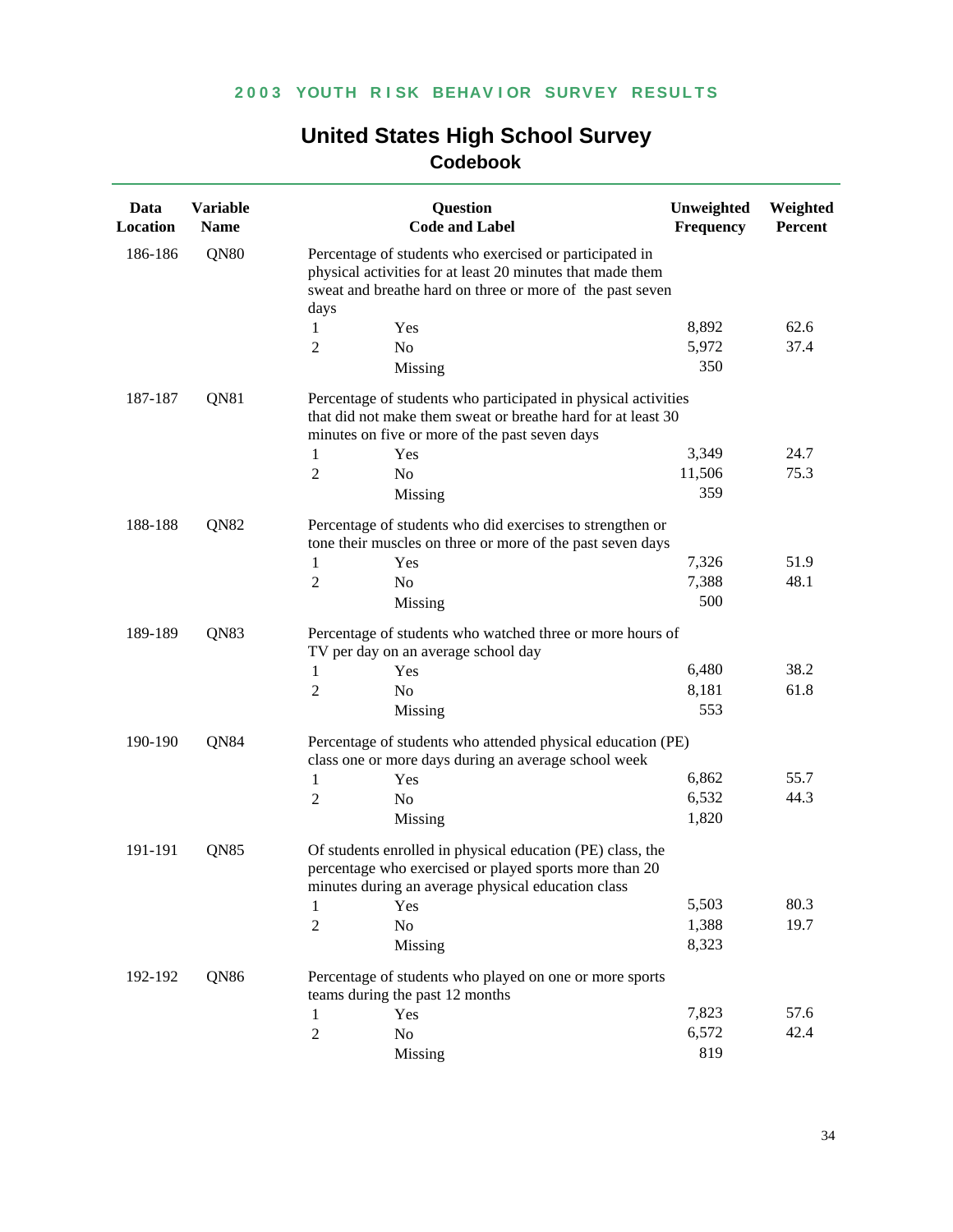| Data<br>Location | <b>Variable</b><br><b>Name</b> |                                                                                                                            | <b>Question</b><br><b>Code and Label</b>                                                                                  | Unweighted<br>Frequency                                     | Weighted<br>Percent |  |
|------------------|--------------------------------|----------------------------------------------------------------------------------------------------------------------------|---------------------------------------------------------------------------------------------------------------------------|-------------------------------------------------------------|---------------------|--|
| 193-193          | QN87                           | Percentage of students who had ever been taught about<br>AIDS or HIV infection in school                                   |                                                                                                                           |                                                             |                     |  |
|                  |                                | 1                                                                                                                          | Yes                                                                                                                       | 12,580                                                      | 87.9                |  |
|                  |                                | $\overline{2}$                                                                                                             | No                                                                                                                        | 1,929                                                       | 12.1                |  |
|                  |                                |                                                                                                                            | Missing                                                                                                                   | 705                                                         |                     |  |
| 194-194          | QN88                           |                                                                                                                            | Percentage of students who never or rarely wear a seatbelt                                                                |                                                             |                     |  |
|                  |                                | when driving a car                                                                                                         |                                                                                                                           |                                                             |                     |  |
|                  |                                | 1                                                                                                                          | Yes                                                                                                                       | 1,395                                                       | 10.0                |  |
|                  |                                | 2                                                                                                                          | N <sub>o</sub>                                                                                                            | 11,974                                                      | 90.0                |  |
|                  |                                |                                                                                                                            | Missing                                                                                                                   | 1,845                                                       |                     |  |
| 195-195          | QN89                           | Percentage of students who were not asked to show proof of<br>age when the bought cigarettes in a store during the past 30 |                                                                                                                           |                                                             |                     |  |
|                  |                                | days                                                                                                                       |                                                                                                                           | 1,032                                                       | 6.5                 |  |
|                  |                                | 1                                                                                                                          | Yes                                                                                                                       | 12,720                                                      | 93.5                |  |
|                  |                                | 2                                                                                                                          | N <sub>o</sub>                                                                                                            |                                                             |                     |  |
|                  |                                |                                                                                                                            | Missing                                                                                                                   | 1,462                                                       |                     |  |
| 196-196          | QN90                           | cigarettes                                                                                                                 | Percentage of students who do not have a usual brand of                                                                   |                                                             |                     |  |
|                  |                                | 1                                                                                                                          | Yes                                                                                                                       | 309                                                         | 2.3                 |  |
|                  |                                | 2                                                                                                                          | No                                                                                                                        | 12,960                                                      | 97.7                |  |
|                  |                                |                                                                                                                            | Missing                                                                                                                   | 1,945                                                       |                     |  |
| 197-197          | QN91                           | Percentage of students who used hallucinogenic drugs, such                                                                 |                                                                                                                           |                                                             |                     |  |
|                  |                                |                                                                                                                            | as LSD, acid, PCP, angel dust, mescaline, or mushrooms one                                                                |                                                             |                     |  |
|                  |                                |                                                                                                                            | of more times during their life                                                                                           |                                                             |                     |  |
|                  |                                | 1                                                                                                                          | Yes                                                                                                                       | 1,189                                                       | 10.6                |  |
|                  |                                | $\overline{2}$                                                                                                             | No                                                                                                                        | 11,986                                                      | 89.4                |  |
|                  |                                |                                                                                                                            | Missing                                                                                                                   | 2,039                                                       |                     |  |
| 198-198          | QN92                           |                                                                                                                            | Percentage of students who played video or computer games<br>or used a computer for something that is not school work for |                                                             |                     |  |
|                  |                                |                                                                                                                            | three or more hours per day on an average school day                                                                      |                                                             |                     |  |
|                  |                                |                                                                                                                            | Yes                                                                                                                       | 2,871                                                       | 22.1                |  |
|                  |                                | 2                                                                                                                          | No                                                                                                                        | 10,225                                                      | 77.9                |  |
|                  |                                |                                                                                                                            | Missing                                                                                                                   | 2,118                                                       |                     |  |
| 199-199          | QN93                           |                                                                                                                            | playing sports and had to be treated by a doctor or nurse                                                                 | Percentage of students who were injured while exercising or |                     |  |
|                  |                                | 1                                                                                                                          | Yes                                                                                                                       | 2,105                                                       | 17.3                |  |
|                  |                                | $\overline{2}$                                                                                                             | No                                                                                                                        | 10,839                                                      | 82.7                |  |
|                  |                                |                                                                                                                            | Missing                                                                                                                   | 2,270                                                       |                     |  |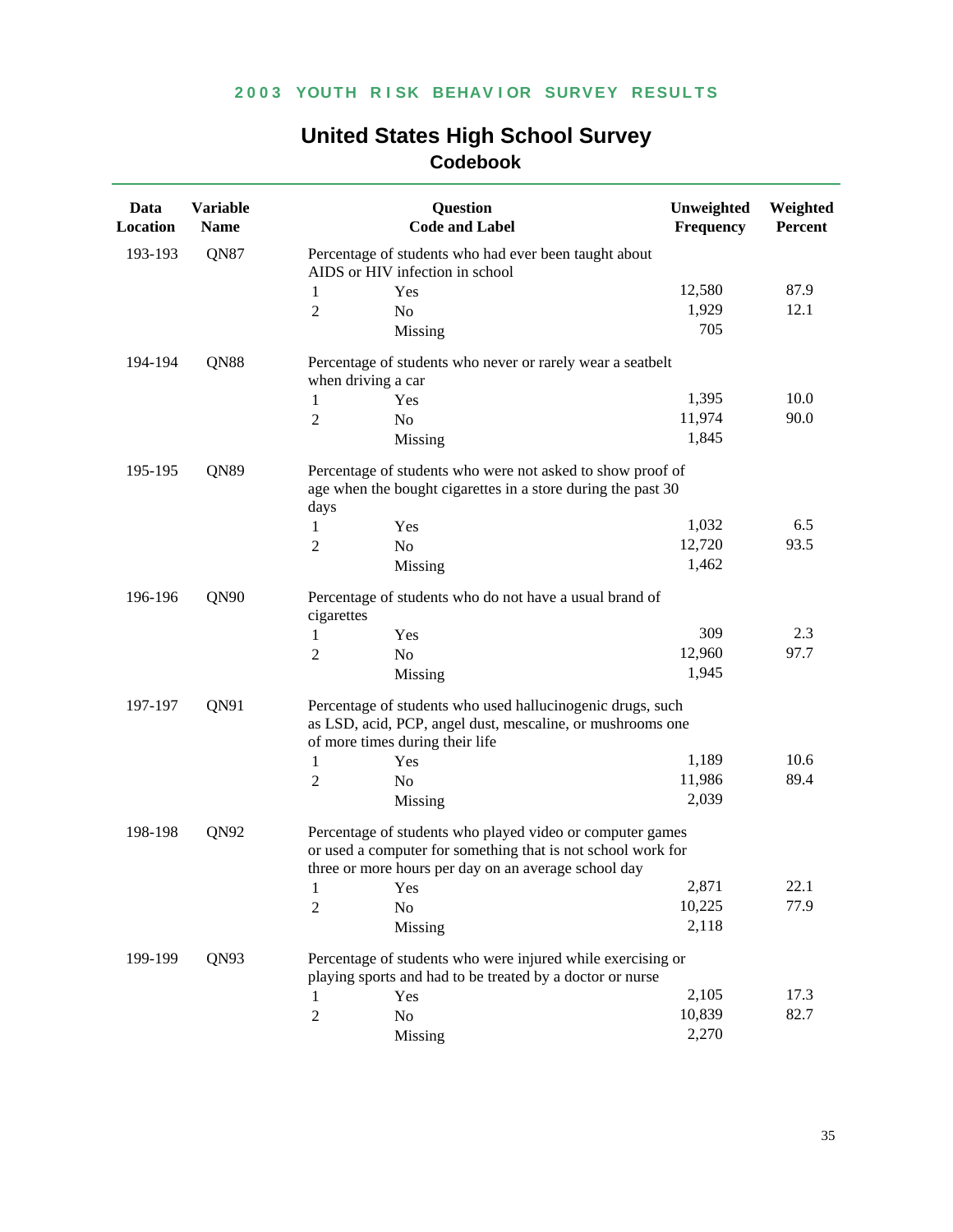| Data<br>Location | <b>Variable</b><br><b>Name</b> |                                                                                                                                                                      | <b>Question</b><br><b>Code and Label</b>                                                                                                                   | Unweighted<br><b>Frequency</b> | Weighted<br>Percent |  |
|------------------|--------------------------------|----------------------------------------------------------------------------------------------------------------------------------------------------------------------|------------------------------------------------------------------------------------------------------------------------------------------------------------|--------------------------------|---------------------|--|
| 200-200          | QN94                           | Percentage of students who saw a dentist for a check-up,<br>exam, teeth cleaning, or other dental work within the last 12<br>months                                  |                                                                                                                                                            |                                |                     |  |
|                  |                                | $\mathbf{1}$                                                                                                                                                         | Yes                                                                                                                                                        | 8,354                          | 68.7                |  |
|                  |                                | 2                                                                                                                                                                    | N <sub>0</sub>                                                                                                                                             | 4,685                          | 31.3                |  |
|                  |                                |                                                                                                                                                                      | Missing                                                                                                                                                    | 2,175                          |                     |  |
| 201-201          | QN95                           | Percentage of students who never or rarely wear sunscreen<br>or sun block with an SPF of 15 or higher when they are<br>outside for more than one hour on a sunny day |                                                                                                                                                            |                                |                     |  |
|                  |                                | 1                                                                                                                                                                    | Yes                                                                                                                                                        | 9,376                          | 64.2                |  |
|                  |                                | $\overline{2}$                                                                                                                                                       | N <sub>o</sub>                                                                                                                                             | 4,099                          | 35.8                |  |
|                  |                                |                                                                                                                                                                      | Missing                                                                                                                                                    | 1,739                          |                     |  |
| 202-202          | QN96                           | Percentage of students who have ever been told by a doctor<br>or nurse that they have asthma                                                                         |                                                                                                                                                            |                                |                     |  |
|                  |                                | 1                                                                                                                                                                    | Yes                                                                                                                                                        | 2,365                          | 18.9                |  |
|                  |                                | $\overline{2}$                                                                                                                                                       | N <sub>o</sub>                                                                                                                                             | 11,188                         | 81.1                |  |
|                  |                                |                                                                                                                                                                      | Missing                                                                                                                                                    | 1,661                          |                     |  |
| 203-203          | QN97                           | Percentage of students who have you had an episode of<br>asthma or an asthma attack during the past 12 months                                                        |                                                                                                                                                            |                                |                     |  |
|                  |                                | 1                                                                                                                                                                    | Yes                                                                                                                                                        | 842                            | 7.2                 |  |
|                  |                                | $\overline{2}$                                                                                                                                                       | No                                                                                                                                                         | 12,390                         | 92.8                |  |
|                  |                                |                                                                                                                                                                      | Missing                                                                                                                                                    | 1,982                          |                     |  |
| 204-204          | QNFRCIG                        | of the past 30 days                                                                                                                                                  | Percentage of students who smoked cigarettes on 20 or more                                                                                                 |                                |                     |  |
|                  |                                | 1                                                                                                                                                                    | Yes                                                                                                                                                        | 1,291                          | 9.7                 |  |
|                  |                                | 2                                                                                                                                                                    | N <sub>0</sub>                                                                                                                                             | 13,044                         | 90.3                |  |
|                  |                                |                                                                                                                                                                      | Missing                                                                                                                                                    | 879                            |                     |  |
| 205-205          | <b>QNSTORE</b>                 |                                                                                                                                                                      | Percentage of students less than 18 years of age who were<br>current smokers and purchased cigarettes at a store or gas<br>station during the past 30 days |                                |                     |  |
|                  |                                | 1 Yes                                                                                                                                                                |                                                                                                                                                            | 556                            | 18.9                |  |
|                  |                                | 2                                                                                                                                                                    | N <sub>0</sub>                                                                                                                                             | 1,983                          | 81.1                |  |
|                  |                                |                                                                                                                                                                      | Missing                                                                                                                                                    | 12,675                         |                     |  |
| 206-206          | QNABSTSX                       | months                                                                                                                                                               | Percentage of students who have ever had sexual intercourse<br>but have not had sexual intercourse during the past three                                   |                                |                     |  |
|                  |                                | 1                                                                                                                                                                    | Yes                                                                                                                                                        | 1,765                          | 26.3                |  |
|                  |                                | 2                                                                                                                                                                    | No                                                                                                                                                         | 5,218                          | 73.7                |  |
|                  |                                |                                                                                                                                                                      | Missing                                                                                                                                                    | 8,231                          |                     |  |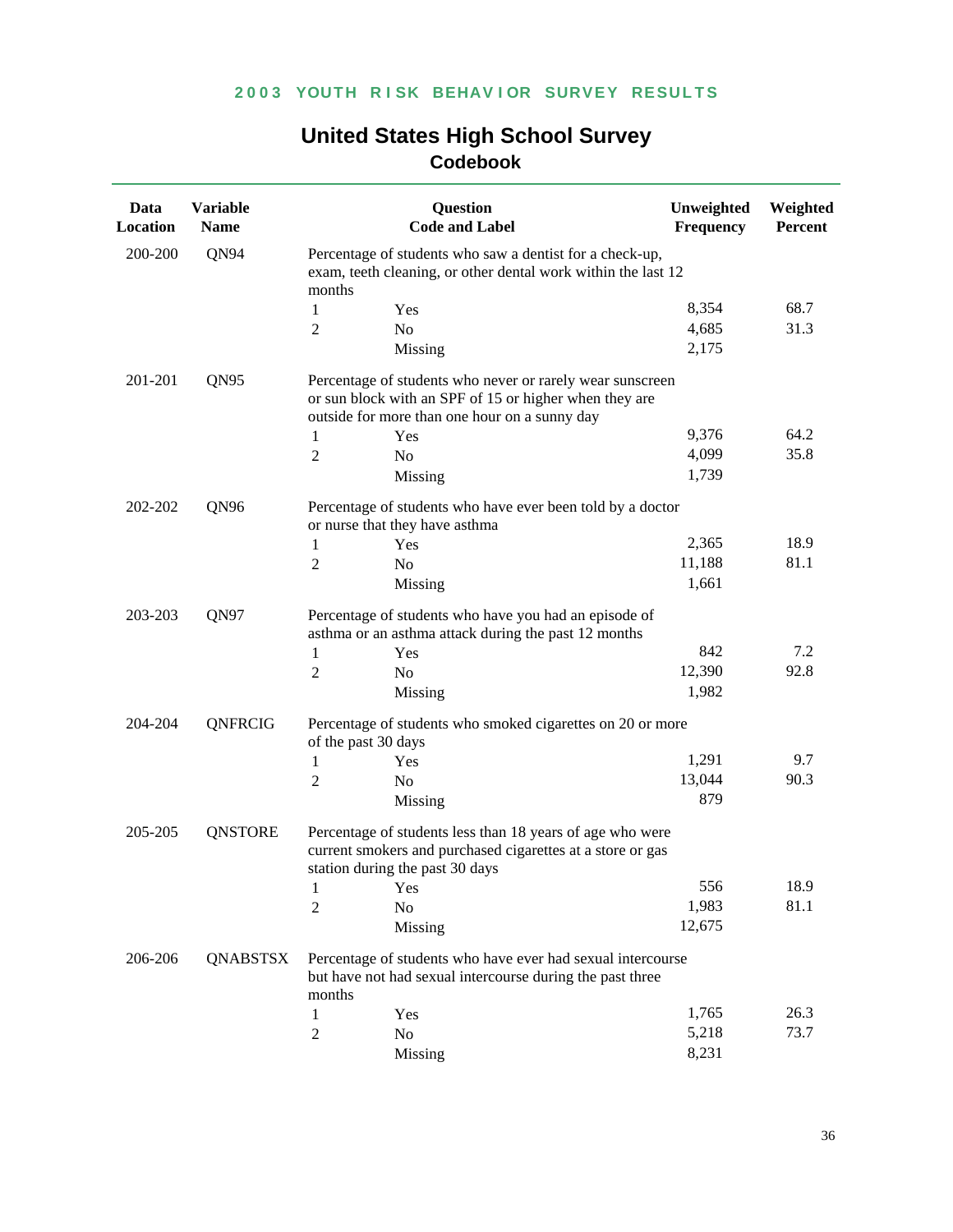| Data<br>Location | <b>Variable</b><br><b>Name</b> |                                                                                                                                            | <b>Question</b><br><b>Code and Label</b>                                                                                  | Unweighted<br>Frequency | Weighted<br><b>Percent</b> |  |
|------------------|--------------------------------|--------------------------------------------------------------------------------------------------------------------------------------------|---------------------------------------------------------------------------------------------------------------------------|-------------------------|----------------------------|--|
| 207-207          | <b>QNRESPSX</b>                | Percentage of students who have never had sex, haven't had<br>sex in the last three months, or used a condom the last time<br>they had sex |                                                                                                                           |                         |                            |  |
|                  |                                | 1                                                                                                                                          | Yes                                                                                                                       | 11,200                  | 87.5                       |  |
|                  |                                | $\overline{2}$                                                                                                                             | N <sub>o</sub>                                                                                                            | 1,867                   | 12.5                       |  |
|                  |                                |                                                                                                                                            | Missing                                                                                                                   | 2,147                   |                            |  |
| 208-208          | QNFRVG                         |                                                                                                                                            | Percentage of students who ate five or more servings of<br>fruits and vegetables per day during the past seven days       |                         |                            |  |
|                  |                                | 1                                                                                                                                          | Yes                                                                                                                       | 3,115                   | 22.0                       |  |
|                  |                                | $\overline{2}$                                                                                                                             | N <sub>0</sub>                                                                                                            | 11,501                  | 78.0                       |  |
|                  |                                |                                                                                                                                            | Missing                                                                                                                   | 598                     |                            |  |
| 209-209          | <b>QNDLYPE</b>                 | Percentage of students who attended physical education (PE)<br>class daily                                                                 |                                                                                                                           |                         |                            |  |
|                  |                                | 1                                                                                                                                          | Yes                                                                                                                       | 4,072                   | 28.4                       |  |
|                  |                                | $\overline{2}$                                                                                                                             | N <sub>0</sub>                                                                                                            | 9,322                   | 71.6                       |  |
|                  |                                |                                                                                                                                            | Missing                                                                                                                   | 1,820                   |                            |  |
| 210-210          |                                | QNROVWGT Percentage of students who are at risk for becoming<br>overweight                                                                 |                                                                                                                           |                         |                            |  |
|                  |                                | 1                                                                                                                                          | Yes                                                                                                                       | 2,168                   | 14.8                       |  |
|                  |                                | $\overline{2}$                                                                                                                             | N <sub>o</sub>                                                                                                            | 11,708                  | 85.2                       |  |
|                  |                                |                                                                                                                                            | Missing                                                                                                                   | 1,338                   |                            |  |
| 211-211          | QNOVWGT                        |                                                                                                                                            | Percentage of students who are overweight                                                                                 |                         |                            |  |
|                  |                                | $\mathbf{1}$                                                                                                                               | Yes                                                                                                                       | 1,786                   | 12.1                       |  |
|                  |                                | $\overline{2}$                                                                                                                             | N <sub>o</sub>                                                                                                            | 12,090                  | 87.9                       |  |
|                  |                                |                                                                                                                                            | Missing                                                                                                                   | 1,338                   |                            |  |
| 212-212          | <b>QNTENCIG</b>                |                                                                                                                                            | Percentage of students who smoked more than 10 cigarettes<br>per day on the days that they smoked during the past 30 days |                         |                            |  |
|                  |                                | 1                                                                                                                                          | Yes                                                                                                                       | 352                     | 3.1                        |  |
|                  |                                | $\overline{2}$                                                                                                                             | N <sub>0</sub>                                                                                                            | 13,830                  | 96.9                       |  |
|                  |                                |                                                                                                                                            | Missing                                                                                                                   | 1,032                   |                            |  |
| 213-213          | QNANYTOB                       | 30 days                                                                                                                                    | Percentage of students who used any tobacco during the past                                                               |                         |                            |  |
|                  |                                | $\mathbf{1}$                                                                                                                               | Yes                                                                                                                       | 3,771                   | 27.5                       |  |
|                  |                                | $\overline{2}$                                                                                                                             | N <sub>0</sub>                                                                                                            | 10,173                  | 72.5                       |  |
|                  |                                |                                                                                                                                            | Missing                                                                                                                   | 1,270                   |                            |  |